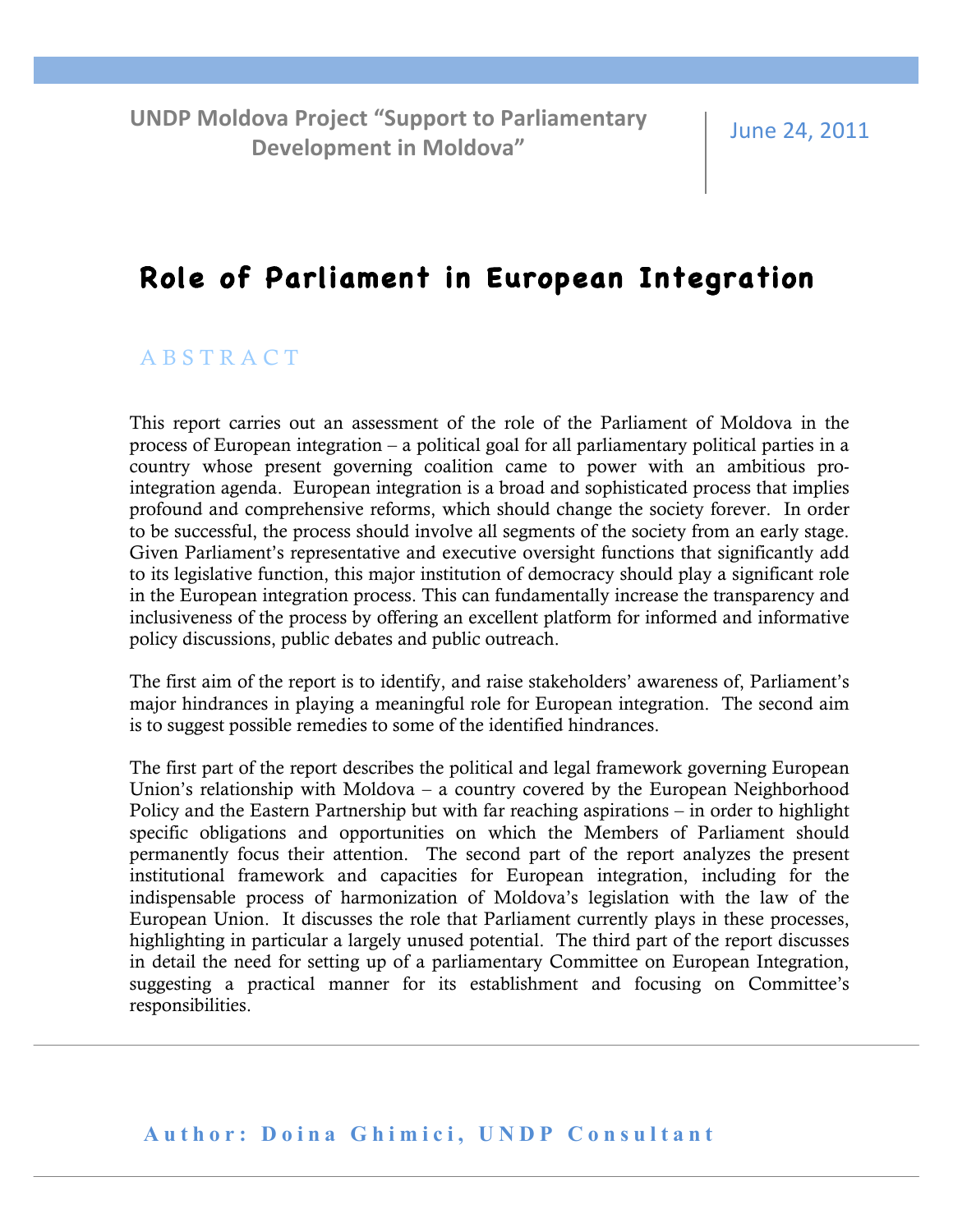| <b>Chapter 1:</b> Moldova's European Integration Goal and the Political and |
|-----------------------------------------------------------------------------|
|                                                                             |
| Legal Framework for EU-Moldova Relationship 10                              |
| Chapter 2: Moldova's institutional framework and capacities for European    |
| integration (including legal approximation) and the role of                 |
|                                                                             |
| Chapter 3: Parliamentary Committee on European Integration 23               |
|                                                                             |
|                                                                             |
|                                                                             |
|                                                                             |
|                                                                             |
|                                                                             |
| <b>Annex 1</b> Draft Decision on setting up the Parliament of Moldova's     |
|                                                                             |
| Annex 2 Excerpts from Republic of Lithuania Law on the Government  40       |
|                                                                             |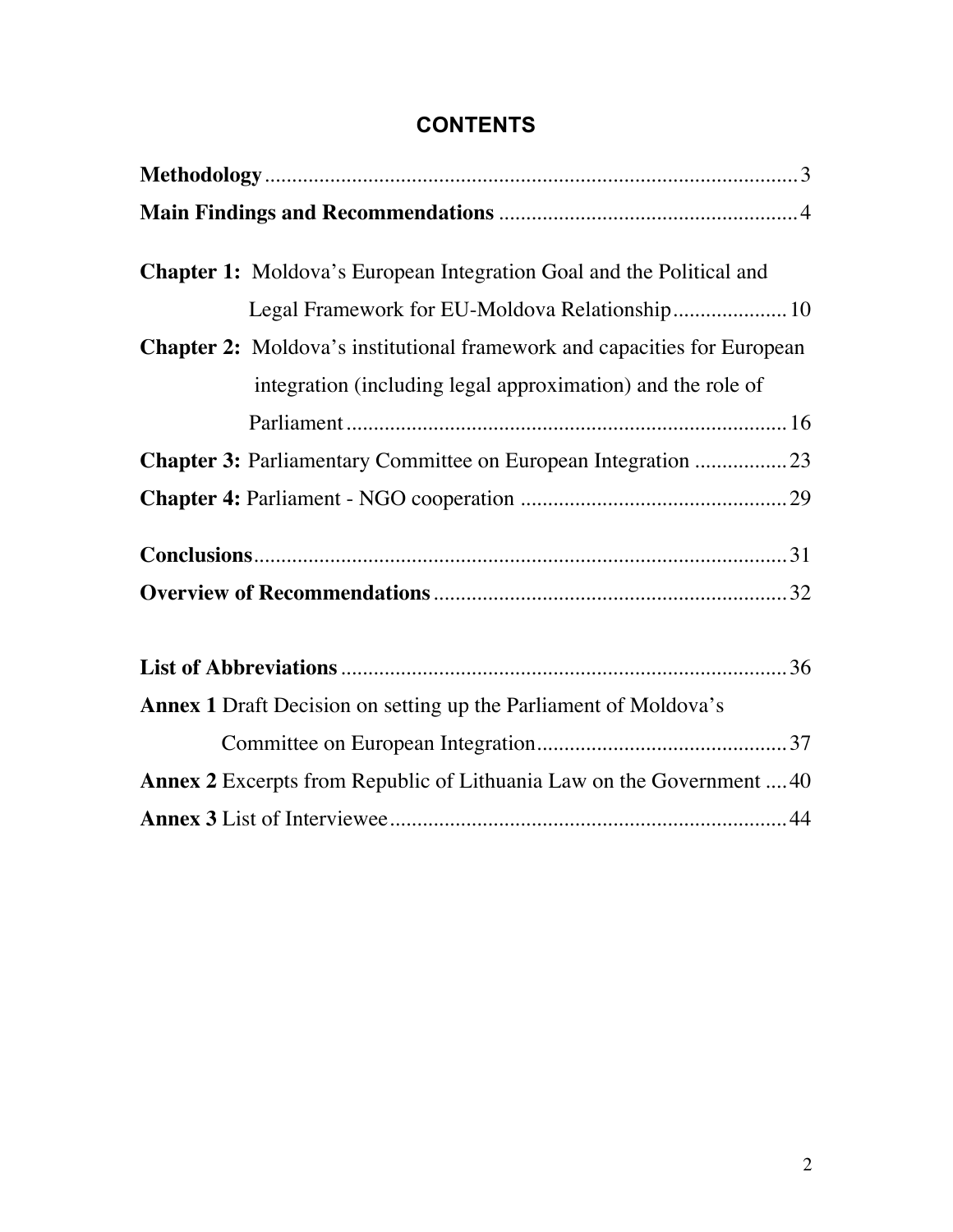*The author wishes to thank all interviewed persons<sup>1</sup> for their outstanding cooperation and is grateful to Mr. Revenco and the Project staff Mr. Johan Hommes, Mr. Sergiu Galitchi and Ms. Victoria Ignat for their valuable support.* 

### **Methodology\***

The consultant was tasked to "*carry out a comprehensive assessment of the tasks and duties of the existing legal framework and practical working arrangements of the Parliamentary Committee on Foreign Affairs and European Integration; to assess the cooperation between the Parliament (and the parliamentary committees) and the Government of Moldova during the European integration process*". It was required that "*assessment should include areas of improvement and recommendations based on European best practices*".

This report was developed based on a detailed examination of the European Union (EU)'s policy and legal framework within which Moldova has developed her relationship with the EU; a review of the existing political commitments and legal obligations of the Republic of Moldova toward the European Union and of the available EU instruments for cooperation and assistance; an analysis of the institutional framework for country's bilateral cooperation with the EU and of the inter-institutional arrangements and practical cooperation between Parliament and the executive branch of government in the process of European integration. A particular attention was given to examining of the legal framework and working arrangements surrounding the legal approximation process.

In addition to a two-week facts-finding mission to Chisinau, a comprehensive desk review of political documents, normative acts, draft legal/regulatory acts, reform strategies and proposals, previous UNDP reports, relevant Moldovan and international studies and other materials was conducted. The two-week visit to Chisinau allowed for setting up, with the precious assistance of a locally recruited consultant Mr. Eugeniu Revenco, of a broad agenda of informative meetings and interviews with Members of Parliament, parliamentary administrative leadership, committee staff, senior parliamentary civil servants, senior civil servants at the level of the executive authority, international advisors, and representatives of the civil society and of other donor community. Furthermore, the facts-finding mission gave the consultant the opportunity to witness two meetings of the Committee on Foreign Policy and European Integration, have many informal discussions, get useful insights from the media and take the pulse of the society – yet, without reaching out of the capital.

<sup>&</sup>lt;sup>1</sup> The list of interviewee is presented at Annex 3.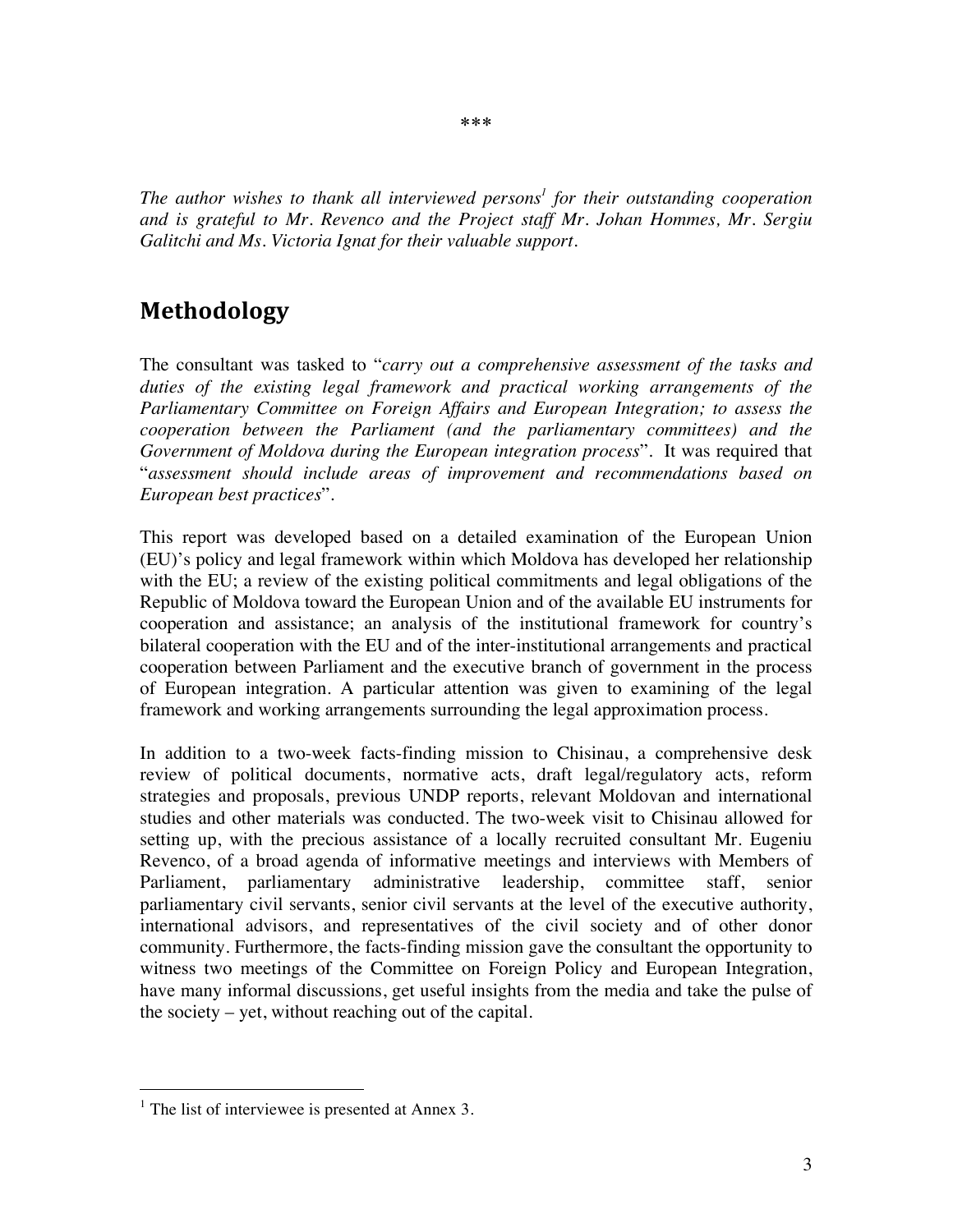The findings and conclusions of the report were based on a review of the current regulatory and institutional framework; a careful assessment of parliamentary capacities, internal working procedures and relations; an analysis of current patterns and of concrete outcomes of the existing arrangements; a review of the already planned changes and adjustments; as well as on a comparison with the situation and experience of other parliaments. In particular, the experience of the Parliaments of the following EU member, candidate and aspiring states have been studied in order to identify good practices possibly relevant to Moldova: Lithuania, Portugal, Romania, Slovenia, Croatia, Macedonia, Bosnia and Herzegovina and Albania.

# **Main Findings and Recommendations**

## *Main Findings*

**The first aim** of this report is to determine what are Parliament's major hindrances in playing a meaningful role for European integration.

It has been found that a variety of factors are responsible for the present situation in which the Parliament has *de facto* a very limited role in the European integration processes of the Republic of Moldova. The limiting factors can be grouped as follows:

> *Specific cultural-psychological factors* (traditions, behavioral patterns, etc)

> *Political factors with social-psychological implications*:

• Existing political circumstances and their social-psychological impact

• Inadequate perception of the role of Parliament in society, in general, and in relation to other institutions of government, in particular

• Inadequate perception of the European integration process, its scope and implications

• Politicization of institutions and of the entire society

Unstable equilibrium/arrangements of power and sharp internal competition which are in mutually re-enforcing relationship with insufficient objectivity and trust

> *Institutional factors* (related to present institutional set up, capacities and culture):

• European integration efforts coordinated (and in practice led) from the Ministry of Foreign Affairs and European Integration (MFAEI) and the absence of a dedicated parliamentary committee on European integration which both strengthen the wrong perception that European integration would be essentially a "diplomatic" action, i.e. an effort directed more to the *outside* rather than to the *inside* of the country (and therefore what the society could do toward this aim would be rather limited)

Absence of a specialized parliamentary Committee on European Integration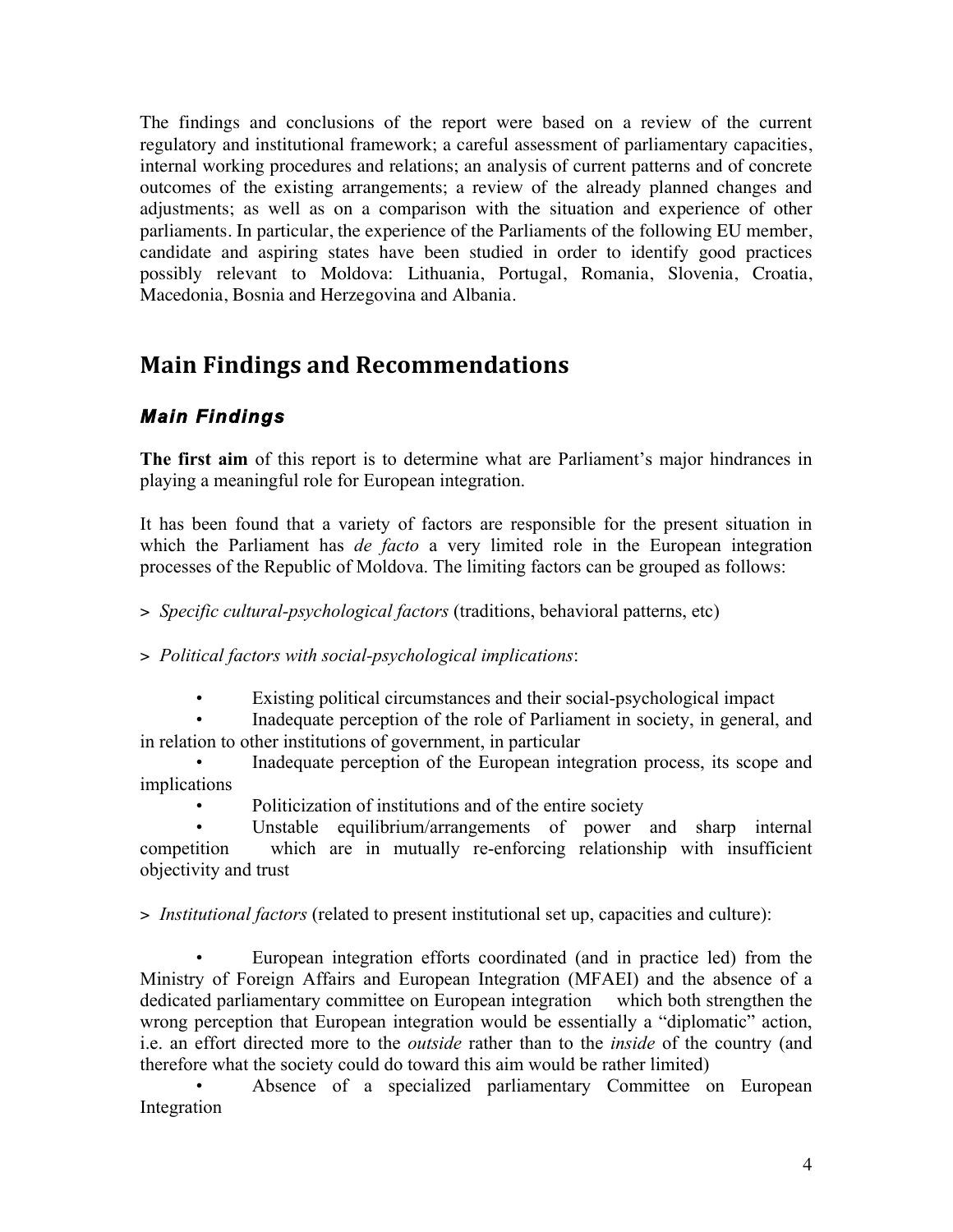• Weak institutional capacities and not (always) clear regulatory framework for legal approximation; moreover, related laws and regulations are poorly implemented.

Unclarity of roles between parliamentary structures (committee structure and Secretariat's units) regarding legal approximation

• No legislative research and policy analysis capacities available in Parliament; moreover, MPs are not aware that they should be able to rely on research and policy support provided by the Secretariat

> *Communication factors*:

• Weak internal communication in Parliament

• Very poor communication of Parliament's structures and staff (at both working level and Secretary General's level) with governmental/executive structures including the State Chancellery – which fosters mutual lack of confidence and favors duplication

Insufficient use of information technology to foster transparency of parliamentary (including committee) works (for example, lack of interactive features on the parliamentary website, no user-friendly and efficient search feature to allow tracking of legislative initiatives, delay in uploading reports and other information of public interest on Parliament's website, etc)

Insufficient communication and superficial cooperation of the Parliament with the civil society. (For example, there is no systematic cooperation with the civil society at committee level; public hearings are rare; there are no itinerant public hearings/committee discussions with stakeholders outside the Parliament's building; the country beyond the capital is largely neglected, as are entire segments of the society). A consequence of this is that anti-EU attitude in the society has good conditions to develop (e.g. anti-EU discourses of priests in the church, public demonstrations against registration of religious cults and other forms of intolerance).

> *Other factors*:

• Members of Government, including the MFAEI's leadership appear not to fully recognize that because they are directly responsible to the Parliament they have to regularly report before parliamentary committees and MPs.

• Opposition feels not respected enough and not encouraged to develop a constructive contribution to the policy debate, which is generally weak and led almost entirely by the executive branch of government.

### *Main Recommendations*

**The second aim** of this report is to assist stakeholders in facing these challenges and in identifying and using the related opportunities. Thus the report suggests possible remedies to some of the identified hindrances.

The following four recommendations are considered essential: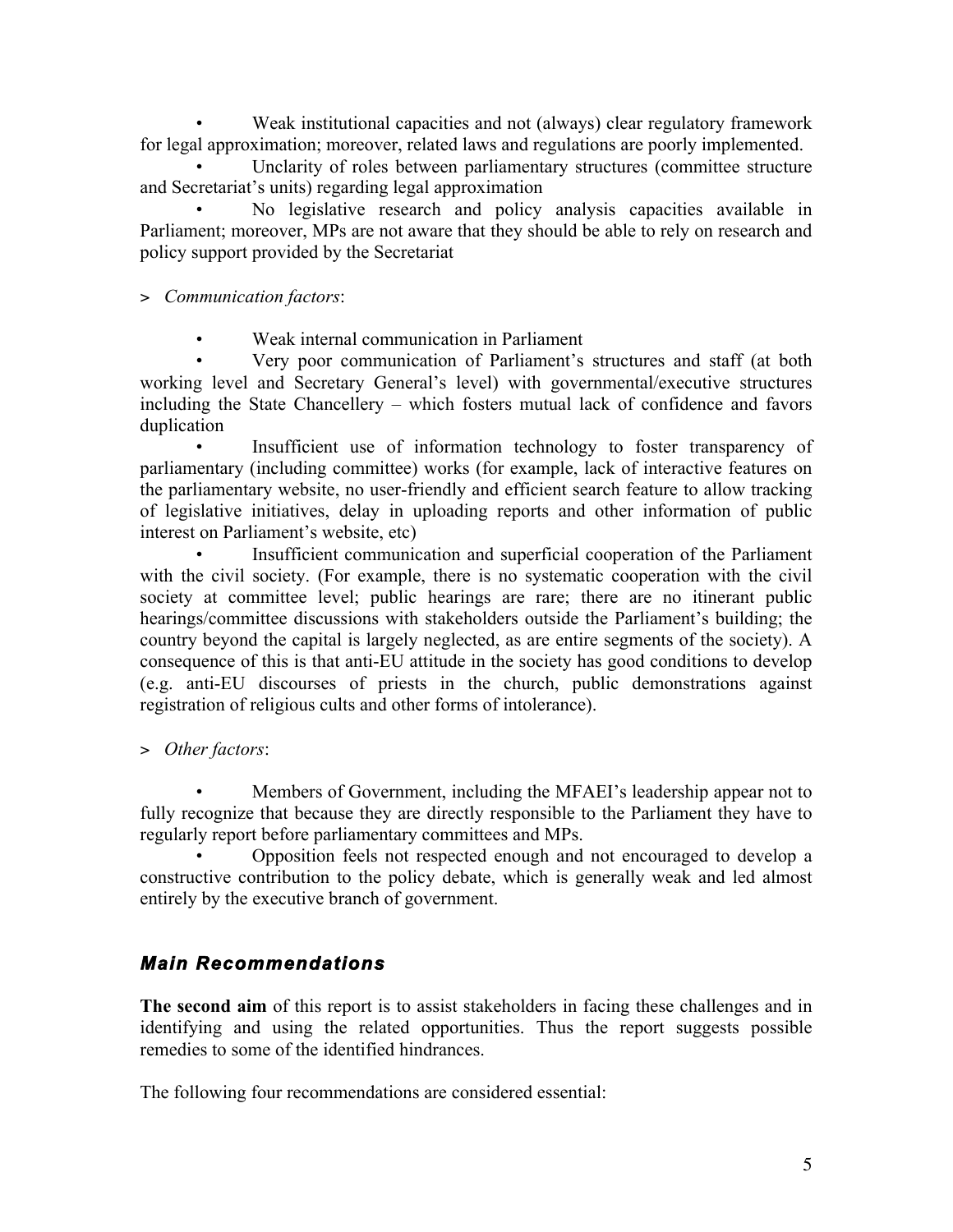- I. Establishing of a standing parliamentary Committee on European Integration at the latest as of the beginning of the next legislature.
- II. Setting up in the immediate/near future of a *functional* Committee on European Integration (Functional Committee) on the skeleton/structure of the current Committee on Foreign Policy and European Integration but also including representatives from other standing committees desirably, MPs with a certain level of EU-relevant expertise should sit on the Functional Committee<sup>2</sup>.
- III. Consider establishing of a protocol of cooperation between the Secretary General of the Parliament and the equivalent of a Secretary General to the Government (currently the Head of the State Chancellery) – despite the fact that the former is a senior civil servant while the latter has a political function<sup>3</sup>.
- IV. Consider options for persuading ministers to fully accept implications of parliamentary control – including keeping the Parliament in general, and the Functional Committee in particular, thoroughly briefed upon European integration-related matters and regularly coming before the parliamentary Committee to report (on negotiations, preparation and implementation of action plans, etc.).

The *first two* recommendations shall, on the one hand, affect the established balance of power at central level as little of possible to avoid further political tensions<sup>4</sup>, and even possible instability, at a time that is critical for the European future of the Republic of Moldova and, on the other hand, co-interest the opposition, which should also play a meaningful role in European integration.

It should be ensured that the Functional Committee (and later on the Standing Committee) on European Integration has adequate competencies and responsibilities;

<sup>&</sup>lt;sup>2</sup> At present all standing committees are involved to a certain degree in reviewing all draft legislation that reach the Parliament, including European integration-related legislation

 $3$  It is believed that this action could help initiate in the following period a useful discussion on the opportunity to depoliticize the administrative leadership of the State Chancellery via the introduction of the function of Secretary General to the Government.<br><sup>4</sup> The parliamentary elections of November 2010, the third in less than two years, resulted in a

reconstitution of the Alliance for European Integration (AEI)'s parliamentary majority and coalition government, thus providing for political and policy continuity. A governmental reform programme entitled "Rethink Moldova" that envisages an austerity policy was presented in early 2011. However, there is no common position within the AEI on how to possibly resolve the presidential crisis (since the current parliamentary majority still lacks the necessary seats to elect the President of the Republic) and a downturn trend of relations between the coalition parties was obvious ahead of the June local election (the date of which has generated internal controversy itself).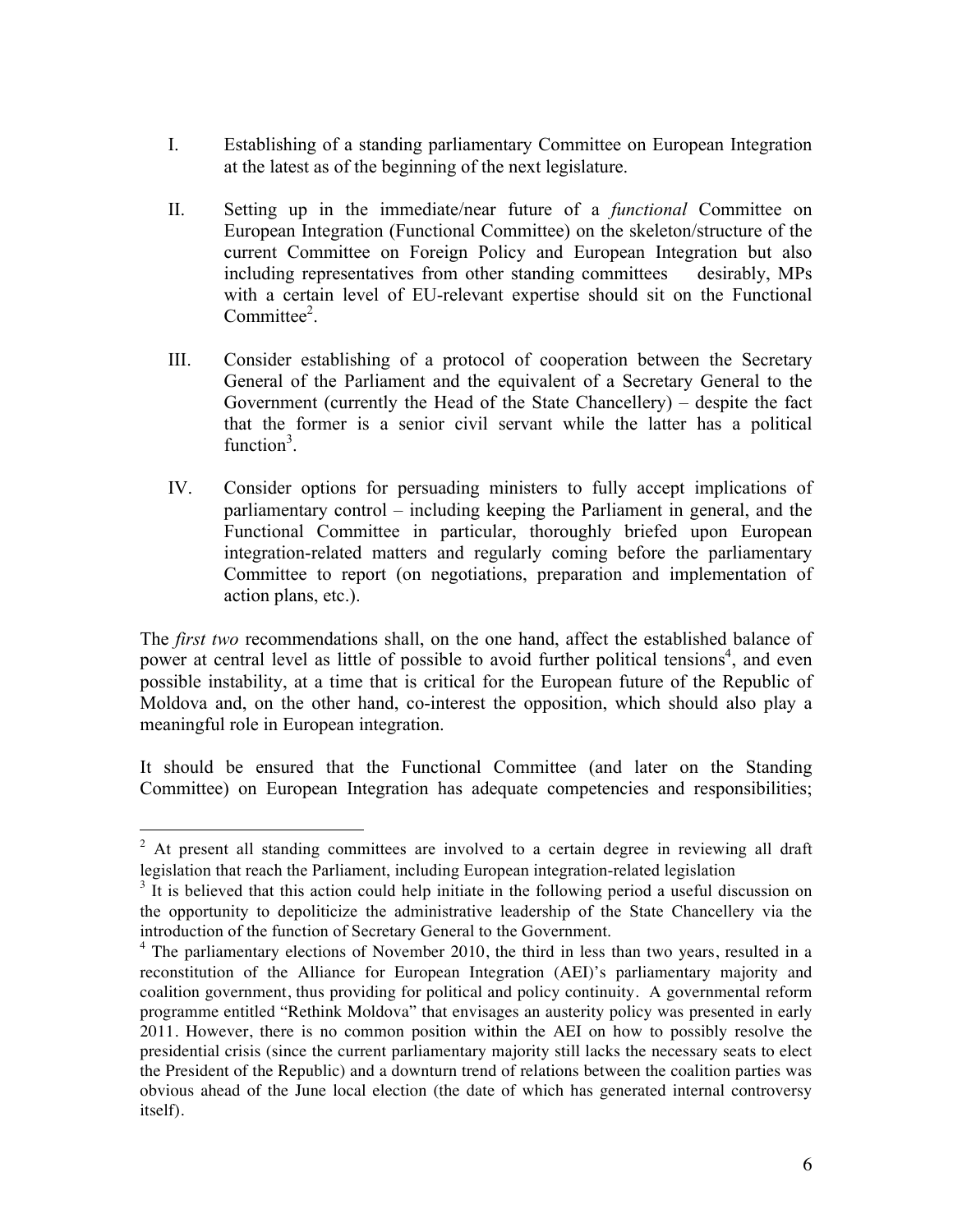resources (including staff); relations with relevant parliamentary and governmental/executive structures; and capacities<sup>5</sup>. It should further be ensured that the Functional Committee establishes adequate cooperation with the civil society, endeavors to reach out to various categories of citizens and social groups, and in general aims to achieving inclusiveness in the process of European integration.

In terms of **responsibilities,** the Functional Committee should:

• Play a leading role in reviewing all EU-related draft legislation/regulatory acts and proposals.

*Thus, there would be two competent parliamentary committees for reviewing European integration-related draft legal acts, i.e. the 'sectoral' standing committee that is the committee specialized for the respective sector, and the Functional Committee on European Integration. Both competent committees shall prepare reports. (It should also be allowed in certain cases to prepare joint reports). Since it is envisaged to have (in principle) all parliamentary committees represented on the Functional Committee, and the members of the other standing committees who sit on the Functional Committee to play a liaison function between their standing committee and the Functional Committee it may no longer be necessary to have all EU-related draft legislative/regulatory acts and proposals discussed by, and issued an opinion upon, each standing committee separately. Simplification of the processing of some of the EU-related normative acts by the Parliament may prove all the more useful as the Republic of Moldova intensifies her ties with and becomes closer to, the EU. However, the option of sending a specific draft to a certain committee for discussion whenever this is deemed necessary should continue to exist.*

• Play a significant role in providing policy guidance to the Government in European integration-related matters. (For example, periodically discusses the progress that Moldova makes in meeting the Copenhagen criteria, which have been designed to assist countries in their efforts to join the EU, and urge the government to develop, regularly update and implement a comprehensive EU Integration Strategy and corresponding action plans; prior to important rounds of negotiations on the future Association Agreement and other contractual relations/instruments with the EU review, comment upon and/or endorse Republic of Moldova's positions; be regularly informed upon the progress of negotiations with the EU and on the implementation of assumed obligations and be given the opportunity to provide comments and opinions thereon).

Lead the effort of preparing European integration-related legislative plans.

Ensure that the Government timely prepares work plans on legal approximation and observes the assumed commitments and action plans related to

<sup>&</sup>lt;sup>5</sup> UNDP Project could develop and support a dedicated capacity-development programme for the Functional Committee and its staff.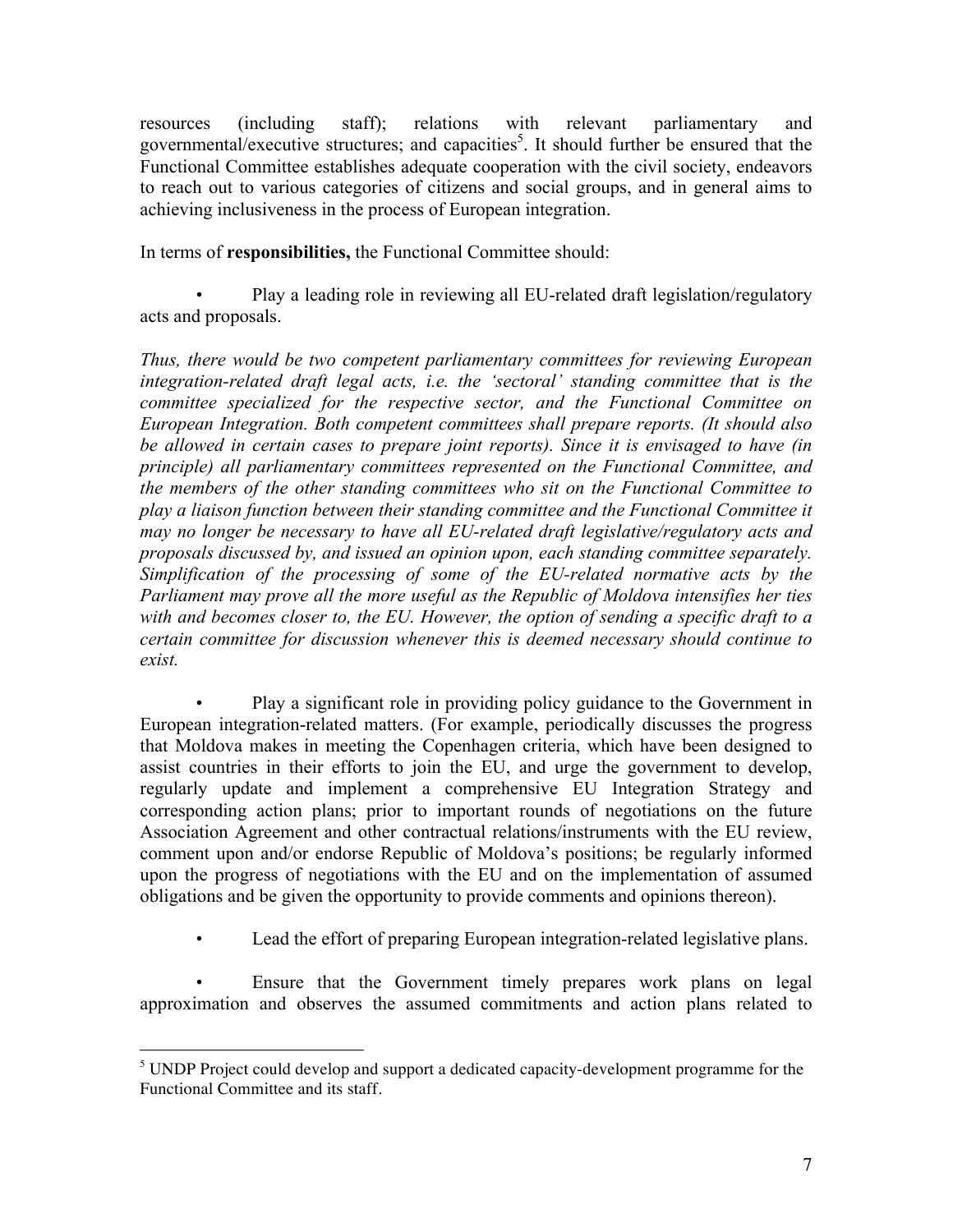European integration.

• Ensure (both by getting directly involved and by involving other standing committees) appropriate parliamentary control over the implementation of EU-related laws and regulations; ensure that impact assessments regarding important new pieces of legislation are regularly conducted.

Ensure that the Government establishes adequate mechanisms for utilization of available financial instruments and EU technical assistance and that appropriate parliamentary control over the use of funds and other benefits from the European Union is exercised.

• Promote European integration purposes and objectives into the society, aiming to help achieve consensus and a high degree of inclusiveness in European integration processes.

• Ensure coordination and harmonization of internal political stances regarding European integration in Parliament and aim to ensure that both Government and Parliament (including opposition representatives) "speak the same language" to EU institutions and member states.

• Ensure that the Government maintains close relations with European institutions and EU member states, and also strengthens relations and intensifies contacts with candidate countries, aiming to learn from their experience, acknowledge and follow their good practices and be able to progress toward the EU-integration goal.

• Coordinate Parliament's efforts to maintain close relations with EU member states' Parliaments and with structures of the European Parliament.

• Ensure that the undisputable national interest is respected in Parliament's relations with the European Parliament and Parliaments of EU member states.

• By way of adequate parliamentary control over the executive ensure that the national interest is respected in Government's relations with the EU institutions and member states.

• Ensure coordination and harmonization of internal stances in view of presenting abroad of a Republic of Moldova's position that is harmonized with EU's position on international matters.

• Maintain close contact with the Joint Parliamentary Committee EU-Republic of Moldova and ensure that agendas, draft resolutions and core messages to the European Parliament are discussed by the Moldovan Co-Chair of the Joint Parliamentary Committee with the Functional Committee prior to annual sessions, high level visits and other significant meetings of the Joint Parliamentary Committee and that the Functional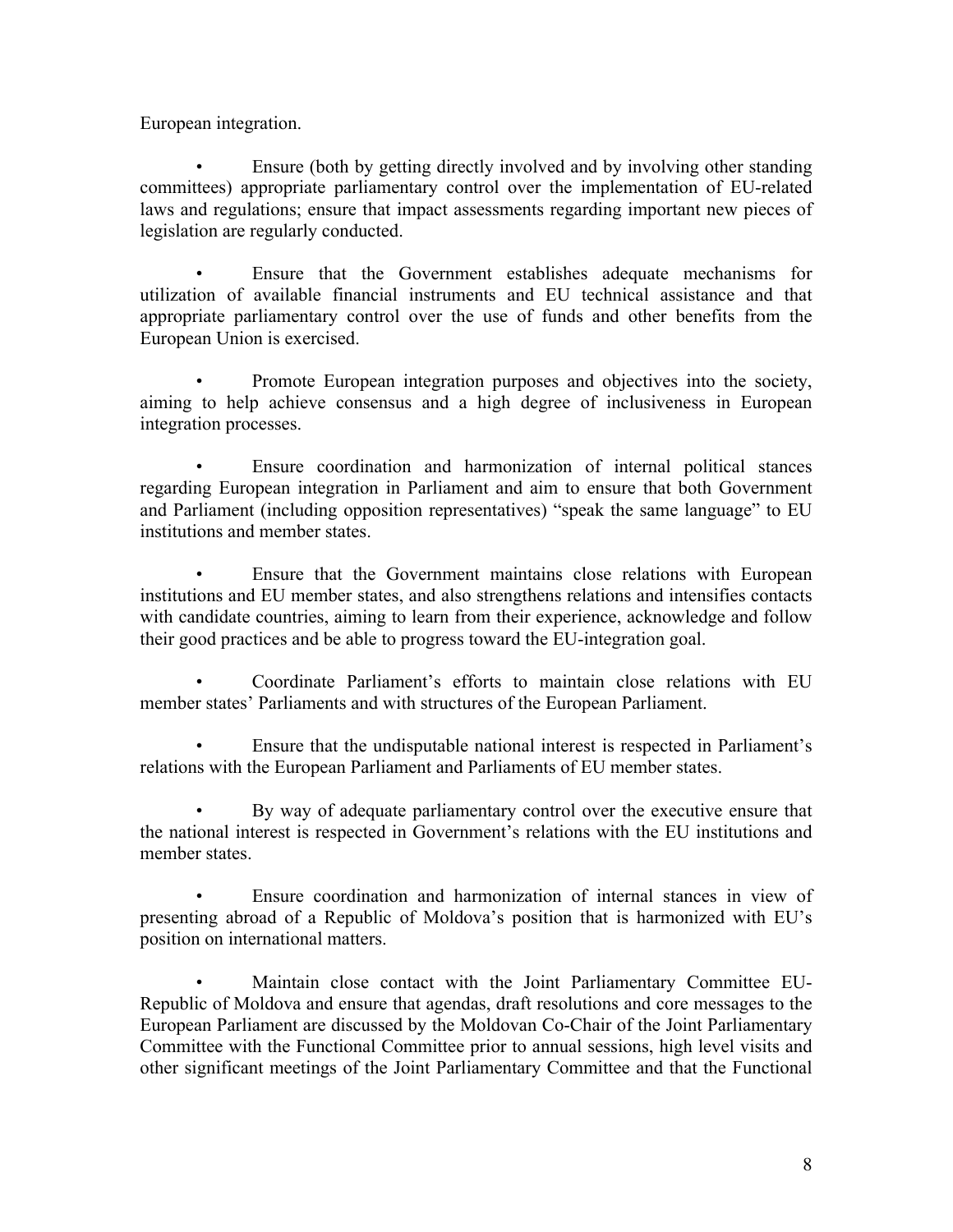Committee is properly briefed following annual sessions and other significant events involving members of the Joint Parliamentary Committee<sup>6</sup>.

Regarding the *third* main recommendation, the suggested protocol of cooperation should among other help establish:

an early warning system with regard to upcoming (including any urgent/not planned) draft legislation and legislative amendments;

• clear workflows between the State Chancellery and the Parliament;

• clarity and predictability regarding submission of complete and quality documentation to accompany the draft legal/normative acts to the Parliament, etc.

Exploratory discussions on the possibility of agreeing on such a protocol of cooperation could start immediately. Consultations could be initiated after sharing the present report with the State Chancellery. A meeting between the two parties may be facilitated by the UNDP Project, possibly in cooperation with the Chairperson and members of the CFPEI.

With regard to the *forth* main recommendation, given the absence of a solid democratic/parliamentary culture and the preference in this part of the world for having much of the expected action and behavior codified in specific pieces of legislation, Republic of Moldova could follow the experience of other countries, EU members or candidates (such as Portugal, Slovenia, Lithuania, Croatia or Albania), and regulate the relationship between the executive branch of government (Prime Minister/Council of Ministers, ministries and governmental agencies) and the Parliament (with specific reference to the Functional Committee and/or the future Committee on European Integration) via a specific normative act. A possible future law should clearly stipulate the specific rights and obligations of each party in the process of European integration, including with regard to harmonization of Moldova's legislative/normative acts to the EU acquis. Alternatively (or additionally), Parliament-Government relations in the process of European integration may (further) be regulated by way of coordinated amendments to the Rules of Procedure of these two institutions, by ensuring that there are fully compatible and coordinated internal procedures. In both cases, action would be taken following the setting up of the proposed Committee on European Integration. The Committee itself or Committee members could take the legislative initiative. If necessary, UNDP Project could provide expert support to a future working group that could possibly be established in order to prepare the future draft law and/or amendments to the Rules of Procedure<sup>7</sup>.

<sup>&</sup>lt;sup>6</sup> Options for possibly legalizing these responsibilities are discussed at Chapter 3. A related model Decision of the Parliament is presented at Annex 1.

 $<sup>7</sup>$  Lithuania is an example easily accepted and often referred to as a point of reference in</sup> Moldova. Lithuanian example, which implies a detailed regulation of the relationship between the Government and the Parliament with regard to the management of European affairs, was specifically mentioned as a possible example for Moldova by members of the CFPEI. Relevant excerpts of *The Republic of Lithuania Law on the Government* have been included at Annex 2 for a possible future reference.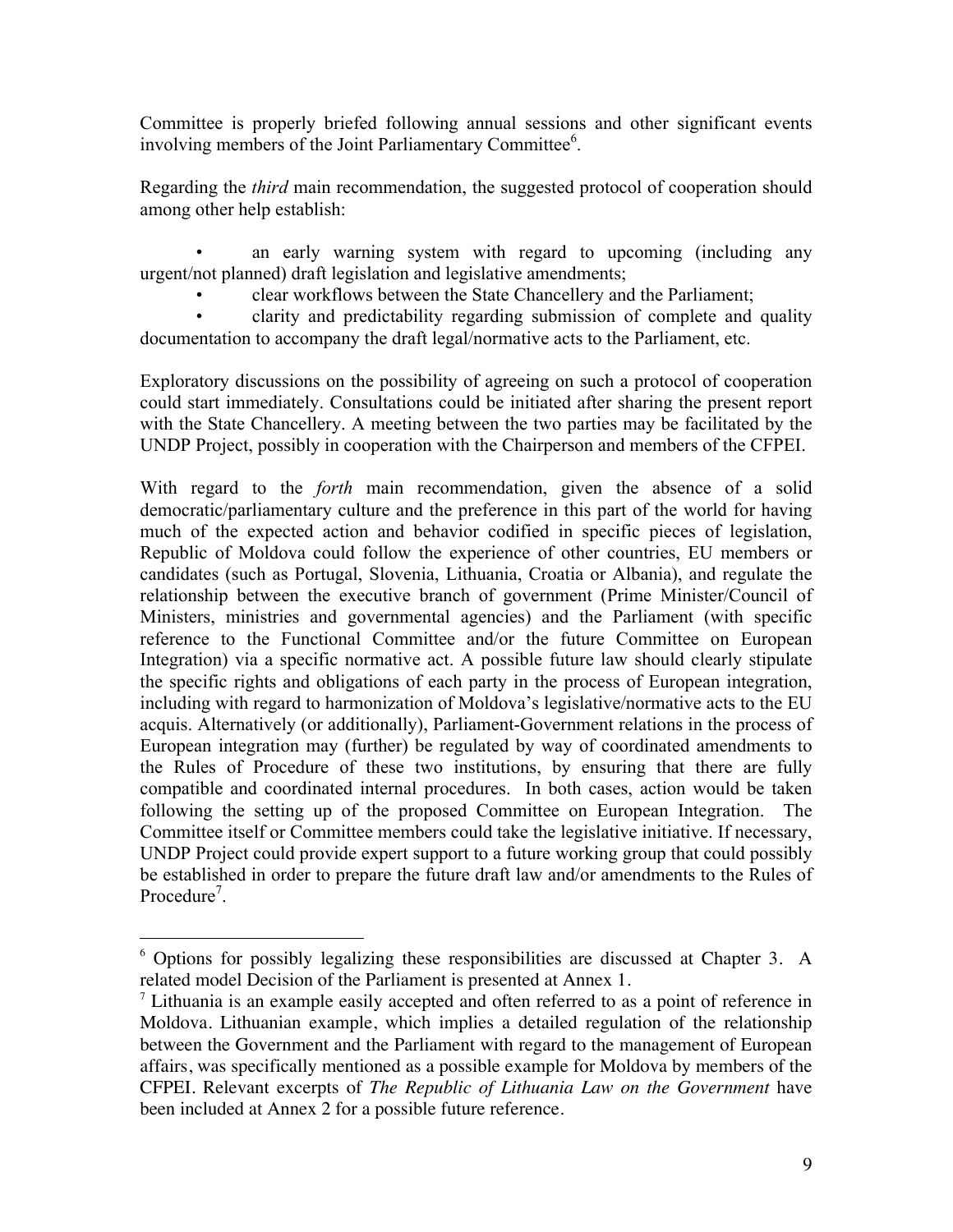**Additional recommendations**, and suggestions for steps that could be taken for the implementation of above main recommendations, are presented at the following chapters. Some of the suggested steps could be taken in the immediate future while others could now be prepared for subsequent implementation (desirably not in a too distant future). Whether it is believed that a certain recommendation could be implemented immediately, or that a longer time may elapse before it is implemented, will be indicated whenever possible. An overview of the recommendations included in this report, including the parties expected to take action for recommendations' implementation, and also indicating the level of priority for each recommendation, is presented at page 30.

# **Chapter 1: Moldova's European Integration Goal and the** Political and Legal Framework for EU-Moldova **Relationship**

All parliamentary political parties of the Republic of Moldova declare themselves in favor of the objective of gradually integrating European values and norms, including EU policies and rules, in Moldovan society with the final goal of joining the European Union. In turn, the EU is developing an increasingly close relationship with Moldova. Based on her geographical location and recent history Moldova is a partner country within the European Neighborhood Policy (ENP). However, at present, EU's relationship with Moldova goes beyond partnership and cooperation, aiming to gradual economic integration and a deepening of political cooperation.

As part of the ENP, a joint EU-Moldova ENP Action Plan was approved in 2005. The ENP Action Plan was based on the Partnership and Cooperation Agreement (PCA), signed in 1994 and entered into force in 1998, initially for a period of ten years, after which it has been automatically renewed by consent of the parties. The PCA established the legal and institutional framework for bilateral relations between the EU and Moldova, setting common objectives and calling for activities and dialogue in a number of policy areas $\overline{\mathscr{S}}$ .

The EU-Moldova ENP Action Plan was a political document laying out several strategic objectives of the cooperation between Moldova and the EU, aiming to help fulfill the

<sup>&</sup>lt;sup>8</sup> Trade and economic co-operation; Co-operation in the fields of science and technology, energy, environment, transport, postal services and telecommunications and a range of other areas such as education and training; Political dialogue on domestic, regional and international issues of mutual concern such as observance of principles of democracy and human rights and political stability in the region (particularly related to the Transnistria region); Justice and Home Affairs, in which the PCA sets out specific areas for co-operation such as money laundering, measures to counter illicit production, and the fight against drugs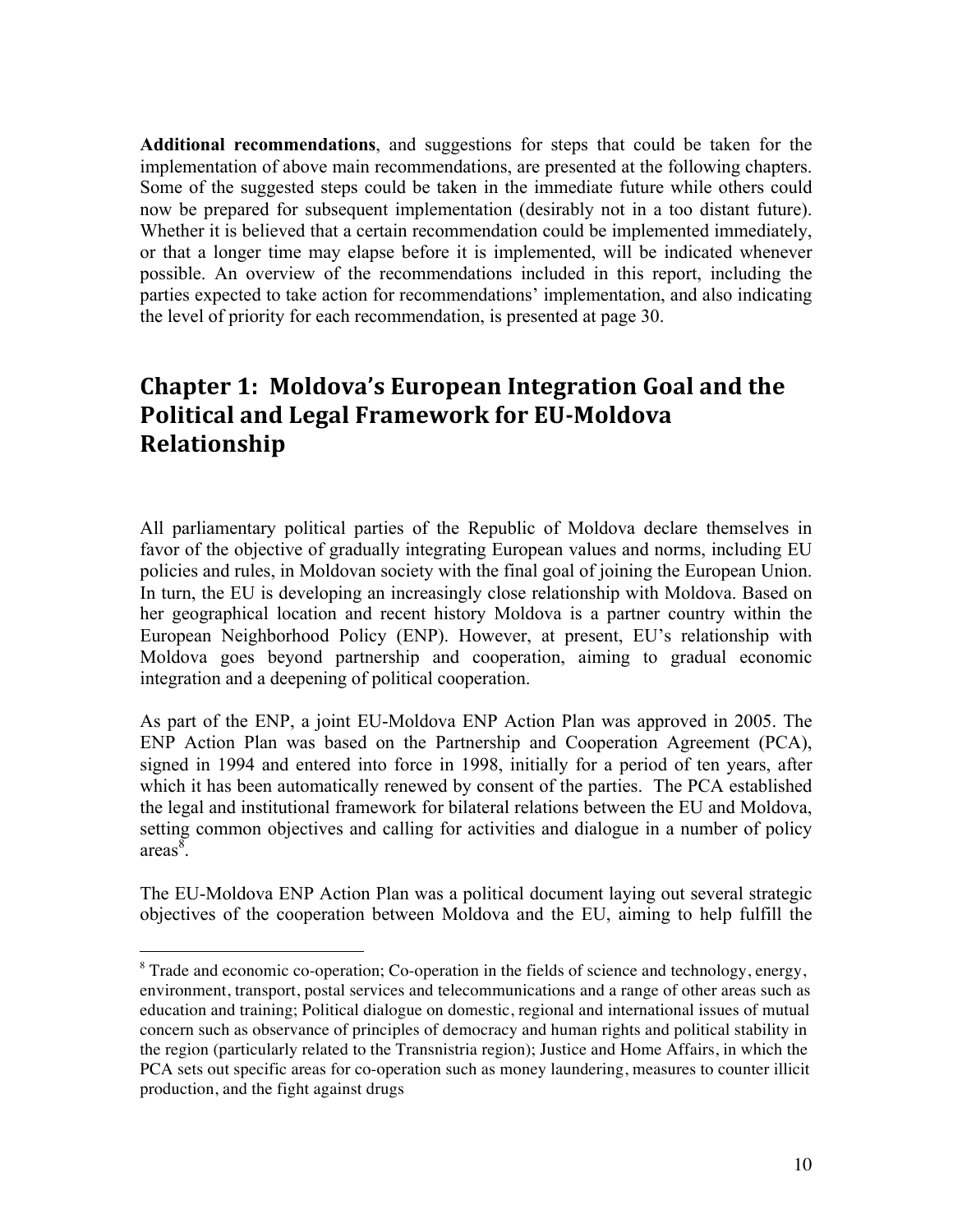provisions in the PCA and contribute to advancing the approximation of Moldovan legislation, norms and standards to those of the European Union<sup>9</sup>. Covering an initial timeframe of three years, the EU-Moldova Action Plan was subsequently extended for another two years.

Moreover, EU-Republic of Moldova Visa Facilitation and Readmission Agreements entered into force in January 2008 and a wider Mobility Partnership was signed in June 2008. Also in 2008, EU Autonomous Trade Preferences were granted for Moldova. To provide further guidance for the implementation of the ENP Action Plan, a reform priorities matrix proposed by the EU in May 2010 and a yearly implementation tool was adopted at the EU-Republic of Moldova Implementation Council of June 2010. Previously, in January 2010, an informal "Group of EU Ministers for the European Action of the Republic of Moldova" was set up in Brussels<sup>10</sup> as a ministerial forum to advise the Republic of Moldova on its EU integration path. Consequently, the country was able to secure an unprecedented level of assistance for the next period<sup>11</sup>.

At present there is a significant openness within the EU toward intensifying and deepening Union's relationships with Moldova, who is seen in pole position among the sixteen countries of the ENP, especially because maintaining strict macroeconomic policies and launching structural reforms, based on which a post-crisis return to the macro-economic objectives set out in the Action Plan was possible and allowed the EU to disburse significant macro-financial assistance to the country. The most recent strategy paper produced as a result of a joint review of the ENP made by the European Commission and the High Representative of the EU for Foreign Affairs and Security Policy, entitled "A new response to a changing Neighborhood" and dated May 25, 2011, praises a few ENP countries starting with Moldova for the progress made.

<sup>&</sup>lt;sup>9</sup> The priorities identified in the Action Plan covered the strengthening of administrative and judicial capacity; ensuring respect for freedom of expression and freedom of the media cooperation on economic and regulatory issues with the aim of improving the business climate and enhancing the long-term sustainability of economic policy, and sustained efforts towards a viable solution to the Transnistria conflict. Further collaboration on a number of cross cutting issues related to border management, management of migration and the fight against trafficking, organized crime and money laundering were also identified as priority for EU-Moldova enhanced cooperation.

<sup>&</sup>lt;sup>10</sup> at the initiative of France and Romania

 $11$  A new National Indicative Programme (NIP) 2011-2013 for the Republic of Moldova was adopted in May 2010 with a budget of  $\epsilon$ 273.1 million. The programme aims to supporting the achievement of key policy objectives as outlined in the EU-Republic of Moldova Action Plan and pursuing 3 priorities: (1) good governance, rule of law and fundamental freedoms; (2) social and human development; and (3) trade and sustainable development. In December 2010, Republic of Moldova signed a Financing Agreement with the European Commission for €90 million of macro-financial assistance in the form of grant money. Besides, EU assistance continues to be implemented through other aid modalities such as TAIEX, twinning, SIGMA and Technical Assistance. (For example, a high level advisory group of 10 experts recruited at the request of the government provide strategic advice in a number of areas).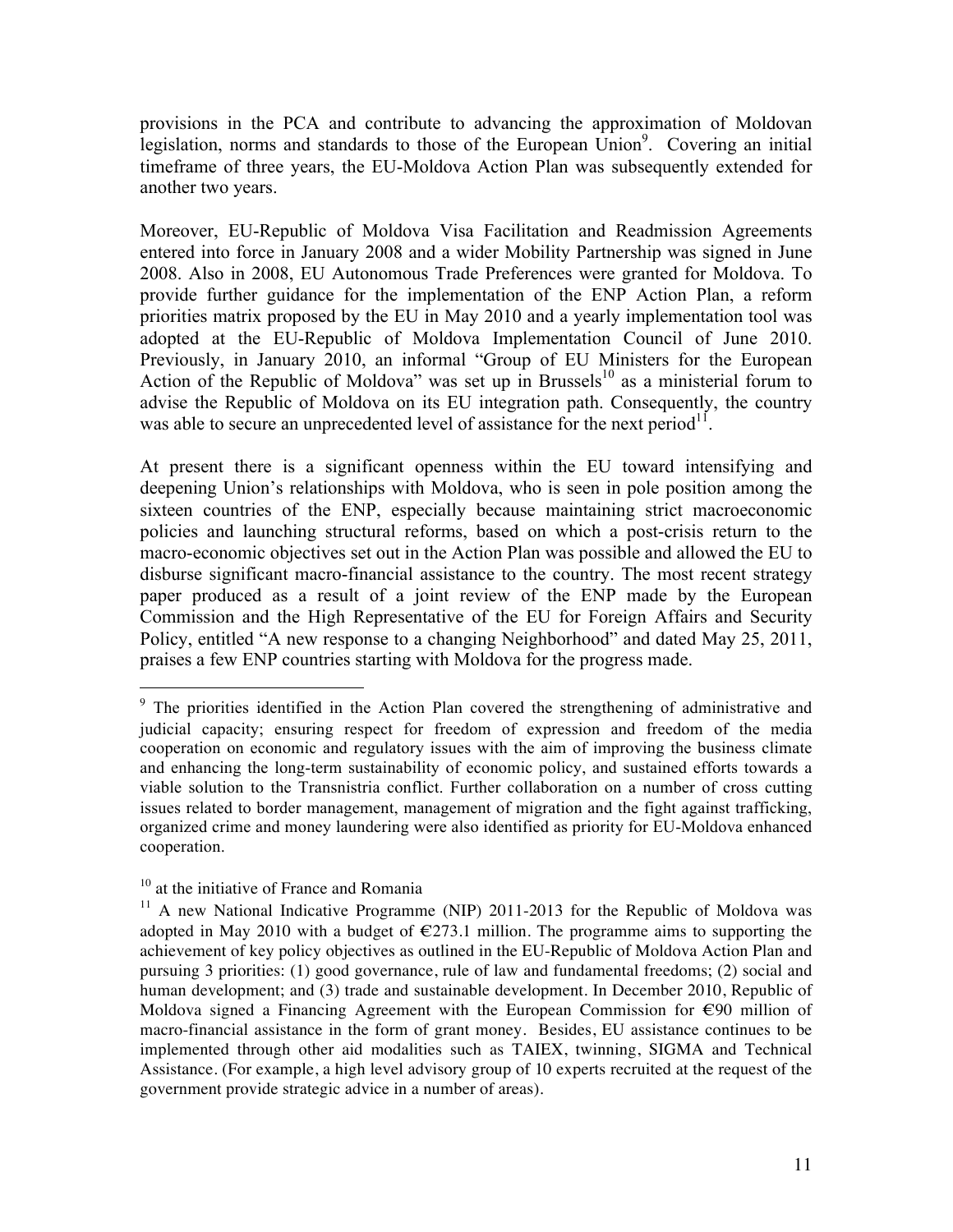The cited paper recalls that since its creation in 2004, the ENP has promoted important economic, trade and other initiatives, which allowed the development of relationships in many policy fields between the EU and ENP countries, as well as an increase and better focusing of EU assistance toward these countries. However, the identified need for greater flexibility and more tailored responses in dealing with rapidly evolving partners and reform needs have called for the recently developed EU's approach toward ENP countries based on mutual accountability and a shared commitment to the universal values of human rights, democracy and the rule of law and involving a much higher level of differentiation between partners<sup>12</sup>. As regards differentiation, the new approach envisages, on the one hand, the strengthening of the two regional dimensions of the ENP, i.e. Eastern Partnership and Southern Mediterranean, that should allow the EU to support consistent regional initiatives in areas such as trade, energy, transport or migration as well as differentiation between individual partners that should allow each country to develop its links with the EU according to its own aspirations, needs and capacities. In other words, those ENP countries showing determination for a greater degree of alignment with EU policies and rules (that should lead to progressive integration in the EU Internal Market) would be supported proportional to their own efforts according to the principle "more funds for more reform".

The Eastern Partnership, from which the Republic of Moldova has benefited since its inception in 2009, is to be strengthened as part of the renewed ENP through: conclusion and implementation of Association Agreements and Deep and Comprehensive Free Trade Areas (DCFTA), pursue of democratization, pursue of visa facilitation and liberalization processes, enhancing sectoral cooperation, notably in the area of rural development, promotion of benefits of the Eastern Partnership to citizens, and increased work with civil society and social partners. Association Agreements (AAs), most of which include DCFTAs**,** provide a sound political basis for advancing relations with the EU and offer each Eastern Partnership country the opportunity to choose the level of integration and reform that it wishes to pursue. Thus, with enhanced support by the EU, partner countries can use the Agreement for regulatory and institutional convergence.

Moldova is one of the five partner countries that started negotiating Association Agreements. The negotiation process started in Chisinau on 12 January 2010 and thus far six negotiations rounds, the latest of which took place on 11 April 2011, have been conducted, alternatively in Brussels and Chisinau. The conclusion of the latest round of negotiations was that thanks to constructive engagement of both sides the process goes very smoothly and has already led to a joint understanding on the main part of the Agreement. The negotiating teams, headed by the Deputy Minister of Foreign Affairs and European Integration on Moldovan side and the European External Action Service's Managing Director for Europe and Central Asia on the EU side considered the completion of negotiations as a key mid-term objective for their relationship. Moldovan

<sup>&</sup>lt;sup>12</sup> Joint Communication to the European Parliament, the Council, the European Economic and Social Committee and the Committee of the Regions "A new response to a changing neighborhood", Brussels, May 25, 2011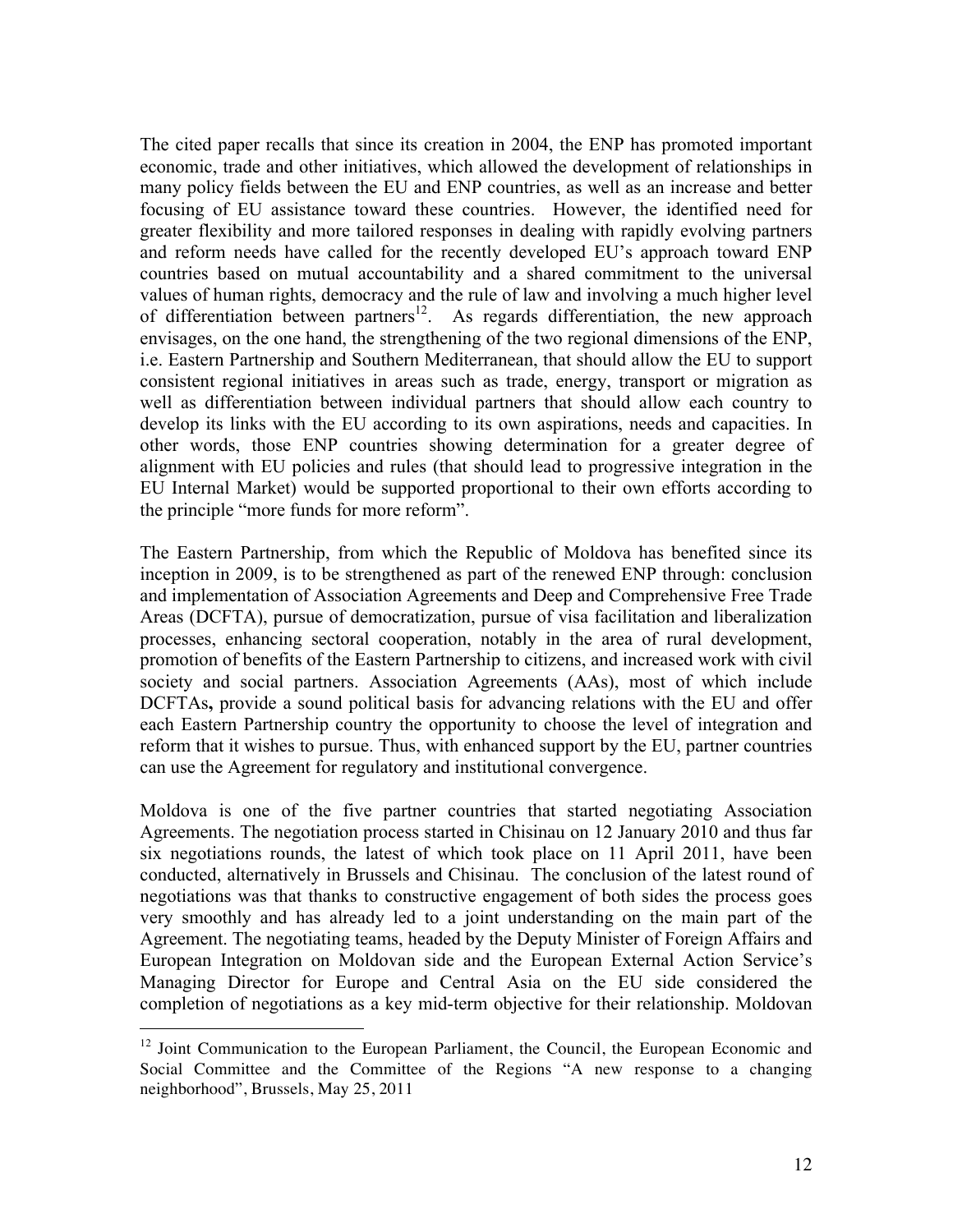diplomats anticipate the conclusion of the process by the end of 2012. The future Association Agreement (AA) will succeed the Partnership and Cooperation Agreement as the legal framework for bilateral cooperation between EU-Moldova. The Agreement that is presently under negotiation by Moldova and the EU is seen by both parties as providing the most advanced vision of association possible under the Eastern Partnership, including a Deep and Comprehensive Free Trade Area and a comprehensive programme of approximation to EU acquis.

With the aim to promote political association and economic integration between the parties based on common values, the AA will require Moldova to engage in considerable reforms within those institutions that will be responsible for implementing obligations under it as well as the upgrading of critical co-ordination functions as well as key horizontal competencies such as monitoring, human resource development and financial management. In order to help partner countries develop the administrative capacity required for in-depth reforms, the Eastern Partnership provides for a Comprehensive Institution-Building (CIB) programmes, which Moldova should make full use of in accordance with its specific needs.

In addition to the Preamble, Objectives and General Principles; Institutional; and General and Final Provisions, the AA will have five other sections, i.e. Political Dialogue and Reform; Cooperation in the field of Foreign and Security Policy; Economic and Sector Cooperation; People-to-People Cooperation; Justice, Freedom and Security. Negotiations on some entire sections have already been (provisionally) closed, while few chapters are yet to be negotiated under other. In March 2010 the Republic of Moldova and the EU initiated a structured dialogue on human rights. Moreover, in June 2010 a visa dialogue opened, examining conditions for visa-free travel of Moldovan citizens to the EU as a long-term goal. A related visa liberalization draft action plan<sup>13</sup> was prepared by the EU and in January 2011 presented to Moldova, which approved and has started implementing the action plan<sup>14</sup>. In addition, since 2010, the Republic of Moldova is (along with Ukraine) a full member of the Energy Community Treaty (which includes commitments for gradual convergence with the EU's internal energy market rules).

Moldova is also scheduled to begin negotiations for a Deep and Comprehensive Free Trade Area (DCFTA) within the framework of the AA as soon as the key recommendations handed to the Government of Moldova in November 2010 will be addressed<sup>15</sup>, i.e. when the EU considers that Moldova is ready to take on and implement

 $13$  The Action Plan contains two sets of benchmarks and identifies all the measures to be adopted and implemented as well as clear requirements to be achieved.

 $14$  The European Commission had also adopted in October 2010 draft negotiating directives for the renegotiation of the Visa Facilitation Agreement in order to align it with the new Visa Code and to introduce further facilitations. The negotiating directives were approved by the Council (of the EU) in April 2011.

<sup>&</sup>lt;sup>15</sup> A month later Moldova adopted an action plan for implementing the key recommendations and in March 2011 presented its first quarterly implementation report to the Commission.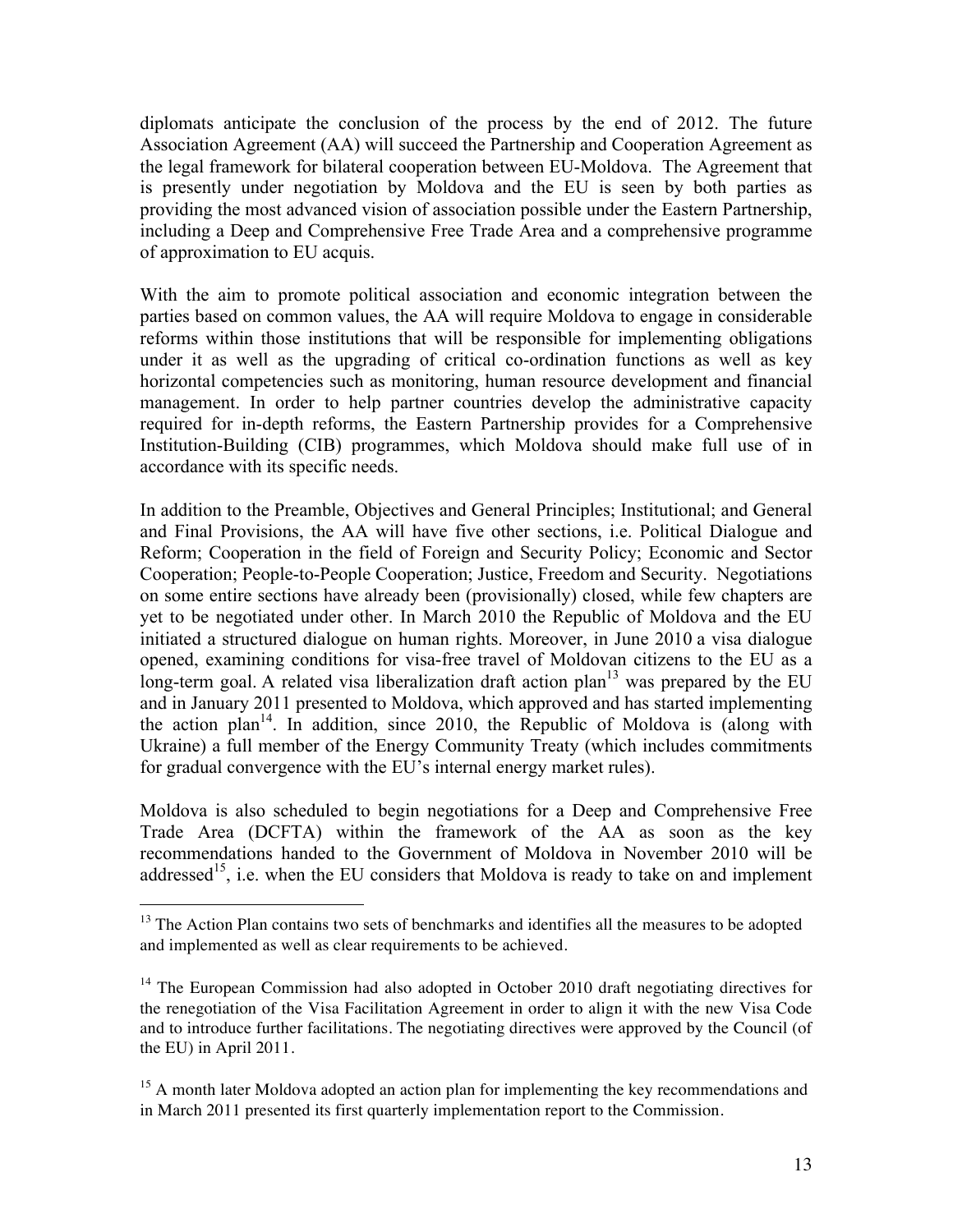the commitments of a DCFTA and to sustain the effects of a far reaching liberalization of market access and regulatory approximation<sup>16</sup>. **Bilateral trade arrangements between EU and its partners seems to be the best illustration of the differentiation principle as it allows most advanced countries to move faster; therefore Moldova should show full determination for this aim and the associated "road map"**. (It is believed that the DCFTA will be concluded by the end of the next year).

The Country Report on the Implementation of the ENP in 2010 states that the Republic of Moldova, despite the unresolved political stalemate over the election of the next President made good progress overall in most areas of the Action Plan (both in the legislative field as well as at the implementation level). The Report recognizes that efforts were initiated to address the administrative capacity problems underlined in previous Progress Reports but also that the underlying political uncertainty and resource constraints prevented large-scale reform $17$ .

Specifically, the latest Progress Report highlights that in 2011 further progress is needed to strengthen the mechanisms for preventing violations of human rights and fundamental freedoms, improve the functioning of the market economy and the business/investment climate, further reform the judiciary and ensure the rule of law, fight corruption, ensure the neutrality of the public media and promote a pluralistic media environment, deepen the fight against trafficking in human beings, and improve matching labor market needs with skills development<sup>18</sup>.

Under the renewed ENP, Pilot Regional Development Programmes will also be developed to assist partners in addressing economic, social and regional imbalances. The EU has also committed to continue to assist Ukraine and the Republic of Moldova in their efforts to implement visa liberalization action plans and to further tailor the socalled "flagship initiatives" in the areas of border management, SME development, energy cooperation, civil protection and environmental governance to better support

 $\overline{a}$ 

<sup>&</sup>lt;sup>16</sup> DCFTAs provide for the gradual dismantling of trade barriers and aim for regulatory convergence in areas that have an impact on trade such as sanitary and phytosanitary rules, animal welfare, customs and border procedures, competition and public procurement. For the most advanced partners, precisely the DCFTA shall lead to a progressive economic integration with the EU Internal Market. Therefore, through progressive approximation of EU rules and practices, DCFTA require a high degree of commitment to complex and broad reforms, which in turn require appropriate institutional capacity. As reforms are often politically challenging, a high degree of consensus in the society is necessary and the involvement of the business community and other stakeholders. In addition to addressing the key recommendations, to embark on negotiations for DCFTAs interested countries should also demonstrate compliance with previous commitments and sufficient progress towards common values and principles.

<sup>&</sup>lt;sup>17</sup> European Commission and High Representative of the EU for Foreign Affairs and Security's Joint Staff Working Paper 'Implementation of the ENP in 2010', Country Report: Moldova, Released May 25, 2011

<sup>&</sup>lt;sup>18</sup> ENP Country Progress Report 2010 – Republic of Moldova, released May 25, 2011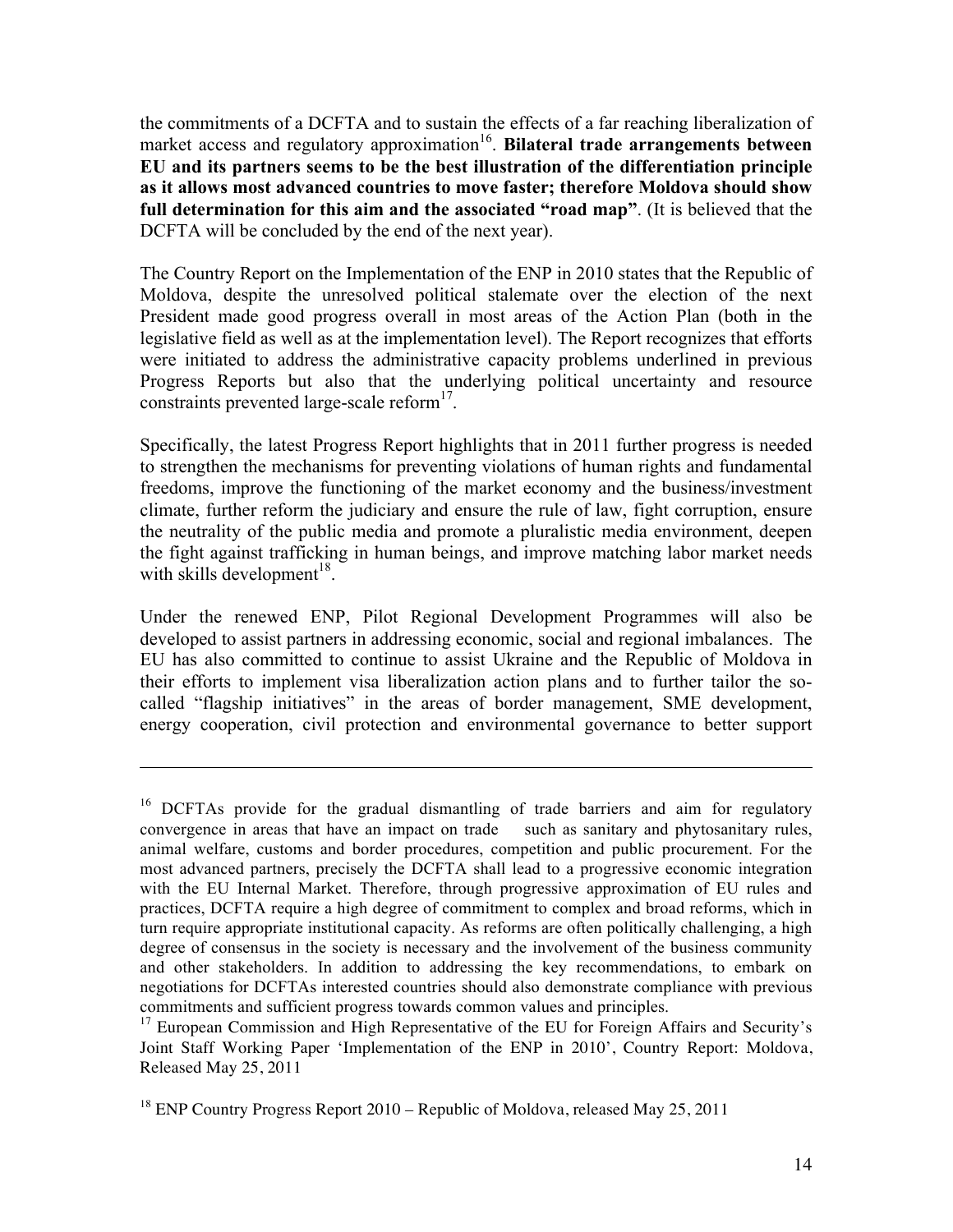bilateral partnership objectives.

In addition, policy dialogue is envisaged to continue in areas such as education, youth and culture; transport; energy, environment, climate change; knowledge sharing, research and information society; customs and law enforcement issues on the basis of Strategic Frameworks for Customs Cooperation with Ukraine, Republic of Moldova and Belarus as well as co-operation in the area of fight against smuggling; rural development measures (in line with the European Neighborhood Programme for Agriculture and Rural Development); employment and social policies; justice, freedom and security on the basis of the upcoming Justice and Home Affairs Eastern Partnership Action Plan; and Common Security and Defense Policy. All these policy areas are included as chapters in the Association Agreement that is presently being negotiated between the EU and Moldova. There is increased preoccupation to provide increased technical and financial resources to support the ENP initiatives. Thus, EU Member States, third countries and International Financial Institutions (IFIs) have shown interest in furthering the goals of the Eastern Partnership and supporting projects of strategic importance, while additional resources are being mobilized from the Neighborhood Investment Facility (NIF), bilateral partners and IFIs, in particular the EIB, the EBRD and the World Bank. Co-funding/co-operation is expected to build on the establishment of the SME Facility, the EIB's Eastern Partners Facility and its Eastern Partnership Technical Assistance Trust Fund to which the EU and Member States have been invited to contribute.

Finally, the renewed ENP aims for a simplified and coherent policy and programming framework and suggest partners to focus on a limited number of short and medium-term priorities from their ENP Action Plans, incorporating more precise benchmarks and a clearer sequencing of actions. (In turn, the EU shall also adapt the priorities for its financial assistance accordingly, allowing better linking of policy objectives and assistance programming). **Moldova will have to strike a balance, to follow the recommendation of focusing on a limited number of short and medium-term priorities and deliver results, while continuing to aim for the highest degree of political association and economic integration allowed by the ENP and preserving her pole position among ENP and Eastern Partnership countries so that she could, in a not distant future, be 'promoted' to a 'superior category', according to her aspirations**.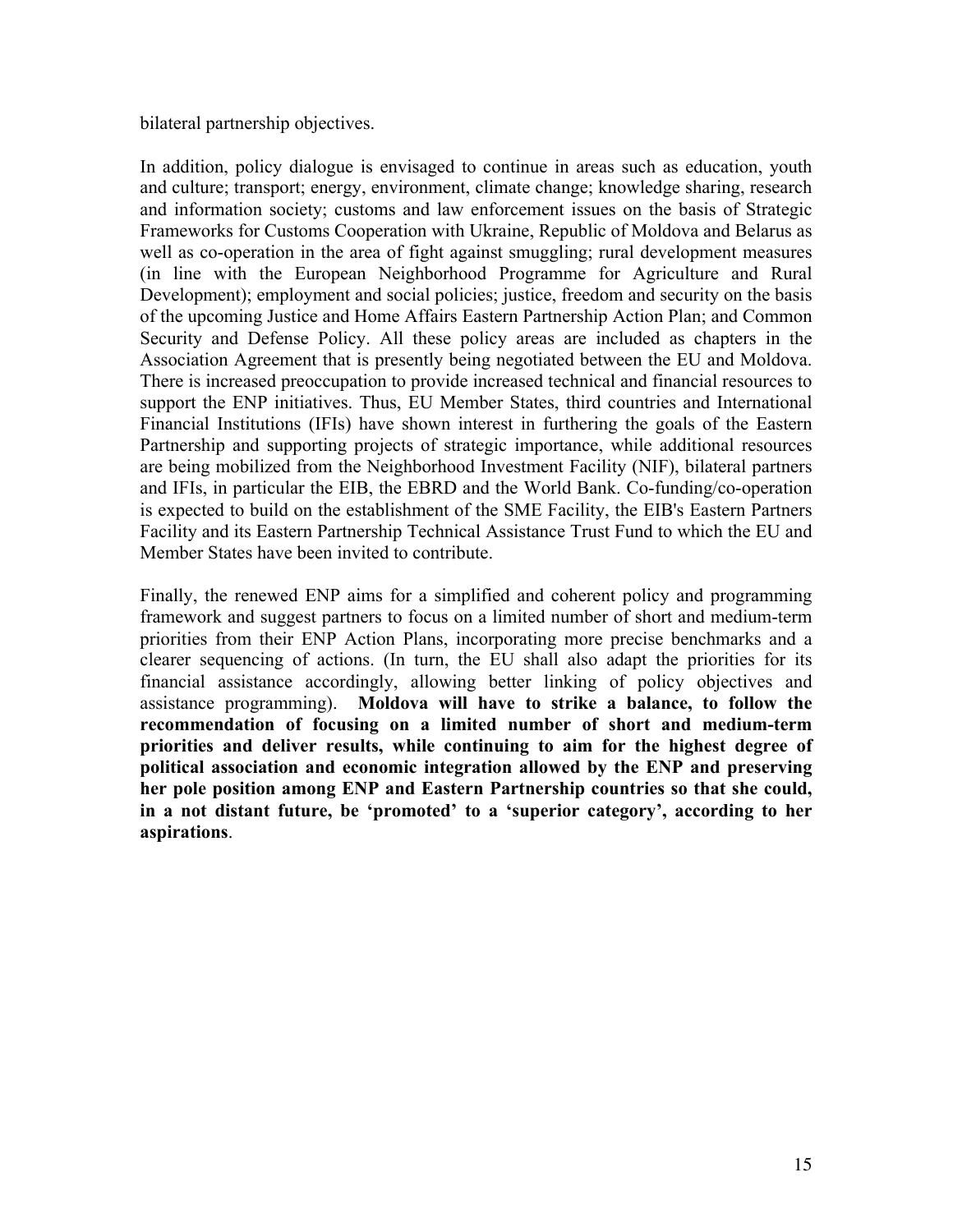# **Chapter 2: Moldova's institutional framework and** capacities for European integration (including legal) approximation) and the role of Parliament

An EU-Moldova Cooperation Council, meeting once a year at Ministerial/Commissioner level (EU-Presidency, European Commission, High Representative, Government of Moldova) has been established with the overall responsibility for the running of the PCA<sup>19</sup>. A Co-operation Committee, whose meetings are chaired alternately by the European Commission and the Moldovan side has been established at senior civil servants level, while sub-committees of specialized experts have been created to support the work of the Cooperation Committee (Sub-Committee on Trade and Investment; Sub-Committee on Financial, Economic and Statistical issues; Sub-Committee on Customs and Cross-border Cooperation, and Justice, Freedom and Security; Sub-Committee on Energy, environment, networks, science and technology, training, education).

Within the Council of the European Union, the Council Working Group on Eastern Europe and Central Asia has responsibility for general oversight of relations with Moldova. As pointed out at the previous chapter, in January 2010, an informal advisory forum named the "Group of EU Ministers for the European Action of the Republic of Moldova" was set up in Brussels to advise Moldova on her EU integration path.

While the EU negotiate with (the executive branch of) the Government and holds the Government responsible for the implementation of the PCA, the ENP Action Plan and any other political and/or contractual obligations of the country<sup>20</sup>, the PCA also provides for inter-parliamentary cooperation. The ENP as well recognizes the role of Parliaments in building links between societies of EU Member States and EU neighboring societies, in bringing a meaningful contribution to enhancing reform efforts and monitoring commitments included in each country's ENP Action Plan. Thus, the EuroNest Parliamentary Assembly has been created as a joint Assembly of the European Parliament and Eastern Partnership countries including Moldova, as well as Joint Parliamentary Committees between the European Parliament and partner countries'

<sup>&</sup>lt;sup>19</sup> The latest meeting of the Cooperation Council tool place on May 5, 2011 and, among other, recalled the importance of creating an atmosphere of inclusiveness and finding a way out of the current political stand-off about the election of the next President; reviewed the progress towards the start of negotiations on a deep and comprehensive free trade area and the recent achievements in bilateral co-operation in the areas of aviation, research and energy; and expressed appreciation for the Moldovan Government's comprehensive reform programme and its pro-active consultations with the EU and other donors on how best to assist such reforms. (Council of the EU's Press Release of May 5, 2011) In addition, the Council announced its **intention to launch the preparatory steps for a second disbursement of EU macro-financial assistance**.

 $^{20}$  Such as the EU-Moldova agreement on the protection of the geographical indicators that was negotiated (although not yet entered into force).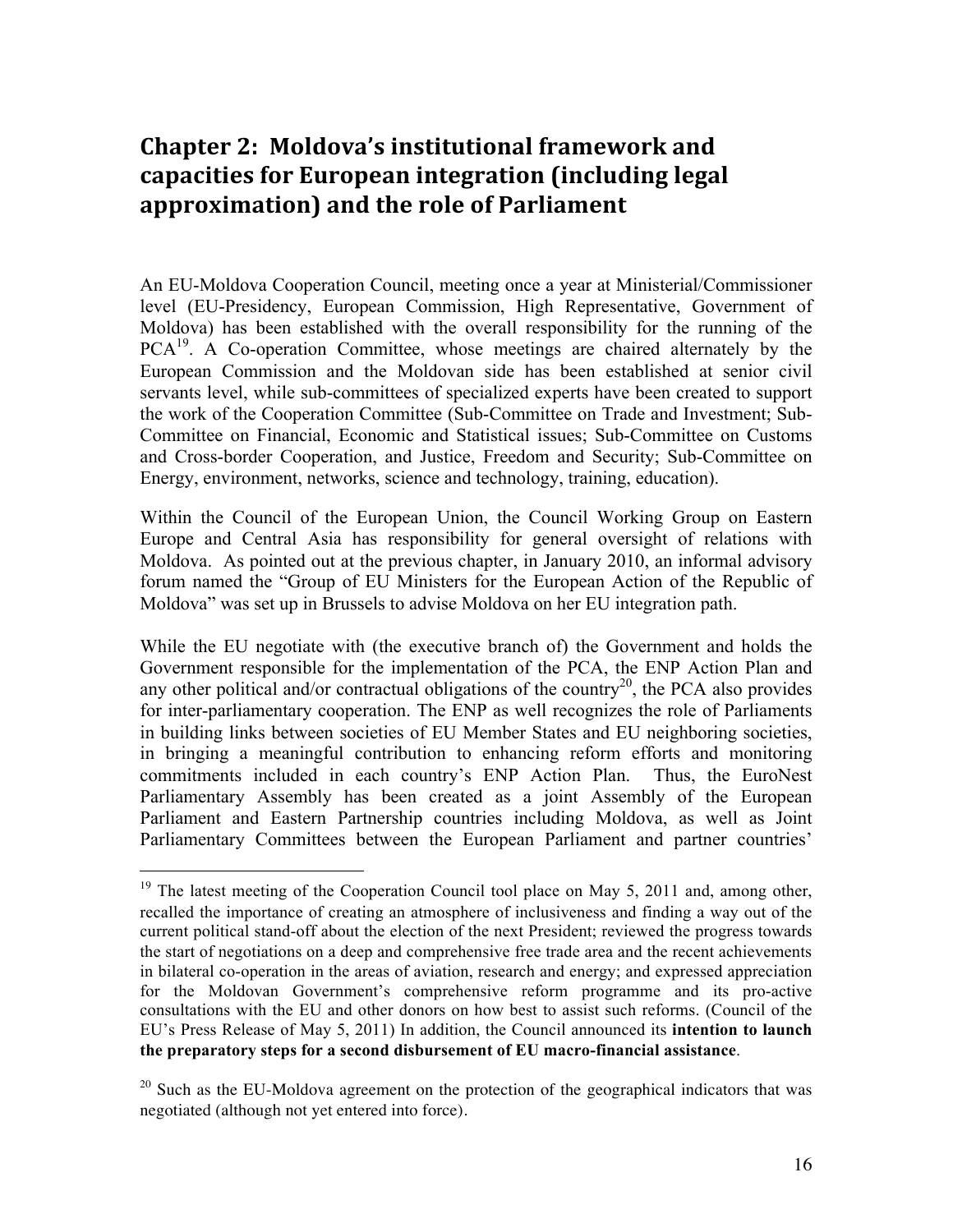Parliaments as important fora for dialogue and increased mutual understanding between decision-makers.

Current legislature's composition of the Moldovan Delegation to the Joint Parliamentary Committee EU-Republic of Moldova<sup>21</sup> and the Moldovan Co-Chair of the Joint Parliamentary Committee have been agreed upon in the middle of May 2011. The Joint Parliamentary Committee holds sessions in principle twice a year, in practice once a year, alternatively in Brussels or Strasbourg and Chisinau, respectively, on which occasions it issues recommendations to the EU-Moldova Cooperation Council, the European Commission and the Moldovan authorities. The first session of the Joint Committee at its present membership is scheduled for June 15-16, 2011 in Brussels, while a preparatory session took place on 8 June in Strasbourg. Discussions on political, economic and social reforms<sup>22</sup> are on the agenda of the upcoming annual session along with regional cooperation issues $^{23}$ . The Joint Parliamentary Committee also discusses how recommendations issued at the previous annual session have been followed-up on.

Despite the fact that with the entry into force of the Lisbon Treaty, which greatly enhances the powers of the European Parliament, thus indirectly raising the profile of the EU-Moldova Parliamentary Cooperation Committee, this inter-parliamentary body meets once a year in a two-day session to discuss the situation in Moldova and country's progress on her path toward the EU. Therefore **the role of the Joint Committee cannot come close to the role that the national Parliament should play in supporting, overseeing and guiding country's progress toward European integration. Since at the core of parliamentary processes and procedures lays the committee system, strengthening of the committee system is fully relevant also from the perspective of European integration**.

Parliament's most visible function is to legislate; therefore **timely approval of quality legal acts and other regulations necessary for European integration, notably the gradual approximation of Moldova's legislation to the EU acquis, appears to be the primary role that the Parliament should play in fulfilling country's aspirations for European integration**. However**, European integration is a complex and comprehensive process (often requiring reform of deep-rooted patterns or negotiation of vested interests) that goes far beyond legal approximation**, same as Parliament's representative and oversight over the executive functions are as important as its legislative function.

Nevertheless, the process of legal approximation is a very essential component of the European integration process and deserves due attention. In Moldova, unlike in the most

 $21$  The official name is: EU-Republic of Moldova Parliamentary Cooperation Committee

 $22$  Legislative reforms, institutional reforms, status of implementation of the visa liberalization action plan, measures towards justice reform, plan for adoption of the anti-discrimination law, progress of negotiations for AA and DCFTA, as well as the prospect for a breakthrough in the Transnistrian conflict

<sup>&</sup>lt;sup>23</sup> Moldova's relations with its neighbors and country's participation in the Eastern Partnership, respectively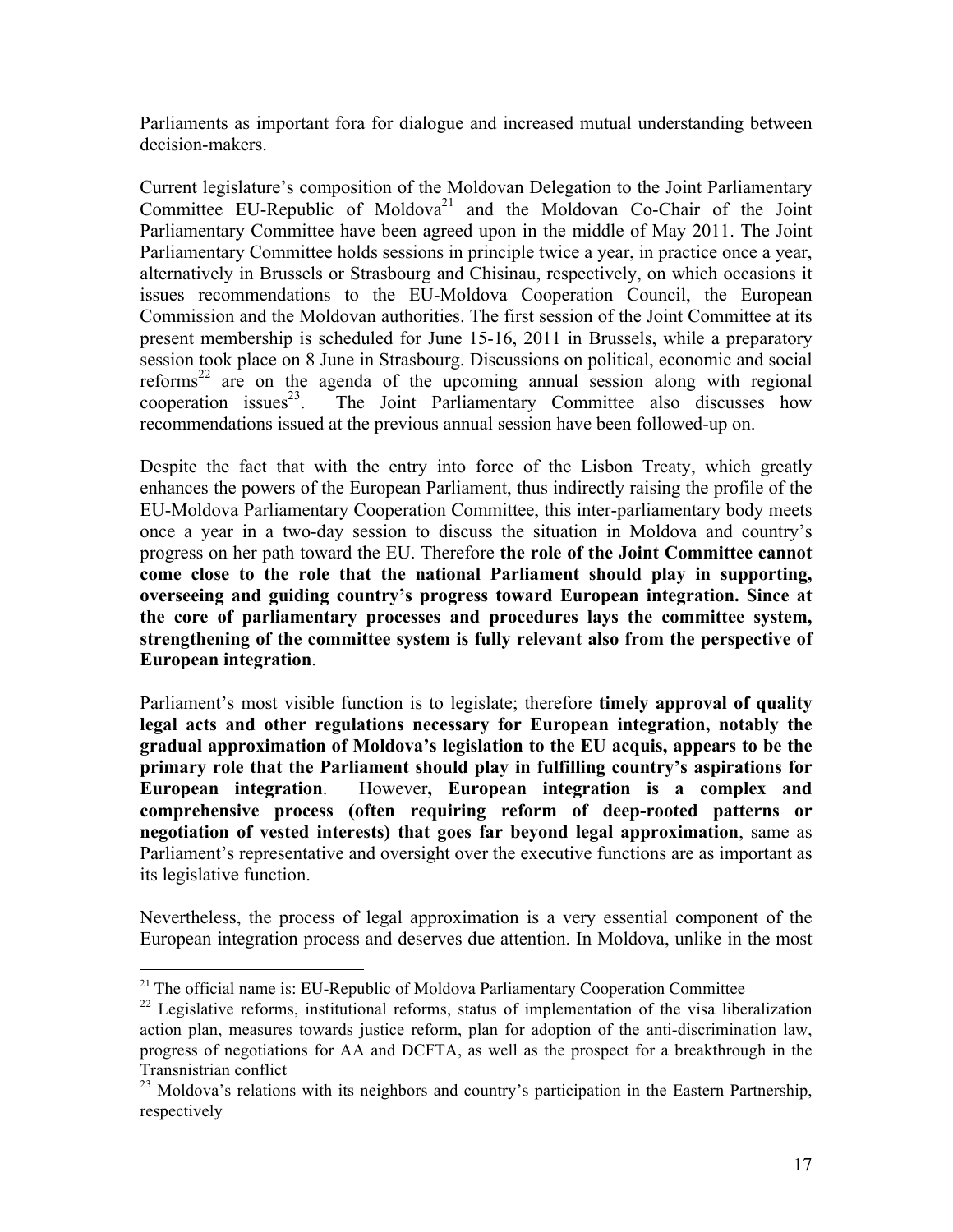EU new member and candidate countries, in which the coordination function was concentrated at the highest level of the executive branch of government while the Parliament played a strong monitoring and oversight function, the same institution, currently the Ministry of Justice (whose Deputy Minister was by the Order of the Prime Minister of the Republic of Moldova nr. 24 of March 2011 appointed as the national coordinator for the harmonization of legislation), which only recently took over this function from the Ministry of Foreign Affairs and European Integration, is responsible for both coordinating the development of programmes and (annual) plans for legal approximation and monitoring the execution of these programmes and plans.

The present Moldovan model of concentration of these two functions at the Ministry of Justice (MoJ) resembles Lithuania's arrangement after it joined the EU, which can partly be explained by the presence of Lithuanian experts in key advisory functions, notably within the MoJ. However, since the Prime Minister had already during his previous mandate designated the Minister of Foreign Affairs and European Integration as the National Coordinator of country's efforts at European integration and did not take back this function from the MFAEI during the current mandate, the delegation of the harmonization coordinator's function to the MoJ that occurred in 2011 (on the initiative of the MFAEI) is largely seen as a measure of "decentralization" of the EU integration coordination mechanism. This change is in fact part of the general delegation of the planning function (of which planning of legal approximation action is just a component) from the main hub and official coordinator of the national efforts at achieving Moldova's declared political goal of integration into the EU that still remains the MFAEI, to specialized/line ministries. Representatives of the MFAEI, a ministry that has fully committed staff but otherwise limited political authority to 'task' representatives of other ministries since ministries of the government are all equal, as well as not sufficient human and other resources, consider this change really beneficial and were able to point at clear progress/practical improvements as a result of it. However, as another UNDPsupported report, i.e. the report on developing of the concept for a new legal approximation mechanism for the Republic of Moldova<sup>24</sup> has identified, some line ministries appear to have serious difficulties with strategic planning and policy development. In addition, it has been noted in the cited report that since some line ministries appear not to perceive the current annual legal approximation plans seriously, Prime Minister's more decisive and frequent intervention would be necessary. For the purpose of this report it should also be noted that conducted interviews have revealed a low level of awareness amongst ministerial officials about the role of Parliament, in general, and the need to inform this institution properly, in particular.

Under the authority of the Prime Minister, a ministerial Committee on European Integration, whose secretariat is maintained by the Head of the European Integration General Directorate of the MFAEI, exists largely on paper and is convened on the request of the Minister of Foreign Affairs and European Integration, usually when he has difficulties in persuading his colleagues from other ministries to perform their legal

<sup>&</sup>lt;sup>24</sup> Final Report: Concept of the New Legal Approximation Mechanism for the Republic of Moldova", produced in April 2011 as part of the UNDP Project "Building Institutional Capacity of the Ministry of Foreign Affairs and European Integration", author **Juris Gromovs**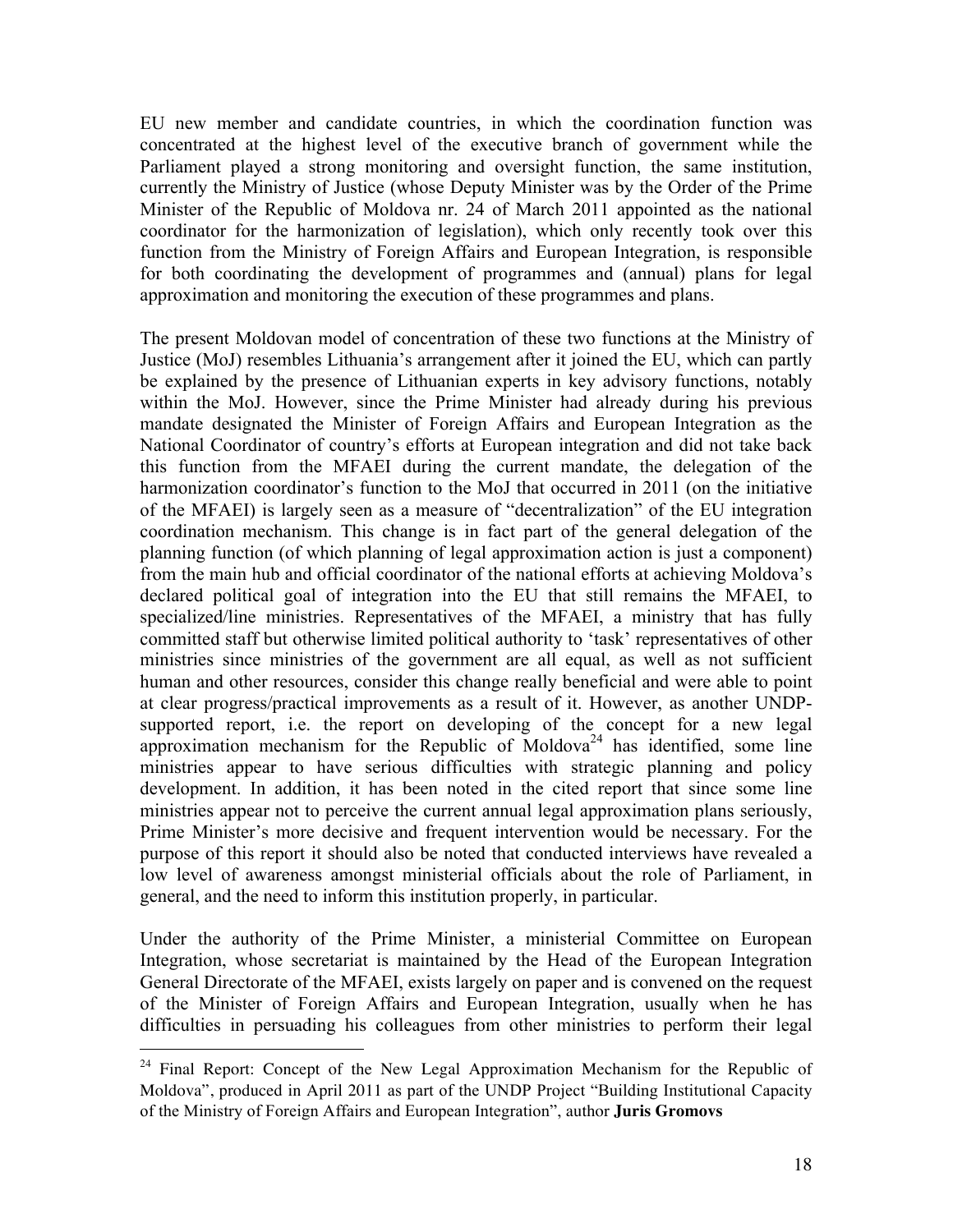approximation or other European integration tasks in a timely manner. A more inclusive central Committee on European Integration, chaired by the Prime Minister but also including representatives of the Parliament and the civil society used to function during the Communists' Party's ruling and apparently proved to be a good practice, which the present government may usefully take into consideration.

In accordance with developments and requirements discussed at Chapter 1, the volume of legislative/normative acts that the Republic of Moldova will have to process in the upcoming period of time in order to approximate her legislation to the EU law<sup>25</sup> is expected to increase significantly. Therefore not only the mechanisms for planning the harmonization of Moldova's legislation to the EU law requirements and monitoring the execution of legal harmonization plans have to be streamlined in the upcoming period but also the mechanism for checking the compliance of draft national legislation with EU requirements; its practical functioning should be improved. The UNDP report cited above and other studies made specific recommendations for regulatory and institutional changes aimed at improving the coordination, monitoring and implementation of the process of legal approximation at the executive branch of government.

*This report does not discuss, although the author supports most of the already proposed changes, specific normative acts and institutional arrangements at the level of the executive authority other than to the extent to which they have a direct and significant impact on the efficiency and effectiveness of parliamentary processes and procedures*. *The report rather focuses on the need to strengthen the role of Parliament for European integration purposes*.

The role of Parliament in all the above-mentioned processes should indeed be strengthened and further clarified. For example, the Parliament should ensure that coordinated multi-annual<sup>26</sup> plans for legal approximation activities are developed in a timely manner and the plans are properly implemented. As regards the present mechanisms for checking the compliance of draft national legislation with EU requirements, there were several issues that came up recurrently during interviews conducted as part of this assignment. One such issue, which is a more general one, is the *lack of proper communication and exchange of information* between Parliament (at both political/MPs and staff level) and the Executive (both State Chancellery and ministries

 $25$  Following the entry into force of the Lisbon Treaty in December 2009, the term "EU law" prevails over the French term (taken over in many other languages of the EU) *acquis communautaire*, which is still accepted. EU law after the entry into force of the Lisbon Treaty encompass: EU founding treaties and other important treaties; general principles of the EU law; case law of the Court of Justice of the EU; and EU secondary legal acts, which upon entry into force of the Lisbon Treaty have been reduced from 15 to 5 types, i.e. regulations, directives, decisions, recommendations and opinions. The remaining old European Communities (EC) and European Union legal instruments (including the 15 types of secondary legal acts mentioned above) will remain in force until the respective legal acts are repealed, annulled or amended.

 $26$  The Action Plan of the Government for 2011-2014 apparently indicates a transition to multiannual planning of legal approximation activities as of the forth quarter of 2014.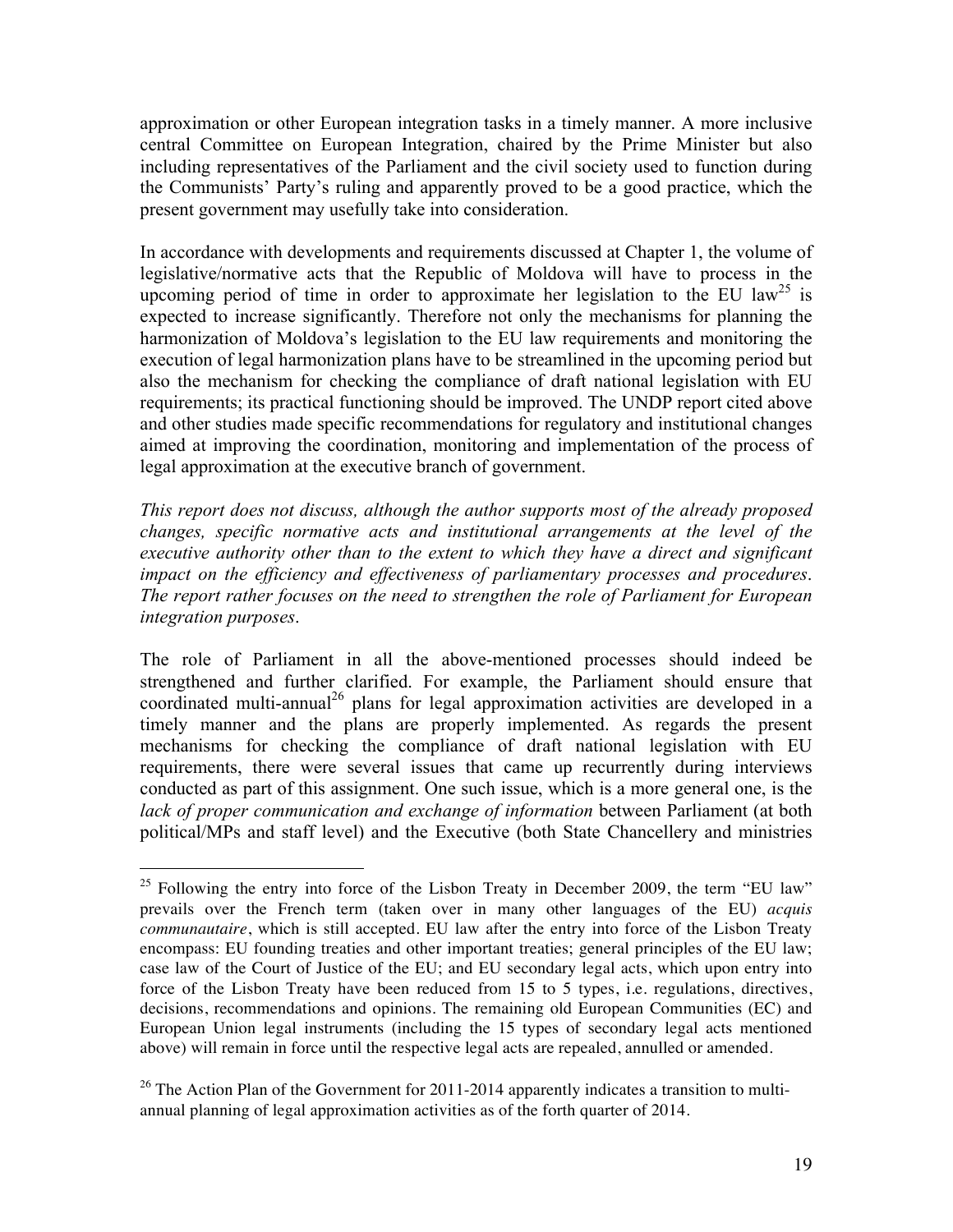such as MFAEI and MoJ including its Center for Legal Approximation). While staff shortages are partly responsible for the current situation (for example the significant time pressure under which some of MFAEI's staff have to perform) **clear communication and workflow procedures should be put in place** in Parliament, in the State Chancellery and in Ministries.

Under the UNDP Project "Support to Parliamentary Development in Moldova" an initiative to provide assistance for a broad reform of the Secretariat of the Parliament has been taken and a draft **Strategic Development Plan for the Period 2011-2013** has already been produced by a working group of the Parliament. Furthermore, a draft **Communication Strategy** was produced and will further be elaborated. The Communication Strategy targets (among other) internal communication and communication with bodies of the executive authority, providing guiding principles based on which detailed communication procedures can subsequently be developed. However, similar efforts are necessary at the Government. The suggested **Protocol of Cooperation between the Secretary General of the Parliament and his equivalent at the State Chancellery**, and even more so the regular direct communication between the heads of administrations of the two crucial state institutions that the Protocol would hopefully generate, should help **ensure full compatibility of the internal workflows and communication procedures and a clarification of inter-institutional workflows**27. In addition, it could **facilitate the transfer of good practices and innovative ideas between Parliament and institutions of the executive authority**.

There is a detailed regulation of the procedural elements of the law approximation process in the Republic of Moldova, and to some extent, the legal provisions in force even exceed the formal requirements in some EU member states. However, some conflicting provisions and/or difficulties in the implementation of existing legal requirements called for amendments to the respective legislation aimed at improving the overall process<sup>28</sup>. Thus, according to the Law on Legal Acts and the Law on Normative Acts, similar to the situation in a EU member state, in Moldova it should be ensured that no draft legal/normative act comes in contradiction to the EU law. If these legal provisions are interpreted literally, it means that every new draft normative act should comply with the *acquis communautaire* to the fullest degree. However, it is not clear to what extent this legal provision is applied in practice. Parliament, according to the interviewed committee and legislative/legal staff, does never receive the tables of concordance expected to accompany the draft legislation.

*This attitude confirms ministerial officials' reluctance to share adequate information with the Parliament and could be motivated by the previously noted observation regarding* 

<sup>&</sup>lt;sup>27</sup> The proposed measures should not be understood as further complicating or rendering **more bureaucratic the existing situation, but rather simplifying communication by providing for direct contact at staff level, use of modern means of communication, obligation to respond to received requests (even if they are at staff level), easier ways for clarification of potential misunderstandings, etc.** 

 $28$  The respective amendments, as underlined by the interviewed EU advisor at the MoJ, were in final stage of preparation and expected to be passed relatively soon.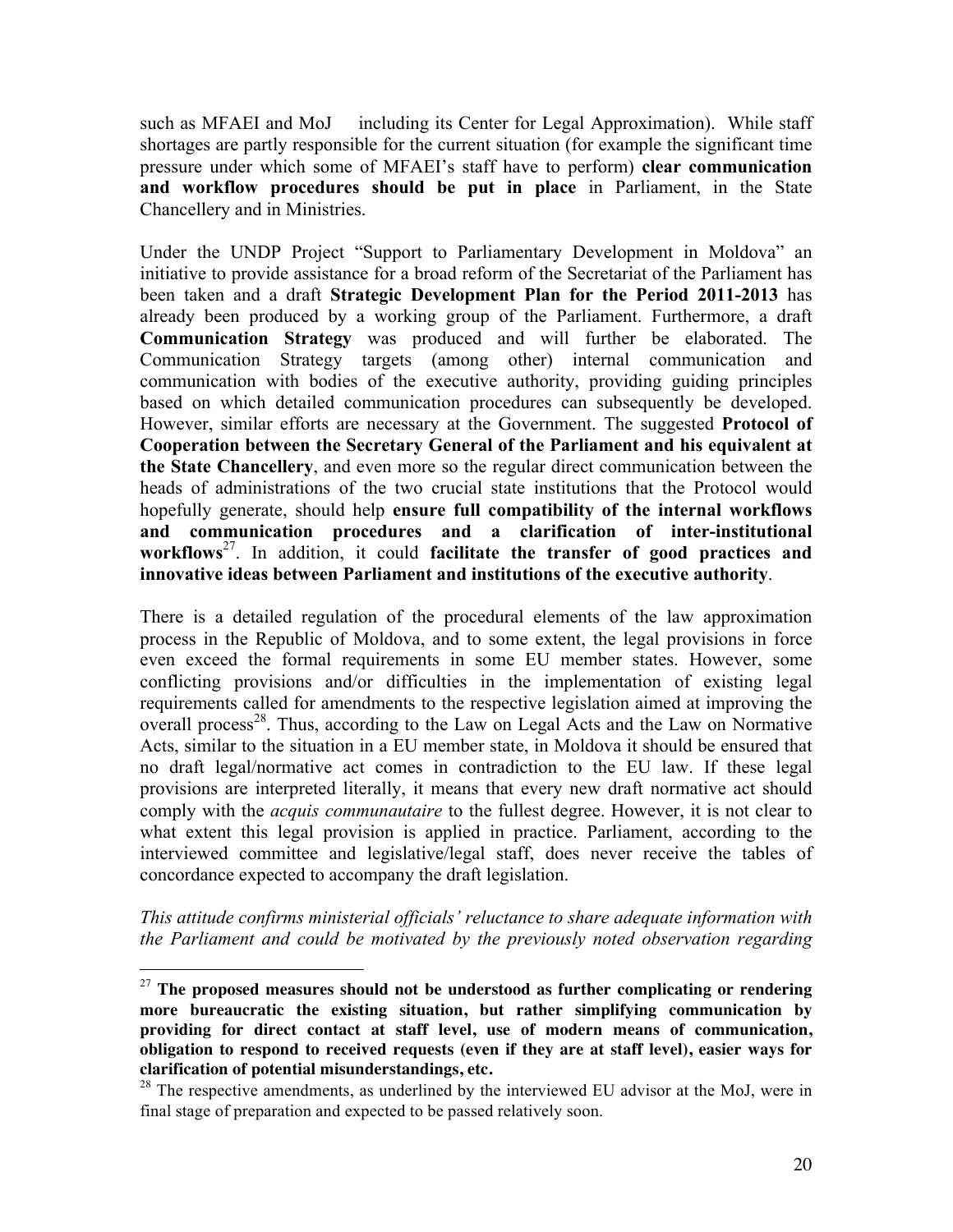*ministerial officials' inappropriate perception of the role of the Parliament. Efforts at promoting the (role of the) Parliament amongst officials of the executive authority, conducted in parallel with efforts at rendering the Parliament more professional and effective, could help alleviate this situation.* 

Moreover, Parliament does not always receive the required statement of compliance (with the EU law). If members of the Legal Department, which is responsible for issuing a legal opinion on each draft legal/normative act discussed by the Parliament are on a case by case basis contacting responsible staff at the State Chancellery, the responsible ministry that prepared the draft in question and/or the Center for Legal Approximation from the Ministry of Justice to ascertain whether a table of concordance has been prepared or not<sup>29</sup>, the staff of the Committee on Foreign Policy and European Integration tried to resolve this issue in a general manner by asking the Committee Chair to send letters to the Minister of Foreign Affairs and the Minister of Justice, yet without any result. It appears that compliance with EU law is presently checked (by the specialized Center attached to the Ministry of Justice) only for the drafts envisaged by the 2011 Annual Plan for Legal Harmonization. It is not clear whether, for example legal acts pertaining to the implementation of the visa liberalization action plan, fall within this category. These and other confusions arising from the present legal framework for the legal drafting procedure are expected to be clarified via the adoption of the new regulatory package referred to above. The UNDP-funded study cited earlier also points at a number of flows in the legal approximation process pertaining to the current normative framework for legal drafters and makes concrete recommendations for improvement<sup>30</sup>.

Both Committee and Legal Department's staff ascertained that draft legislative proposals and legal acts are, as a norm, not undergoing another check by the Legal Department after they received amendments in the legislative procedure and before the Parliament takes the final vote. However, the Legal Department performs a second compatibility check whenever expressly solicited. Consequently, there is always a risk of having a legal act whose conformity with the EU law had previously been ascertained but which was subsequently amended in Parliament passed in a format that no longer comply with the EU law. The cited UNDP study recommends that the legal harmonization's quality could further be enhanced as a result of possibly performing of an expert compatibility assessment by the MoJ's Center for Legal Approximation (the Center) on all draft laws

 $29$  In case the answer is negative, the Parliament has no capacity (and is not bound) to conduct such a detailed assessment of compliance and prepare the said document. However, according to the Director General of the Legal Department, which has a dedicated small unit that might be strengthened when the new staff table of the Secretariat (developed with UNDP support) will be approved, all Department's legal staff was trained in legal approximation techniques and conduct<br>brief revisions of all received drafts' compliance with the acquis communautaire.

<sup>&</sup>lt;sup>30</sup> One such recommendation discusses precisely the table of concordance mentioned above, whose manner of filling is currently described in the Guidelines of the Center for Legal Approximation (a non-binding document). Noting that these tables are not only a legal necessity in the legal approximation process but also valuable sources of information on the progress made by Moldova in the field of legislative harmonization, the author recommends that the preparation of uniform and quality tables should be regulated by binding legal provisions.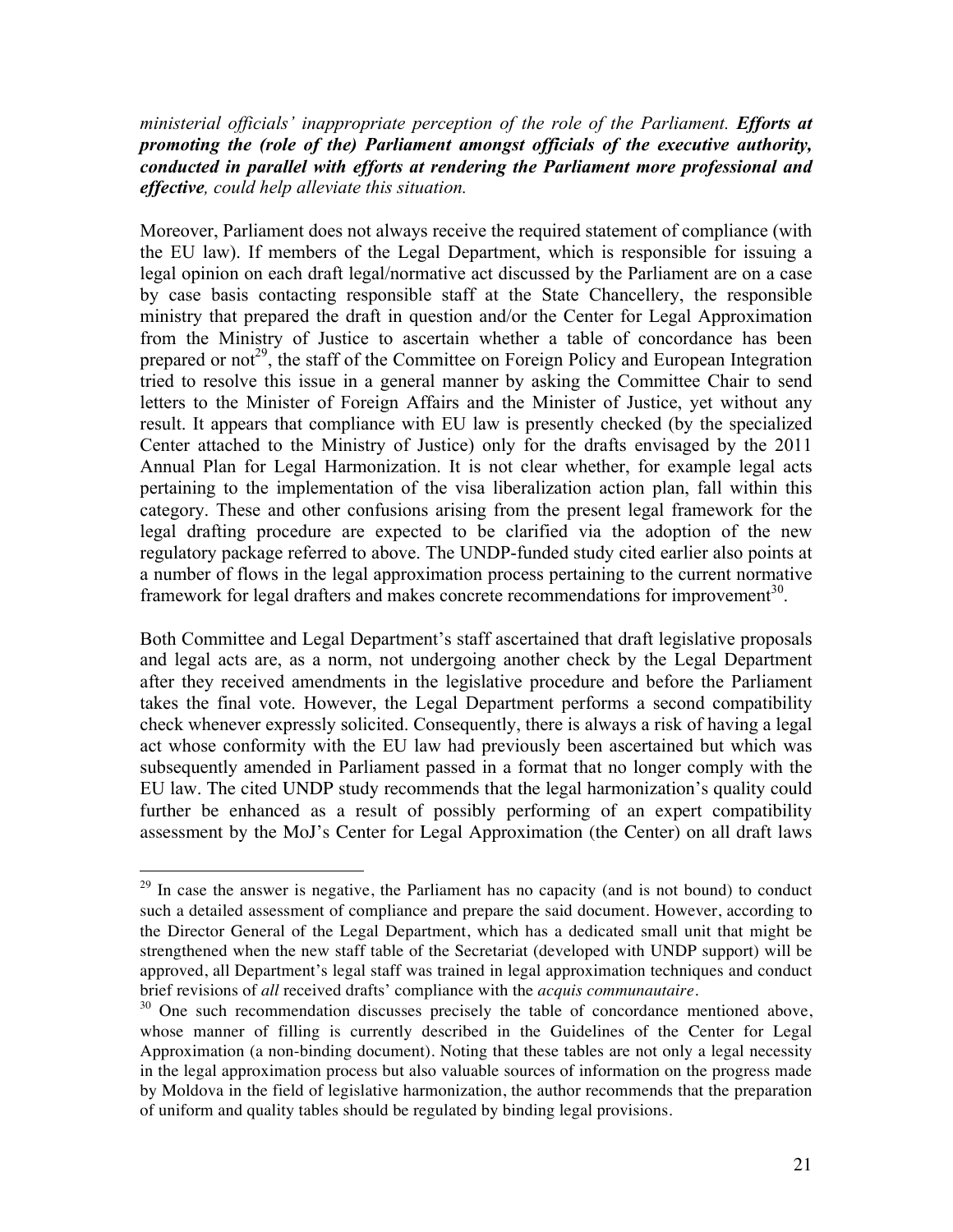before they undergo final reading in Parliament. However, Center's current lack of capacity for taking on this additional function is acknowledged. A pilot project (that envisages that only legislative drafts covered by national annual law approximation plans to be reviewed for a second time by the Center -- ahead of final reading) is recommended to be conducted in parallel with the strengthening of the capacity of the Center. The proposed manner of referring the draft laws to the Ministry of Justice, which should further coordinate the action with the Center for Legal Approximation, may further be discussed to ensure that the supremacy of the parliamentary institution is fully respected formally.

The study also noted another aspect that came up in our discussion with Committee staff, i.e. that Parliament is not always properly informed whether a particular draft law or normative act is a EU-related document. The study recommended the distinct marking of the EU-related drafts by the executive authority and obligatory submission of the table of concordance. The staff of the CFPEI, who often strive themselves to determine a possible EU-relevance for draft laws referred to the Committee, welcomed such an initiative and stressed the need to have the compatibility with the EU acquis verified after draft laws have been amended by MPs. However, based on previous and present experience, interviewed staff expressed pessimism over cooperation with the Center and were of the opinion that a certain level of EU law and compatibility assessment expertise should also be available at Parliament. We highlight that **all draft legal acts pertaining to the implementation of Moldova's various commitments to the EU and related action plans should be covered by the proposed pilot project, i.e. expert compatibility check on all amended drafts should be conducted before their final adoption**. It would be ideal to have a solid capacity for legal approximation and determination of (draft) regulatory acts' compliance with the EU law at Parliament. However, based on the present circumstances and mindful of the need to avoid duplication of resources and efforts, we believe that on short-term it would be more realistic to involve the Center for Legal Approximation in this new procedure. However, Center's capacity should indeed be strengthened and clear communication and workflow procedures should be agreed upon -- also in this particular case.

While continuing to build the capacities of Parliament's legal staff (who is currently attending along with ministry staff training on legal approximation funded by UNDP and English classes funded by the European Commission as part of a project implemented by the Council of Europe), we recommend **support for a clearer division of responsibilities, both between Parliament and the executive branch of government and between Parliament's structures**, particularly as regards provision of appropriate (legislative) staff support to MPs and developing the necessary, including the missing legislative research, capacities. (For example, Committee staff should be able to focus primarily on preparing legislative summaries and analyses of draft laws to help MPs better understand the aim and content of the legal acts that they are called to vote upon. A future Legislative Research Unit, envisaged to be created as part of the new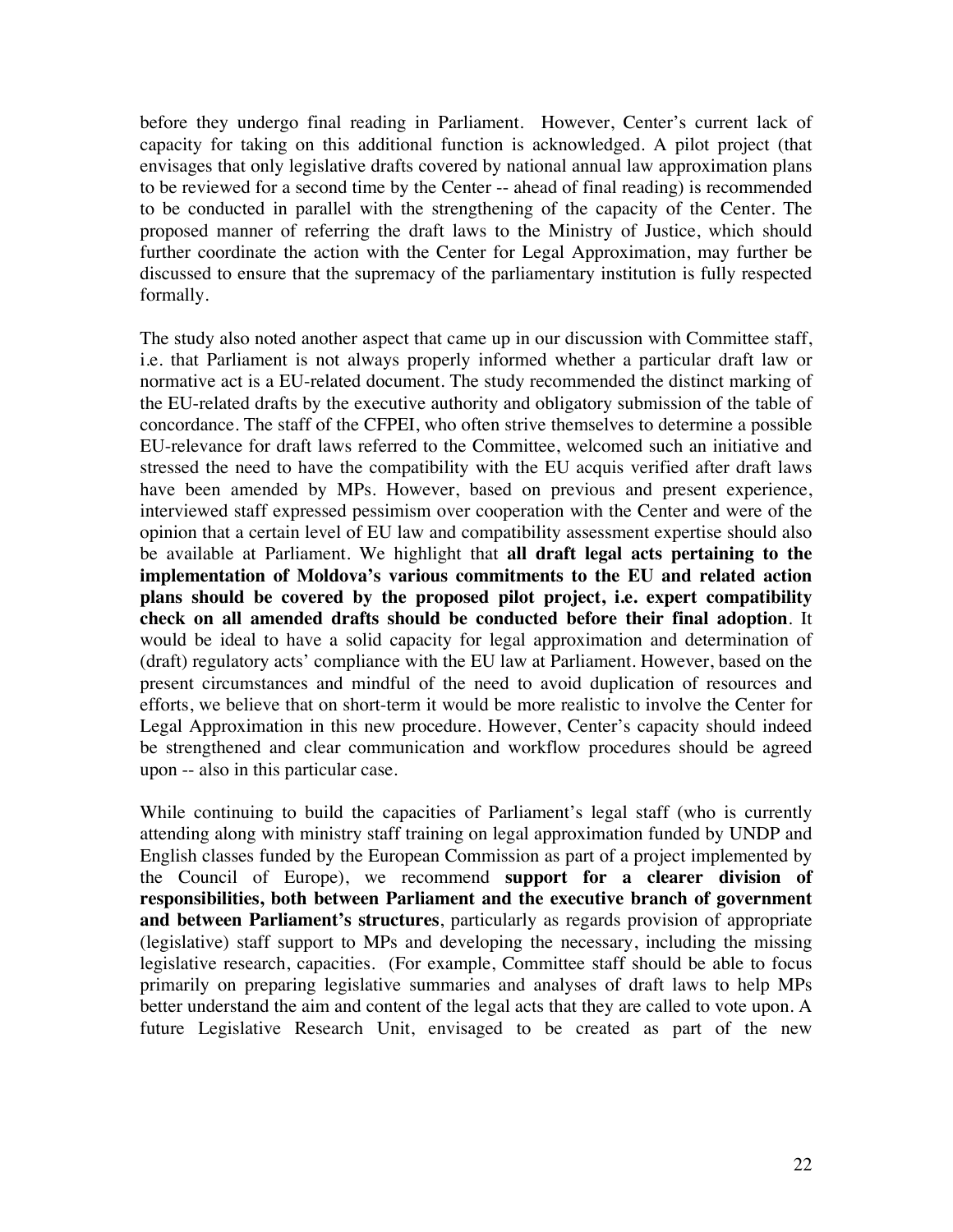Systematization of posts for the Parliamentary Secretariat<sup>31</sup> should be adequately staffed so as to provide MPs with quality legislative research products. The same unit is envisaged to assist MPs in conducting periodic impact assessments for selected laws<sup>32</sup>. It has been identified via interviews that MPs are not used to request and rely upon legislative staff support to help inform their parliamentary decisions. It has been admitted that the only expert services that they rely upon at present are provided by the political party staff. Therefore we believe that **it is an imperative for parliamentary development to start offering MPs neutral and quality legislative research services in Parliament**.

# **Chapter 3: Parliamentary Committee on European Integration**

Since at the core of parliamentary processes and procedures lays the committee system, strengthening of the committee system is fully relevant also from the perspective of European integration. EU candidate and acceding countries, the same as new EU member states during their preparation for joining the EU, have dedicated parliamentary Committees on European Integration. Committees on European Integration usually become Committees on European Affairs as soon as the country becomes a EU member. Responsibilities of European Affairs Committees, created after accession, are different (although the general principles and elements of parliamentary control over the executive remain the same) and should satisfy the minimum standards defined by "Copenhagen Parliamentary Guidelines for relations between governments and Parliaments on Community issues" developed by the European Parliament in 2003. The level of national parliaments' influence on the country's European policy (and thereby on the common decisions made in the EU), in particular the level of scrutiny of national positions of the countries regarding proposals for new EU legal acts or policy documents vary from country to country.

A Conference of Community and European Affairs Committees of Parliaments of EU (COSAC) was established as early as May 1989 as a platform for regular exchange of views and experience on EU practices and procedures. An overview of the parliamentary structures dealing with European affairs in the Parliaments of EU member states and of the country-specific procedures for scrutinizing European matters in national Parliaments can be found at COSAC official website at  $www.cosac.eu.$ <sup>33</sup> COSAC holds bi-annual

<sup>&</sup>lt;sup>31</sup> The new 'Systematization' presently awaits comments/endorsement by the Speaker and will have to be submitted to the Standing Bureau for approval.

 $32$  Given the novelty of this indispensable legislative support service in the Moldovan Parliament it is crucial to recruit staff with the necessary (basic) skills, personal resourcefulness, willingness and capacity to learn. Then, based on donor support, investment in building their capacities would be required.

 $33$  Please refer to Documents/Bi-annual Reports of COSAC/ $3<sup>rd</sup>$  Bi-annual Report on EU Practices and Procedures, May 2005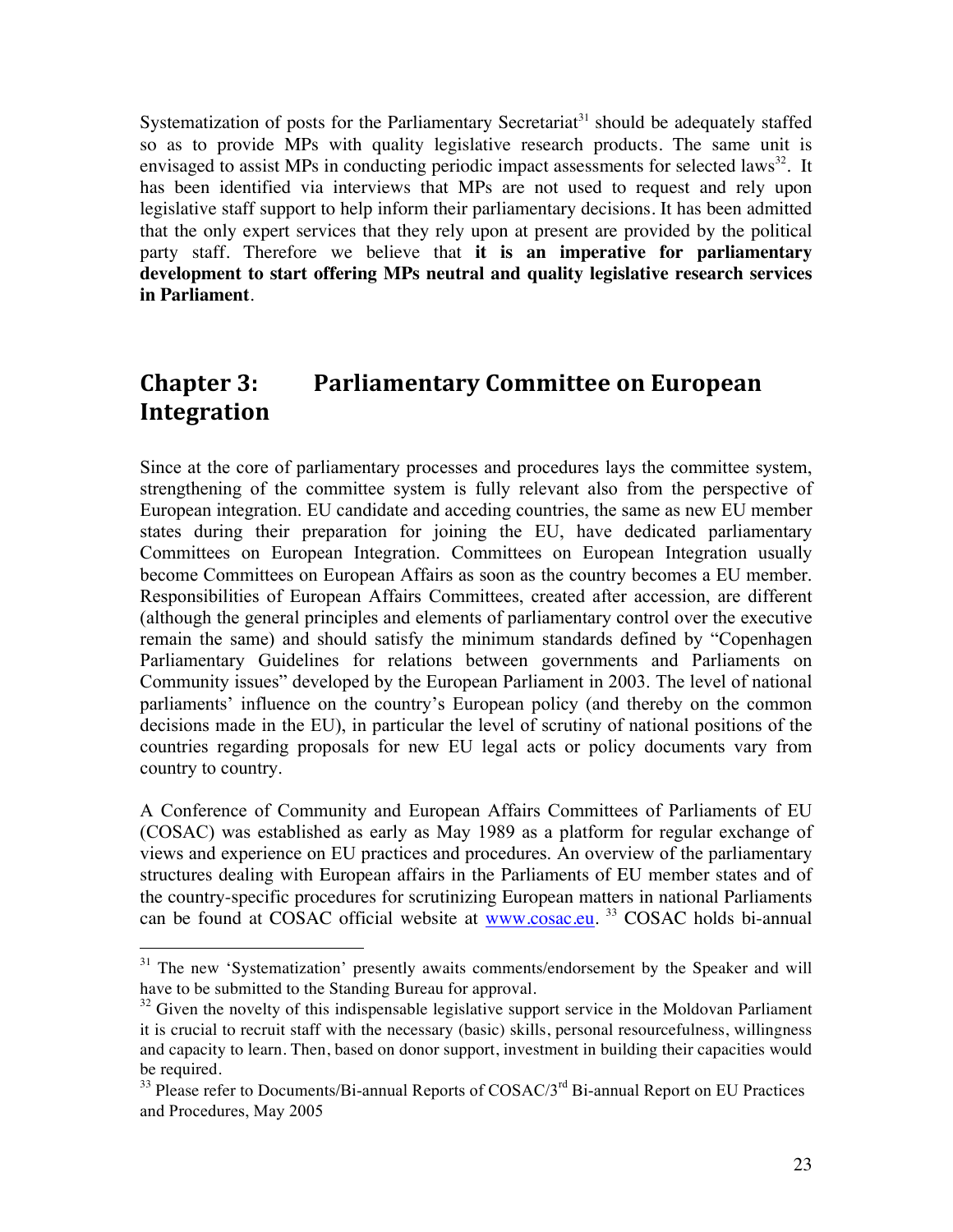meetings, usually in the country holding the Presidency of the Council of the EU, at which six Members represent each Parliament. In addition to the Parliaments of the EU, the national Parliaments of the candidate and acceding countries are invited to participate with three observers each.

Although Moldova wishes to intensify her European integration efforts, and possibly qualify for candidate status herself, the current structure of the Parliament of Moldova sees the same parliamentary committee covering the portfolios of foreign policy and European integration, respectively. The current arrangement in Parliament reflects the existing arrangement at the executive branch of government, which, as it was discussed at the previous chapter, has the Ministry of Foreign Affairs and European Integration coordinating the national efforts at European integration (in addition to negotiating with the European Union and EU member states on behalf of the country/Government).

The Committee on Foreign Policy and European Integration is one of the ten standing committees<sup>34</sup> of the current legislature<sup>35</sup>. The status and modus operandi of standing committees overall are regulated via parliamentary Rules of Procedure (RoP). The Rules of Procedure, however, do not define specific responsibilities for individual standing committees. The CFPEI has ten members who ensure a proportional representation of the four parliamentary fractions according to the number of seats held by each fraction in the 101-member Parliament. Three expert staff/parliamentary consultants and one assistant support the work of the CFPEI. Committee staff prepare, on behalf of the Committee member designated by the Committee Chairperson as the member responsible for assessing a particular draft legal act, opinions, advisory opinions $36$  and reports. The Committee meets usually once a week to examine prepared opinions and reports on draft legislative acts referred to the Committee. Same as any other standing committee, the CFPEI is expected to issue an opinion on every legal act. The Committee is declared the competent committee (and has to prepare reports) on the draft laws on ratification of international agreements, conventions and protocols to which Moldova decides to adhere. Occasionally, the committee organizes public consultations on EU integration related matters at the seat of the Parliament. The Minister of Foreign Affairs and European Integration does not come before the Committee to report on the progress of negotiations with the EU or implementation of assumed obligations and approved action plans, not to speak about informing the Committee of the prepared governmental positions in advance of presenting them to the EU. The Deputy Minister, who is the Chief Negotiator of Moldova, also often uses to excuse herself when invited to brief the Committee**.**  However**,** this situation is not peculiar to the MFAEI but appears to be the norm of the relationship between Members of Parliament and members of the Government in Moldova. Ministers are more inclined to report before Parliament in plenary sitting than before a parliamentary Committee. Also, unlike in other European parliaments, in Moldova **it became a practice that lower ranking governmental officials present** 

<sup>&</sup>lt;sup>34</sup> According to the Rules of Procedure of the Parliament of Moldova, the number of standing committees, their title and membership are established by Decision of the Parliament, based on the proposal of the Standing Bureau, for the entire duration on the legislature.

 $35$  The 19<sup>th</sup> legislature

<sup>36</sup> In Romanian *"aviz consultativ"*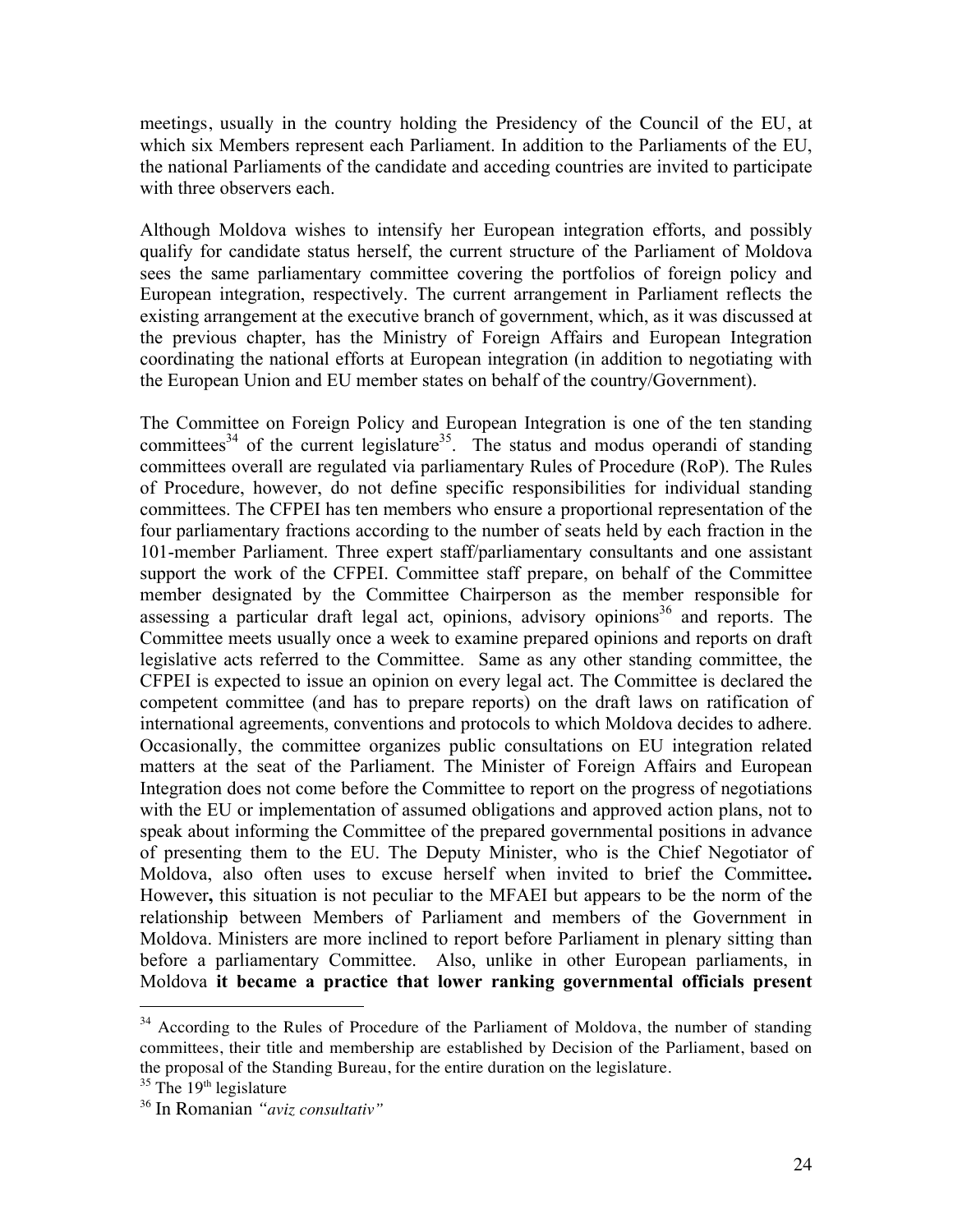#### **draft laws before a parliamentary Committee and answer MPs' questions**.

Based on a review of the current regulatory and institutional framework; an assessment of parliamentary capacities, internal working procedures and relations; an analysis of the current practices, patterns and outcome of the existing arrangements; a review of the already planned changes and adjustments; as well as a comparison with the experience of other parliaments, it can be concluded that the existing set up is not conducive to the best parliamentary results and is not supporting the development of a significant role for the Parliament in the European integration process. **In other words, if the Parliament wishes to assume a meaningful role and lead the country toward the European Union, it has to create an adequate structure and set it to work**.

Therefore this report strongly recommends setting up of a Committee on European Integration. The respective Committee could be established at the earliest convenience as a *functional* Committee on the skeleton/structure of the current Committee on Foreign Policy and European Integration but possibly also including representatives from other standing committees. It is desirable to have MPs with a certain level of EU-relevant expertise appointed to the Functional Committee on European Integration. Since the term 'functional committee' does not exist as such in the parliamentary RoP, the term 'special committee', which is a category provided by the RoP, could be used instead. In practice, it will be a functional committee consisting of all CFPEI members (or, alternatively, a sub-committee of the CFPEI) joined by at least two members of the Legislative-Legal Committee and one member of each of the other standing committees. Another option would be to have the CFPEI itself acting as a functional Committee on European Integration (in addition to covering the foreign policy portfolio) but each member of the CFPEI would have to act as liaison officer toward one of the other standing committees and will be responsible for maintaining a permanent relation with the respective committee with regard to European integration matters (including the aspects of the process of legal approximation).

The Functional Committee on European Integration (as well as its membership) could be established by a Decision of the Parliament at the earliest convenience. At the beginning of the next legislature the Committee on European Integration should become one of next Parliament's standing committees. Alternatively, the Parliament can decide to set up immediately a fully-fledged standing Committee on European Integration, as it appears that there are no legal obstacles to it.

At least in the next legislature, when a standing Committee on European Integration would hopefully/certainly be established, it would be useful to have most of the members of the Moldovan Delegation to the Joint Parliamentary Committee EU-Moldova designated from among the members of the Committee on European Integration of the Moldovan Parliament<sup>37</sup>. (Currently only two members of the CFPEI are also members of

 $37$  Following the example of other countries (e.g. Romania), such a requirement could be included in the Decision of the Parliament by means of which the respective standing Committee would be established in the next legislature.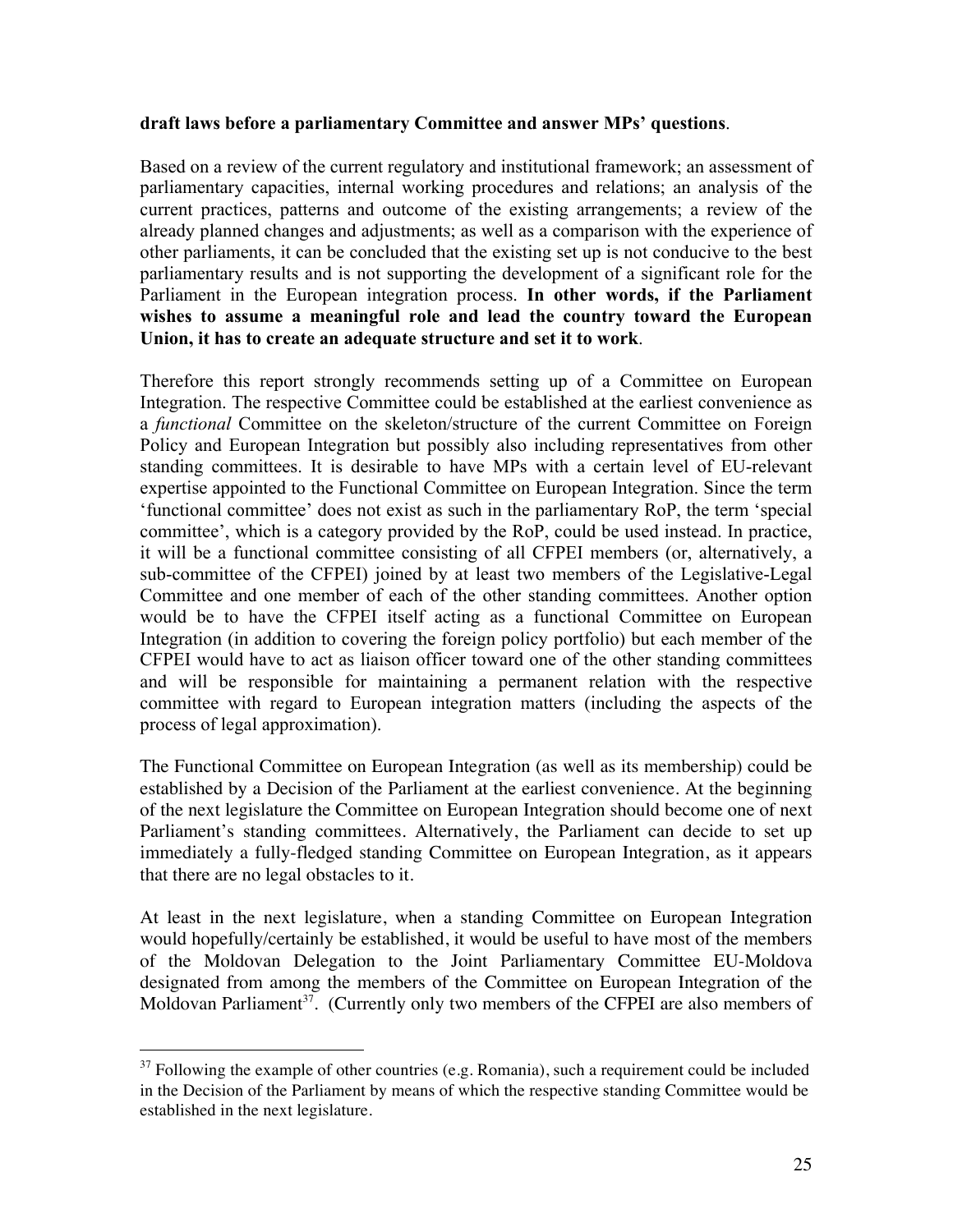the Moldovan Parliament's Delegation to the Joint Parliamentary Committee while three additional CFPEI members are alternates in the Delegation).

The UNDP-funded study on the concept of a new legal approximation mechanism also proposed the establishing of a parliamentary Committee on European Affairs/Integration - to deal primarily with legal approximation activities. The present report underlines that the new committee should have broader competencies and involve itself in many other activities besides legal approximation. However, as recommended by the quoted report, the Committee should indeed establish, as soon as possible, direct contact and cooperation with the Ministry of Justice's Center for Legal Approximation to maximize its efficiency in the field of legal approximation. The present report also fully endorses the suggestion regarding a possible regular participation of the representative of the Center for Legal Approximation in the meetings of the future parliamentary committee. However, in accordance with established parliamentary practice, not the representative of the Center should report to the Committee on the implementation of the (multi-) annual plans on legal approximation and other related issues, as advised by the previous report, but ministers and/or their deputies.

It may not be necessary to operate specific changes to the Rules of Procedure of the Parliament to introduce the above-mentioned requirement of performing Center for Legal Approximation's expert assessment on draft laws (if amended in Parliament) before their final reading and possible adoption. The future Functional Committee on European Integration proposed by this report could assume the responsibility of referring the amended draft laws to the Center for a (second) expert assessment. Cooperation between the Functional/Standing Committee and the Center for Legal Approximation could be detailed in the internal procedure of the future Committee and in an amended version of the Government Decision nr. 190 from February 2007 that regulates the work of the Center for Legal Approximation.

From a practical point of view, if the proposed Committee is to be established immediately, also given staff and space requirements, especially at a time when MPs and the parliamentary Secretariat face an acute lack of office space that act as a restrictive element to the process of advancing the planed institutional reform, and, unfortunately, funding for finalizing the reconstruction of the Parliament Building are not yet available, the easiest way to proceed would probably be the first option. In other words, creating the functional Committee on European Integration on the basis of the existing CFPEI (or on a subcommittee of it) and having the CFPEI committee staff, supplemented by at least one additional legislative staff<sup>38</sup>, serving the new Committee.

Once the Committee is established, appropriate contacts, work relations and communication procedures related to Committee's role in legal approximation, in

<sup>&</sup>lt;sup>38</sup> Legislative staff highly educated on European affairs and integration matters would certainly be very beneficial for the new Committee. PNUD Project's current plan to support the education of one or two parliamentary staff at the College of Europe could bring a significant contribution to building the required professional support to the future Committee.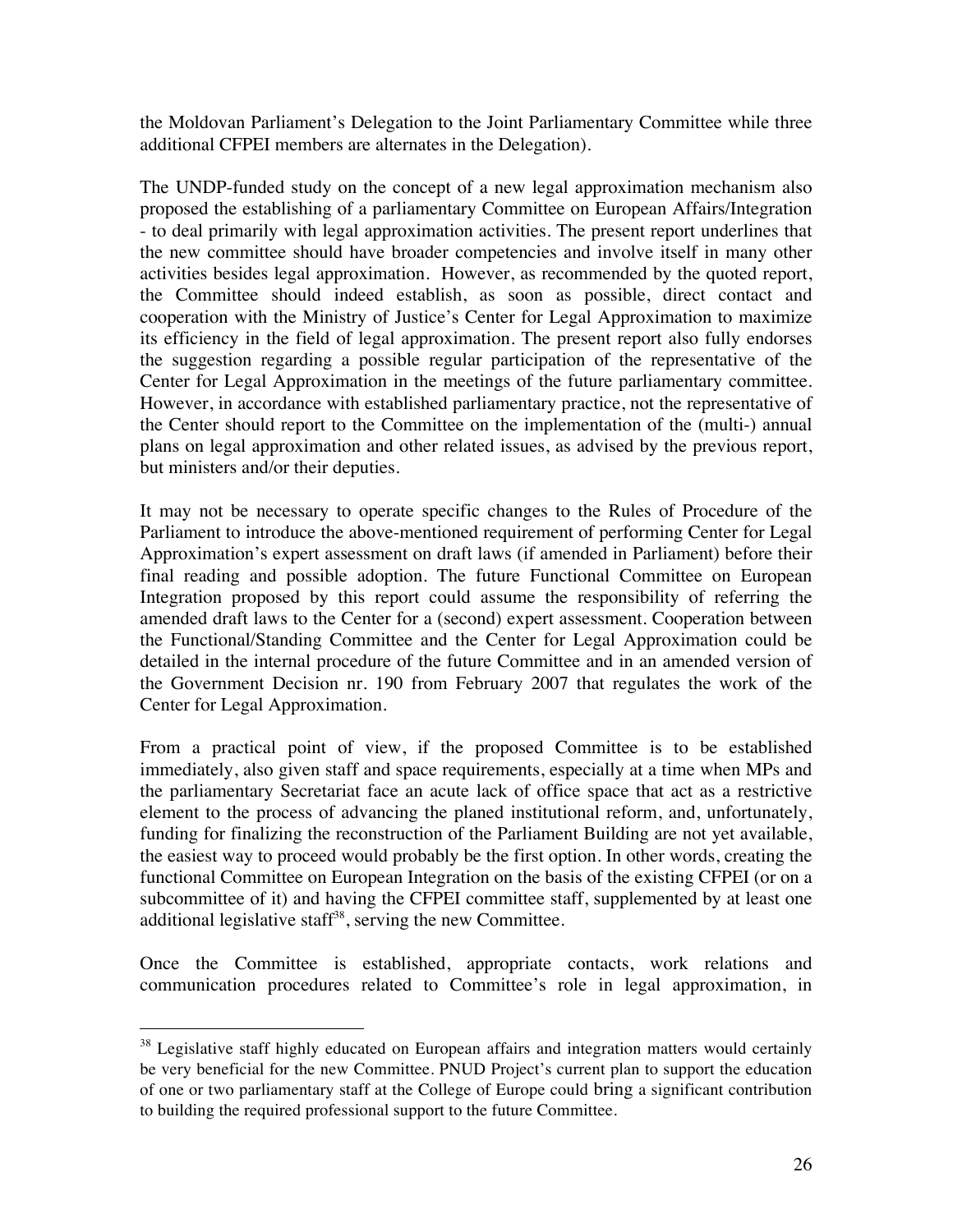reviewing and preparing reports on the EU integration-related draft legislation, should also be established. In addition, as discussed earlier in the report, Committee's relations with the executive authority (either the relations between this particular Committee and the Government or relations between parliamentary Committees in general and the Government) could be regulated by means of subsequent normative provisions. Establishing of a functional public consultation and citizen outreach mechanism, which the new Committee should fully employ, should be another priority.

UNDP Project that commissioned this report could further support the development of draft law/regulation (possibly in form of amendments to the existing regulatory norms) regarding the exercise of parliamentary control over the executive (including minister's obligations toward Committees in general or toward the future Committee on European Integration in particular). The implementation of such regulatory changes could start immediately.

UNDP Project could also support a thorough assessment of the existent legal/regulatory provisions on ensuring transparency to legislative processes, the current policy framework in this field, past and present experience and practices, and, taking into consideration both good practices and limiting factors, support development of a efficient and realistic mechanism for consultations and outreach for the new Committee as soon as it is established. However, the implementation of a proper, efficient and effective mechanism thereof is directly related to the institutional capacities and resources, including appropriate use of modern information and communication tools. For example, it would be extremely useful to create as soon as possible a computerized legal information system, which would provide the public with up-to-date information on Moldova's progress toward harmonization of country's legislation with the EU law (such as the model of Ukraine's Management Information System on Legal Approximation – UEPLAC<sup>39</sup>, the Information System of the Seimas of the Republic of Lithuania, which includes a database of internal legislative acts and a database of EU law while logical links have been established between the two databases<sup>40</sup>, etc). In the implementation of a possible future policy of intensive public consultations and outreach, the Parliament could also apply for assistance from the soon to be established EU's Civil Society Facility for the neighborhood $41$ .

To help preserve pro-integration momentum and prevent further spreading of anti-European attitudes in the society it is imperative to reach out to and engage a crucially important segment of the society, the youth. To reach out to younger population the parliamentary Committee should indeed be ready to use modern technology and a language accessible to youth. The UNDP Project could assist the future Committee to

 <sup>39</sup> http://mis.ueplac.kiev.ua

<sup>40</sup> http://www3.lrs.lt/docpaieska/forma\_e.htm and www3.lrs.lt/pls/intr1/docpaieska/forma\_e

<sup>&</sup>lt;sup>41</sup> The purpose of this Facility is to bring governments/parliaments and civil society together in a structured dialogue on key areas of cooperation between the EU and the respective ENP country.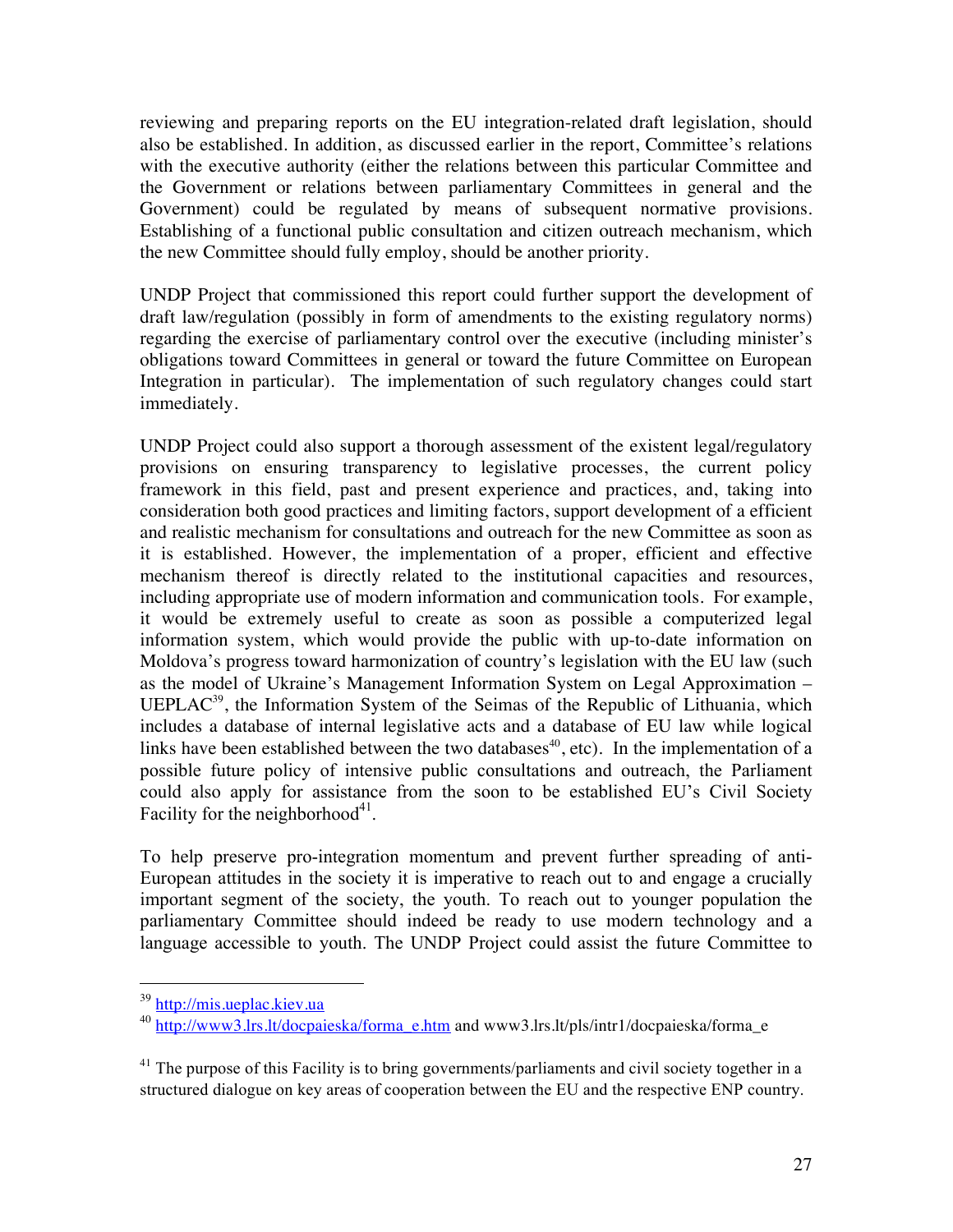create and maintain a dedicated website, which should be linked to, and subsequently integrated into, the general parliamentary website. The website should promote European integration goals and ideas and disseminate related information to the public in a regular and timely manner. It should have interactive features, providing opportunities for citizens to send electronically, directly to the Committee, their comments on draft legislation pertaining to the European integration agenda. Establishing of a functional electronic platform of Committee's communication with the public could contribute to consultative policy-making also by enabling expert NGOs to channel their expertise to the Committee on a permanent basis. Ahead of establishing the Committee on European Integration, the present CFPEI could prepare the creation of an electronic platform of effective and efficient communication with the public by taking the first steps such as, for example, posting electronic contacts of individual Committee members on Parliament's website, creating a distribution list of interested NGOs, academia and other representatives of civil society to which the Committee staff should regularly send meeting agendas, reports and other useful pieces of information, while in exchange inviting stakeholders to send their ideas and feed back to the Committee, etc.

The Committee could also start working on an initiative, possibly named "Citizens for Europe", aimed at bringing together expert civil society organizations, different levels of authorities, and the citizens, to discuss legislative proposals and key priorities that would speed up the European integration process. As part of this initiative special Committee sessions could be organized in various parts of the country to discuss particular themes of  $interest$ <sup>42</sup>

A possible text for **a draft Decision of the Parliament on establishing a Committee on European Integration** is presented at Annex 1. The draft Decision features possible responsibilities for the proposed Committee. If established, the Committee should be supported to develop a more detailed procedure and start functioning accordingly. The UNDP Project could develop a capacity-development programme tailored upon the needs of the members and staff of the new Committee. The future Parliamentary Research and Impact Evaluation Section and other legislative support services should provide adequate assistance to the Committee. **Donor investment in a focused training programme should result in the creation of a core of politicians with increased EU expertise and of appropriate EU expert support within the Secretariat**.

**Appropriate involvement of opposition representatives, who should be given adequate responsibilities in the new Committee43 and opportunities to take active** 

 $42$  For example, a thematic session could focus on the sector of agriculture and rural development and could help determine priorities, what everyone can do on their level, what instruments for assistance and funds could be employed, how modern and efficient institutional support for agriculture and rural development could be established, etc.

 $43$  For example, a Deputy Chairperson position, managing the relationship of the Committee on European Integration with the standing Committees chaired by opposition representatives, tasks on report preparation and presenting a larger number of draft legislation to Committee meetings, opportunities to speak at public debates on European integration organized by the Committee, etc.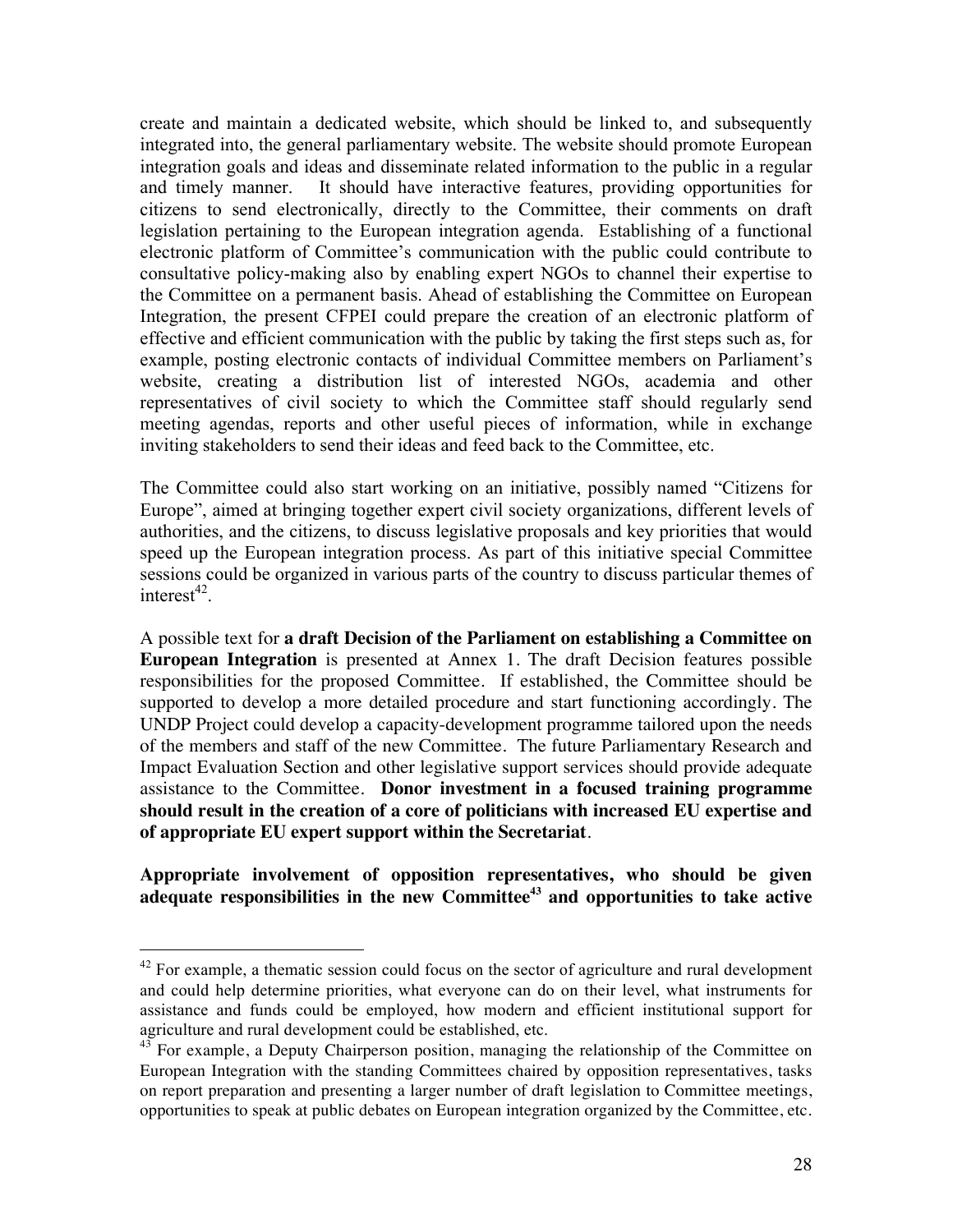**part in the process of European integration, is expected to help bridge internal disagreements that hinder country's progress toward the EU**.

### **Chapter 4: Parliament - NGO cooperation**

There is a natural interest of NGOs to cooperate with legislative and it can be of joint use in building democracy and promoting the rule of law. European Integration is a crosssector reform process, which requires a significant coordination effort, both vertical and horizontal. The debates on reforms should not degenerate into discussions among experts or only among politicians. European Integration process was politically linked in 2005- 2009 mainly to one party/leader. Such monopolization should be avoided. Europeanizing Moldova has to become an all-nation process and can be successfully built through the involvement of civil society.

The civil society in Moldova is still weak and needs further consolidation efforts. Its financial support and trainings are generally supported by external donors. The legislative can use the already existing formats and support new ones in order to identify ways for strengthening the NGO capacities in Moldova and Parliament-NGO cooperation.

1. The Conference "Cooperation between the Parliament and Civil Society"

Cooperation between Parliament and Civil Society, promoted in line with the Council of Europe recommendations, started in 2005 with the adoption of Concept document by the legislative. The last event was held on 11 May 2011. It was attended, as usually, by the Speaker of Parliament and a number of other MPs. The Conference mentioned some of successful stories of partnership, mentioning the Volunteering Law, the Law on the Legal Status of Adoption, the Law on the Freedom of Expression, the Law on the Public-Private Partnership, the human rights Action Plan and few others. The conclusions of the Conference underlined a number of shortcomings and proposed some actions in order to remove drawbacks, particularly concerning:

- developing NGO capacities concerning national security, public order, foreign policy, agriculture and food safety etc.;
- involving NGOs to support quality of debates in permanent Committees;
- the cooperation should be regular, and not sporadic, using available and developing new forms;
- the Parliament and NGO relations should be strengthened by creating implementing rules for the Concept paper and involving the Secretariat in that process.

2. The NGO Forum held on 23-24 June 2011 was attended by the Speaker of the Parliament and the Head of Moldovan Delegation to EU-Moldova Parliament Cooperation Committee. In-between the sessions, the activities of the NGO Forum is coordinated by a National Council. The resolution adopted by the Forum address also the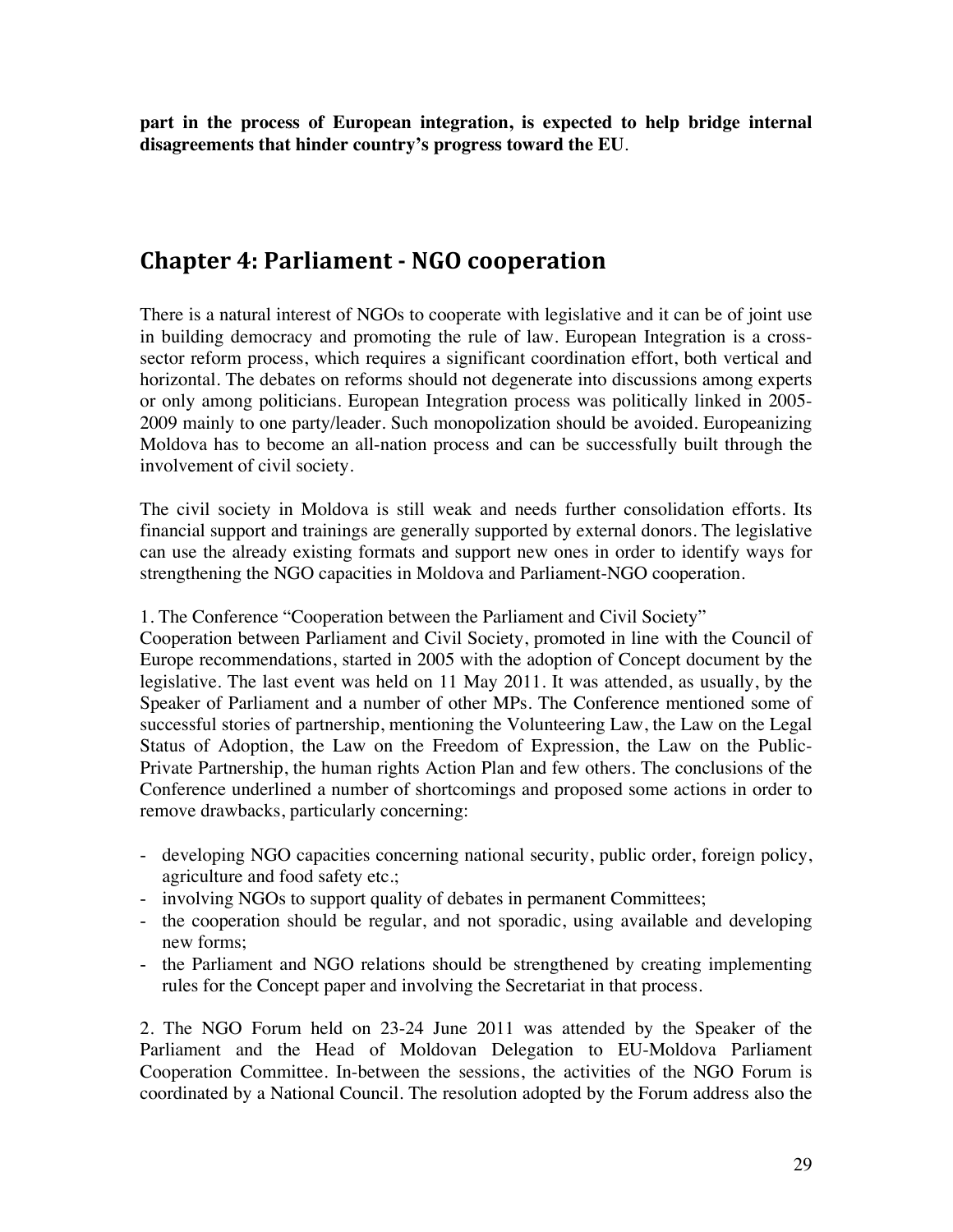legislative body, inter alia :

- to draft and approve a new Strategy for NGO development for 2012-214;

- to review its current practice and mechanisms of public consultations and cooperation with civil society in the process of elaboration and monitoring of implementation of legislation;

3. The National Participation Council is a consultative format between the Government and NGO sector. It has a delegated representative at Government sessions and brings a voice from the civil society. This is the most organized format of NGOs, having a permanent secretariat and focal-points in the Government office. However, developing closer ties with specialized parliament committees, particularly Foreign Policy and European Integration Committee (FPEIC) and/or eventual EIC (Functional Committee or Standing Committee on European Integration), would be an asset in strengthening the monitoring capacities of the parliament and raising the understanding of NGO concerns on relevant matters.

4. National Convention on European Integration, a thematic platform for debates on matters related to Association Agreement negotiations and Visa Liberalization with EU was launched in November 2010. This platform was created with the support of the Parliament (Foreign Policy and European Integration Committee) and the Ministry of Foreign Affairs. It is implemented by 3 local NGOs (think tanks) : Foreign Policy Association (APE), IDIS "Viitorul" and Expert-Grup and the Slovak Foreign Policy Association, with the financial assistance of SlovakAid. It has 3 Working Groups on: Visa Liberalization; Economic and Trade Related Maters; and Agriculture and Regional Development. The 2011 thematic round-tables were developed with limited involvement of the FPEIC and less connected to the legislative agenda. It focused more on the executive branch activities, although it addressed the role and cooperation with Parliament in European Integration process. In the next phase, the project will try to involve more the legislative into debates and implementation of recommendations. The first round-table outside Chisinau was held in Balti on 27 of June 2011, with the participation of local elites.

This and similar policy forum debates should further develop regional approach and organize more debates outside Chisinau. The participation of the Chairman of the FPEIC and/or EIC as well as other MPs should be encouraged. Moreover, taking into consideration the social role of the church and its particular point on EU values, its representatives should be involved on a regular basis as well.

5. The research project for the support of the FPEIC recently launched by a think-tank "Expert-Grup", with the support of the Council of Europe Office in Chisinau, elaborates expert studies on selected issues of interest. The first report concerning Moldovan borders was presented and debated in the FPEIC on 17 June this year. This and such similar research-based projects can be developed, in order to raise knowledge and understanding of European Integration policies and their implications at local level. This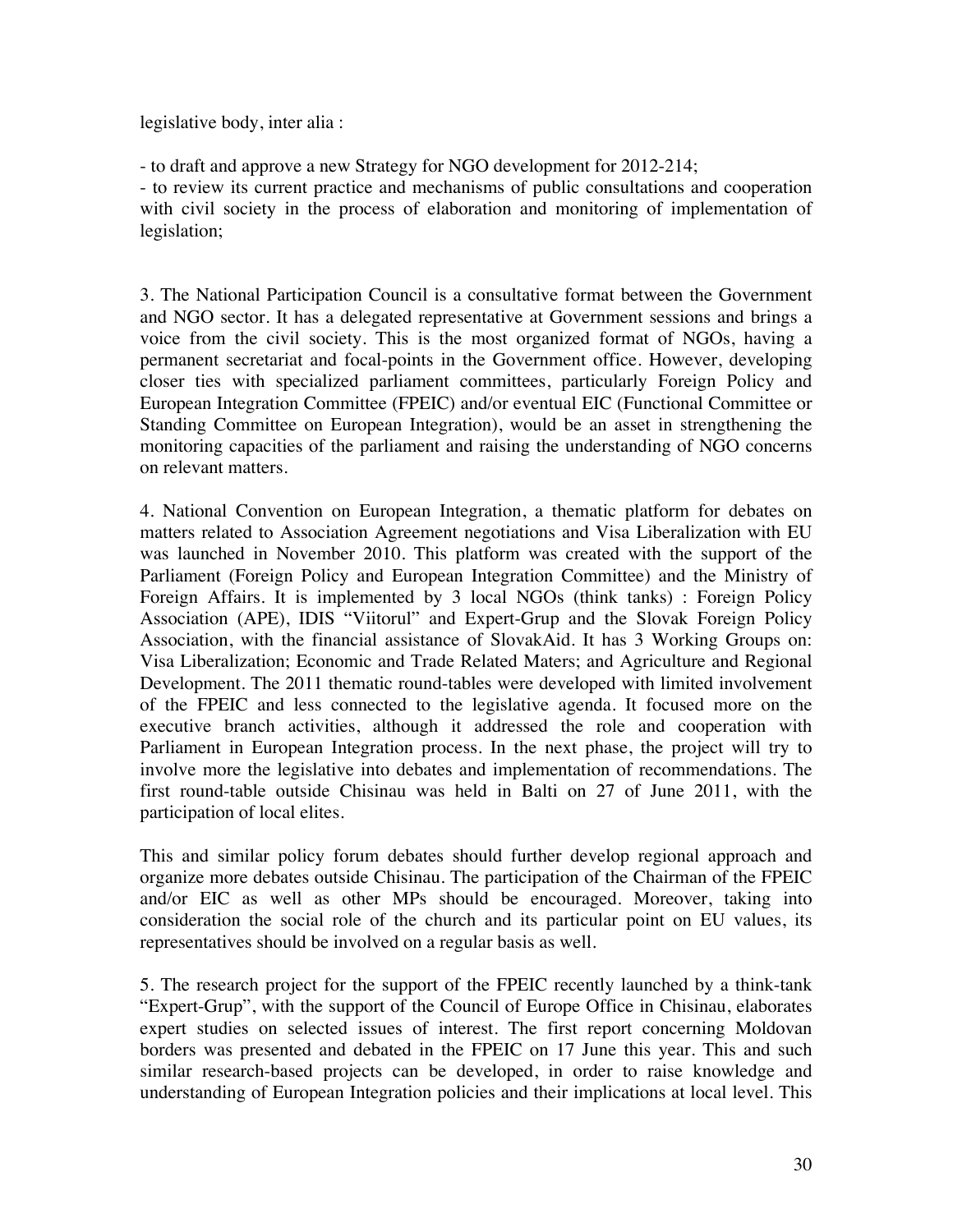will further require a planning and coordination effort, correlated to the legislative agenda.

6. Regional partnerships: In order to raise awareness of regions on European integration, there were created with foreign donors support Pro-Europa Centers in Balti, Cahul and Comrat. These are the most important cities that have universities. Eventually, organizing public hearings or policy debates with participation of MPs from FPEIC and/or eventual EIC outside Chisinau, it would be useful to involve the mentioned regional centers that will raise their visibility too.

7. Regular public hearings of Ministers on important matters might be more sound and unbiased if allowing alternative NGOs (monitoring) reports. This will require however an additional effort to ensure a transparent process and in due-time coordination of agenda. NGOs can thus provide strong impetus for required reforms and could step in where necessary. They can contribute to making reforms clear and in an open political profile. The main subjects of public interest in the second half of 2011 are : Visa liberalization (first phase evaluation); Geographical and Regional Indications; Launch of Deep and Comprehensive Free Trade Area (DCFTA); Launch of the Liberalization of Air Services; Eastern Partnership Summit (mandate and expectations); Progress on Association Agreement Negotiations; Reform of the Legal Approximation Mechanism; drafting of the European Integration Strategy etc.

8. Transparency in the decision-making process has to be enforced through the publication in due time and accordingly on the website of required documentation and information according to the law.

9. Universities research centers: A big gap, but with important potential, is the participation of academia circles in public processes, which unfortunately remain mostly at theoretical research and teaching activities.

10. Pool of experts: the creation of a pool of individual experts, NGOs and other research centers will help involve the available outside expertise, raise awareness and ensure the transparency of the works of the FPEIC and/or EIC.

# **Conclusions**

Across parliamentary political spectrum, Moldovan political parties declare themselves unequivocally in favor of European integration. The present government came to power on a very strong pro-European agenda and presses forward an ambitious package of reforms that the EU duly acknowledges and supports by way of an unprecedented amount of financial and technical assistance. Negotiations on an Association Agreement are progressing well and such an agreement, which shall also include a Deep and Comprehensive Free Trade Area, could be concluded in less than two years. There is an unprecedented level of, yet not un-conditional, support from the EU and EU member states that Moldova should not waste.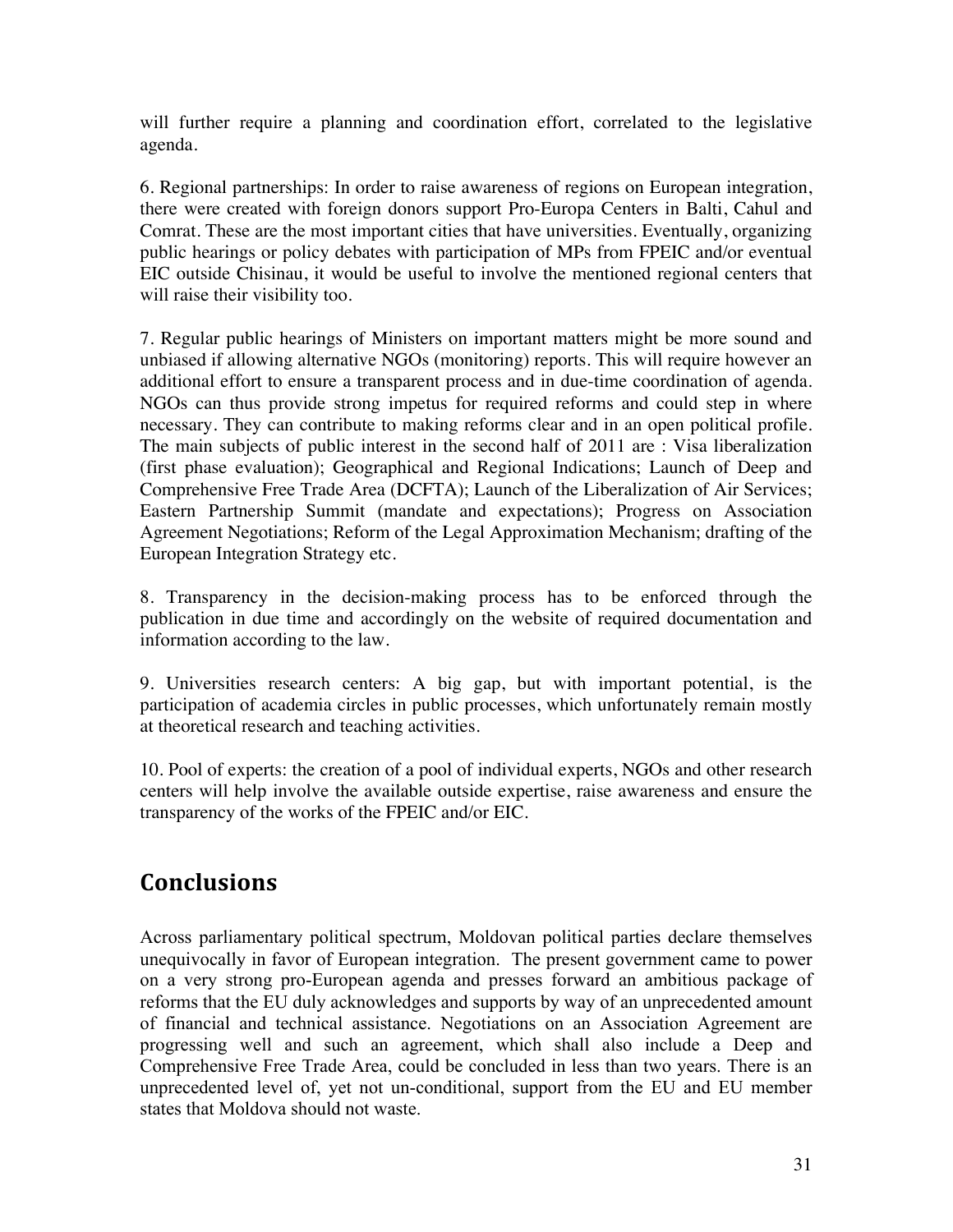Parliament as the supreme representative institution should strengthen its capacities and use its entire potential, residing in both majority and opposition, to steer Government's efforts at European integration, maintain the present pro-integration momentum, help tackle hindrances to the process and strive to reach out to, and indeed involve, the entire society and Moldovan citizenry.

By supporting the establishing of a dedicated Committee on European Integration, which shall assume broad and concrete responsibilities, as recommended in this report, all parliamentary forces would have the opportunity to reconfirm their commitment to European integration and willingness to take concrete action in order to bring the country closer to the European Union.

| Recommendation               | <b>Responsible party</b> | <b>Priority</b><br>level | <b>Assumption</b>  |
|------------------------------|--------------------------|--------------------------|--------------------|
| Establishing of a standing   | Parliament (Speaker,     | Beginning                | Internal political |
| parliamentary Committee on   | Standing Bureau,         | of the next              | agreement is       |
| European Integration         | CFPEI, Parliamentary     | legislature              | achieved.          |
|                              | <b>Fractions</b>         | (the latest)             |                    |
| Establishing of a functional | Parliament (Speaker,     | As soon as               | Internal political |
| liamentary op Committee on   | CFPEI, standing          | possible                 | agreement is       |
| opean Integration            | Committees)              |                          | achieved.          |
| Establishing adequate        | Parliament               | High                     | There is           |
| competences to the           |                          | priority                 | agreement to       |
| parliamentary Committee on   |                          |                          | establish the      |
| European Integration.        |                          |                          | Committee.         |
| Providing adequate staffing  | Parliament,              | High                     | The Committee      |
| to the Committee on          | Secretariat              | priority                 | is established.    |
| European Integration/adding  |                          |                          |                    |
| new staff to the CFPEI       |                          |                          |                    |
| Providing adequate training  | UNDP, Parliament,        | As soon as               | The Committee      |
| programme for members and    | donors                   | necessary                | is established.    |
| staff of the new Committee   |                          | conditions               |                    |
|                              |                          | are created.             |                    |
| Establishing of a functional | Parliament (Committee    | First steps to           | The Committee      |
| public consultation and      | members and staff,       | start as soon            | is established.    |
| citizens outreach mechanism  | Secretariat), NGOs,      | as possible.             |                    |
| for the new Committee.       | donors                   |                          |                    |
| The new Committee engages    | Parliament (Committee    | First steps to           | The Committee      |

# **Overview of Recommendations**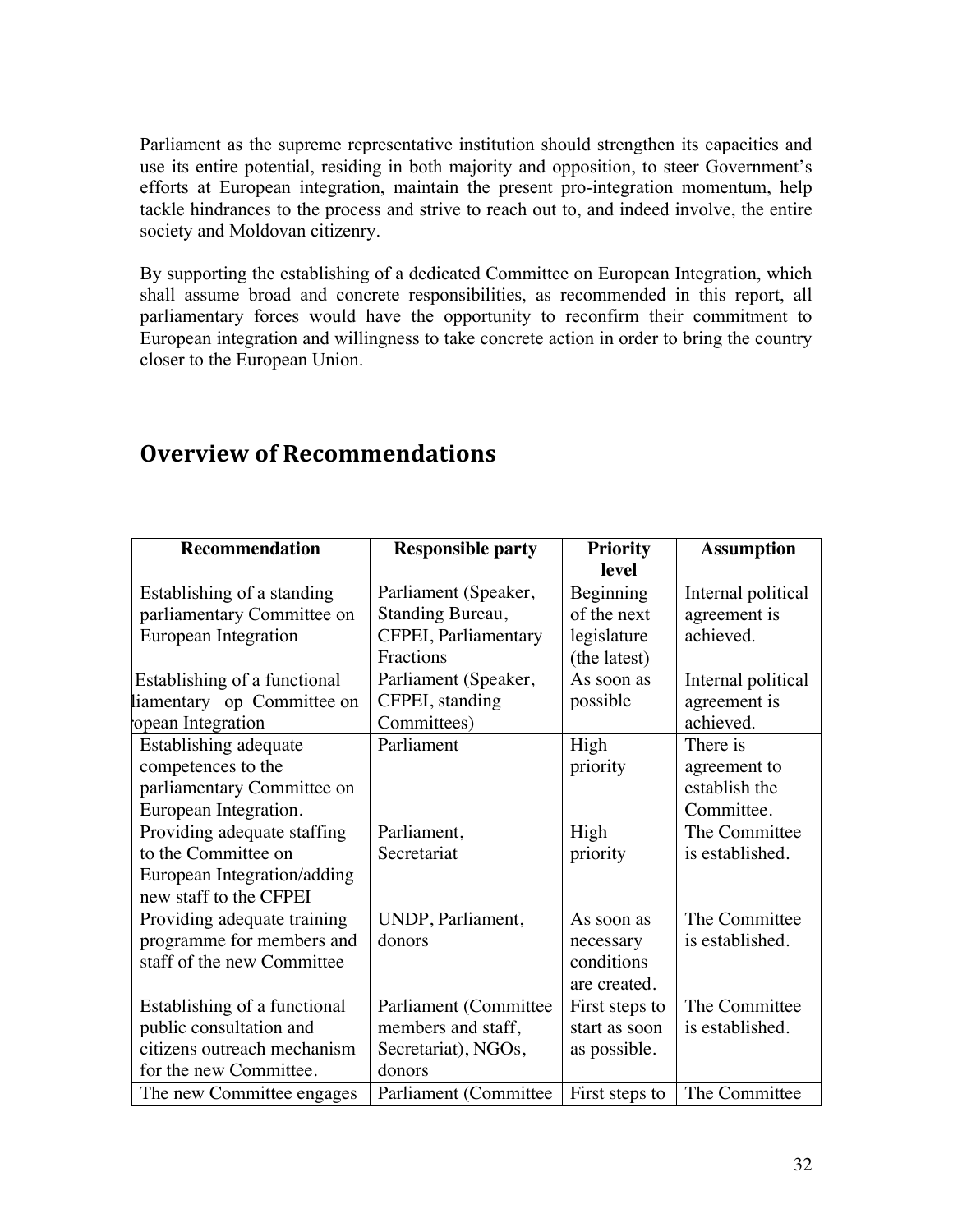| the youth                                                  | members and staff,      | start as soon | is established.        |
|------------------------------------------------------------|-------------------------|---------------|------------------------|
|                                                            | Secretariat), NGOs,     | as possible.  |                        |
|                                                            | donors                  |               |                        |
| The Committee establishes                                  | Parliament (Committee   | Medium        | The Committee          |
| and regularly updates an                                   | members and staff,      | term          | is established.        |
| interactive webpage.                                       | Secretariat), NGOs,     |               |                        |
|                                                            | donors                  |               |                        |
| Support creation of a                                      | Parliament/Secretariat, | As soon as    | Parliament's           |
| computerized legal                                         | Government, donors      | possible      | <b>ICT</b> Strategy is |
| information system to                                      |                         |               | further                |
| provide up-to-date                                         |                         |               | developed and          |
| information on progress in                                 |                         |               | implemented            |
| harmonization with EU law                                  |                         |               |                        |
| CFPEI prepares grounds for                                 | CFPEI members and       | As soon as    | An increased           |
| creation of an electronic                                  | staff, ICT Department,  | possible      | number of MPs          |
| platform of communication                                  | <b>NGOs</b>             |               | use ICT.               |
| with the public by posting                                 |                         |               |                        |
| members' contacts,                                         |                         |               |                        |
| compiling a list of                                        |                         |               |                        |
| stakeholders, providing                                    |                         |               |                        |
| regular information to and                                 |                         |               |                        |
| requesting input from                                      |                         |               |                        |
| stakeholders                                               |                         |               |                        |
| Creating conditions for the                                | Parliament/Secretariat  | Medium        | The Committee          |
| Committee to undertake                                     | local government,       | term          | is established.        |
| itinerant public hearings and                              | <b>NGOs</b>             |               |                        |
| special sessions and public                                |                         |               |                        |
| debates in the country.                                    | Parliament              |               | The Committee          |
| Establishing appropriate<br>contacts, work relations and   |                         | Short term    | is established.        |
|                                                            | (Committee,             |               |                        |
| communication procedures<br>related to the role of the new | Secretariat, other      |               |                        |
| Committee in legal                                         | Committees), MoJ        |               |                        |
|                                                            |                         |               |                        |
| approximation, including<br>review of EU-integration       |                         |               |                        |
| related draft legislation.                                 |                         |               |                        |
| Committee should (via                                      | Parliament,             | Short term    | The Committee          |
| internal procedure and                                     | Committee, MoJ,         |               | is established.        |
| amendments to the                                          | Center for Legal        |               |                        |
| normative act that regulates                               | Approximation           |               |                        |
| the work of the Center for                                 |                         |               |                        |
| Legal Approximation)                                       |                         |               |                        |
| establish direct contact and                               |                         |               |                        |
| cooperation with the Center                                |                         |               |                        |
| to maximize its efficiency in                              |                         |               |                        |
|                                                            |                         |               |                        |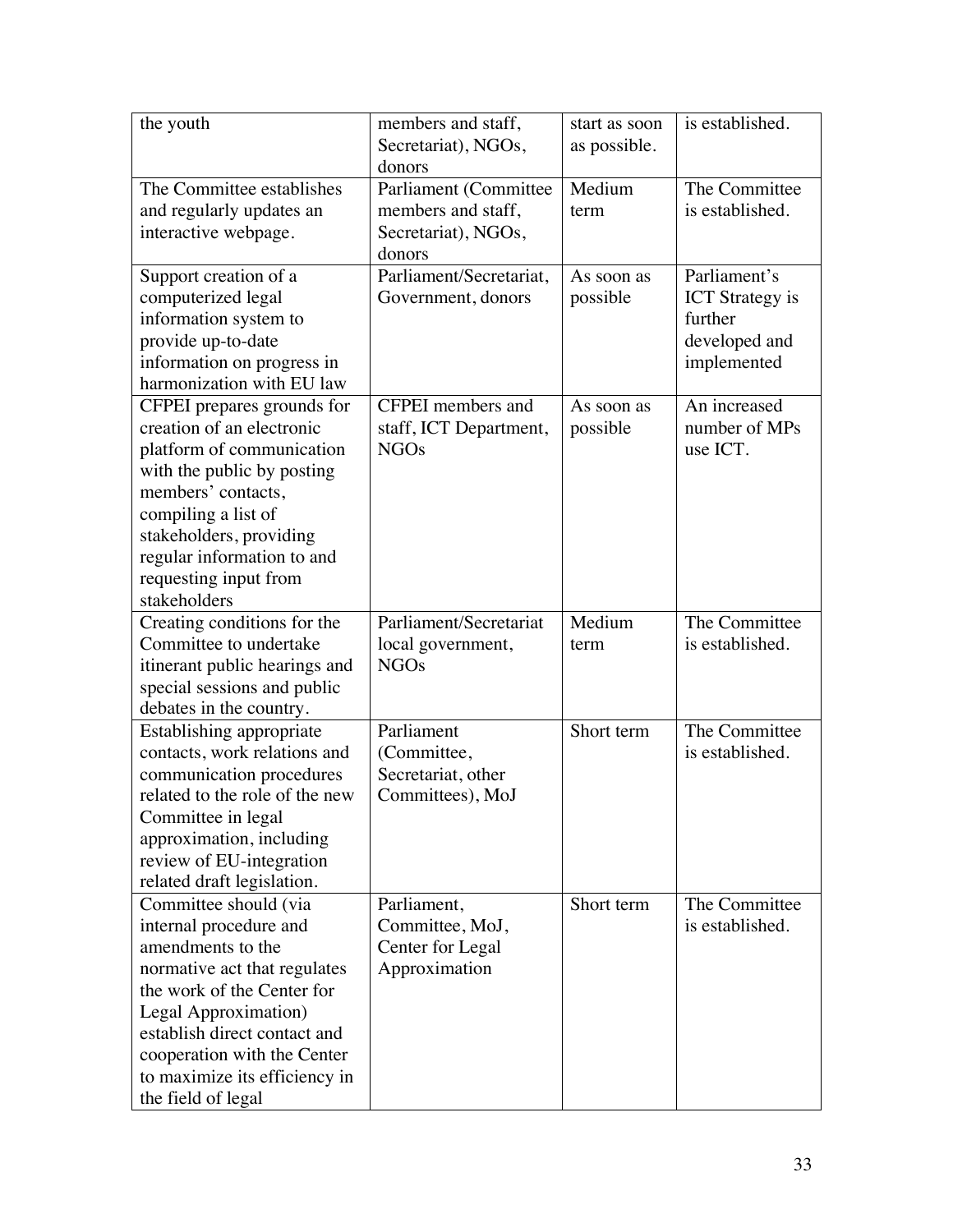| approximation. Providing for   |                         |              |                   |
|--------------------------------|-------------------------|--------------|-------------------|
| regular participation of the   |                         |              |                   |
| representative of the Center   |                         |              |                   |
| for Legal Approximation        |                         |              |                   |
| (CLA) in the meetings of the   |                         |              |                   |
| future parliamentary           |                         |              |                   |
| committee.                     |                         |              |                   |
| Regulating Committee's         | Parliament,             | Medium       | The Committee     |
| relations to the executive     | Government, MFAEI       | term         | is established.   |
| authority by means of          |                         |              |                   |
| normative provisions.          |                         |              |                   |
| Ensuring that parliamentary    | Parliament,             | Short term - | There is          |
| control over the executive     | Government              | start        | willingness to    |
| branch of government is        |                         | immediately  | change attitudes. |
| properly exercised –           |                         |              |                   |
| Consider options for           |                         |              |                   |
| persuading ministers to        |                         |              |                   |
| regularly report before        |                         |              |                   |
| Committees                     |                         |              |                   |
| Aim to have most of the        | Parliament,             | Medium       | The Committee     |
| members of the Moldovan        | parliamentary fractions | term         | is established.   |
| Delegation to the Joint        |                         |              |                   |
| <b>Parliamentary Committee</b> |                         |              |                   |
| EU-Moldova designated          |                         |              |                   |
| from among the members of      |                         |              |                   |
| the Committee on European      |                         |              |                   |
| Integration.                   |                         |              |                   |
| Establish clearer division of  | Parliament,             | Short term   |                   |
| responsibilities between       | Committees,             |              |                   |
| Parliament and the executive   | Secretariat, MoJ        |              |                   |
| branch of government and       |                         |              |                   |
| between Parliament's           |                         |              |                   |
| structures with regard to      |                         |              |                   |
| legal approximation.           |                         |              |                   |
| Start offering MPs neutral     | Parliament, UNDP        | Short term   | There is          |
| and quality legislative        |                         |              | willingness and   |
| research services in           |                         |              | support for the   |
| Parliament: continue           |                         |              | continuation of   |
| Secretariat's reform; develop  |                         |              | Secretariat's     |
| legislative research           |                         |              | reform.           |
| capacities; provide adequate   |                         |              |                   |
| staffing and subsequent        |                         |              |                   |
| training to the future         |                         |              |                   |
| Legislative Research Unit.     |                         |              |                   |
| Mark all EU-related draft      | Government, State       | Immediately  |                   |
| legal acts distinctly.         | Chancellery             |              |                   |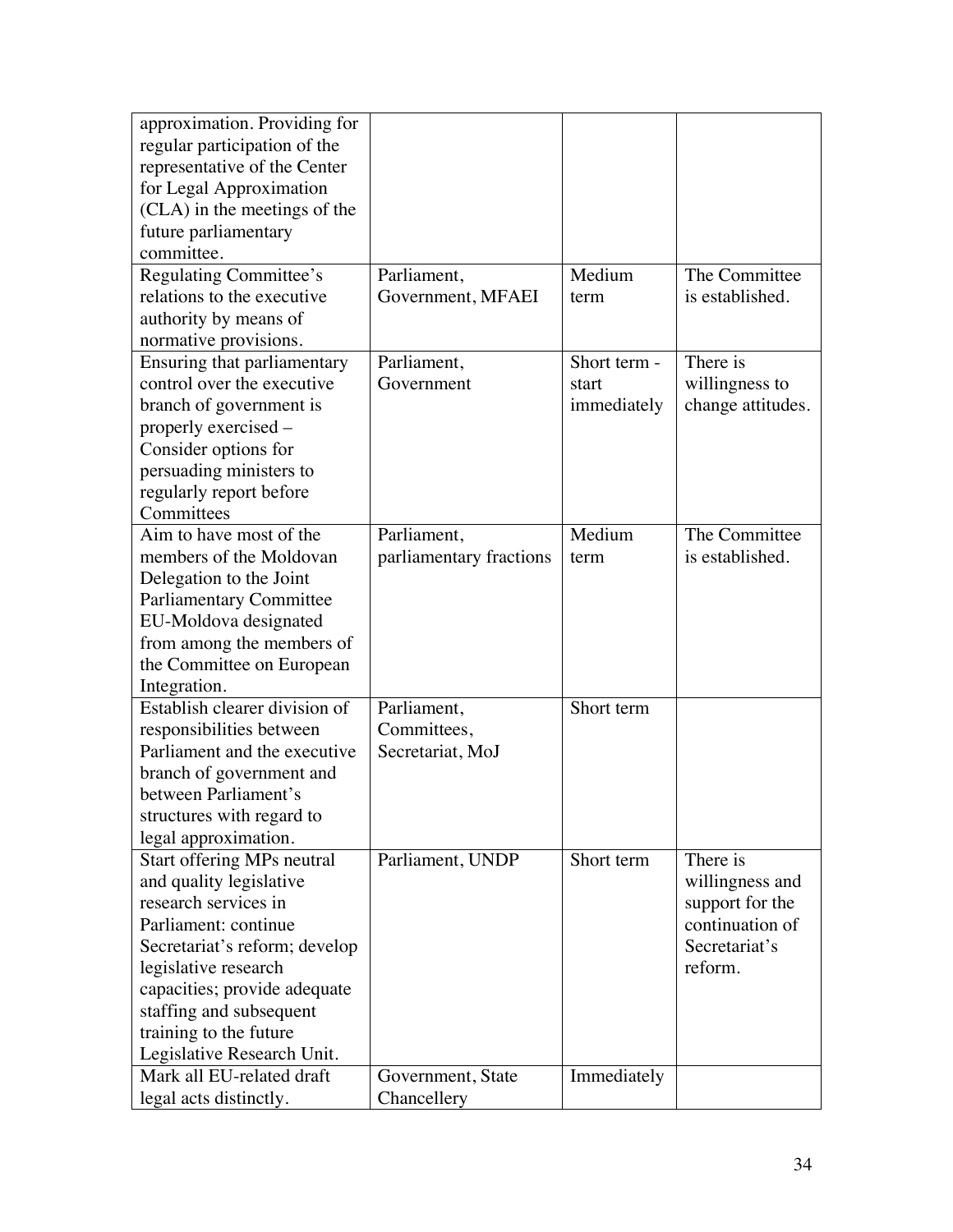| Ensure obligatory                | Government, MoJ,         | <b>Start</b>  | Ministries have |
|----------------------------------|--------------------------|---------------|-----------------|
| completion of tables of          | CLA, line ministries     | immediately   | adequate        |
| concordance for all draft        |                          |               | capacity.       |
| legislation pertaining to        |                          |               |                 |
| European Integration.            |                          |               |                 |
| Ensure obligatory                | <b>State Chancellery</b> | <b>Start</b>  | Tables are      |
| submission of the tables of      |                          | immediately   | produced.       |
| concordance to the               |                          |               |                 |
| Parliament.                      |                          |               |                 |
| In parallel with efforts at      | Parliament, UNDP         | Short term    | Cooperation     |
| rendering the Parliament         |                          |               | between UNDP    |
| more professional and            |                          |               | projects.       |
| effective conduct efforts at     |                          |               |                 |
| promoting the (role of the)      |                          |               |                 |
| Parliament amongst officials     |                          |               |                 |
| of the executive authority.      |                          |               |                 |
| Introduce the obligation of      | Parliament, CLA          | As soon as    | <b>CLA</b> has  |
| checking compatibility of        |                          | necessary     | adequate        |
| draft legislation to the EU      |                          | conditions    | capacity.       |
| law before final reading.        |                          | are created.  |                 |
| Put in place clear               | Parliament, State        | Start as soon | Cooperation     |
| communication and                | Chancellery,             | as possible   | between UNDP    |
| workflow procedures in           | ministries, possibly     |               | projects may    |
| Parliament, State                | <b>UNDP</b>              |               | facilitate the  |
| Chancellery and ministries --    |                          |               | process.        |
| Ensure full compatibility of     |                          |               |                 |
| the internal workflows and       |                          |               |                 |
| communication procedures         |                          |               |                 |
| and a clarification of inter-    |                          |               |                 |
| institutional workflows.         |                          |               |                 |
| Establish a protocol of          | Secretary Generals of    | As soon as    | Party lines can |
| cooperation between the          | the two institutions     | possible      | be transcended. |
| Secretary General of the         |                          |               |                 |
| Parliament and his               |                          |               |                 |
| equivalent at the State          |                          |               |                 |
| Chancellery.                     |                          |               |                 |
| Facilitate the transfer of good  | Secretaries General,     | Start as soon | Regular         |
| and<br>innovative<br>practices   | <b>UNDP</b>              | as possible   | communication   |
| Parliament<br>ideas<br>between   |                          |               | at appropriate  |
| institutions<br>of<br>and<br>the |                          |               | level is        |
| executive authority.             |                          |               | established.    |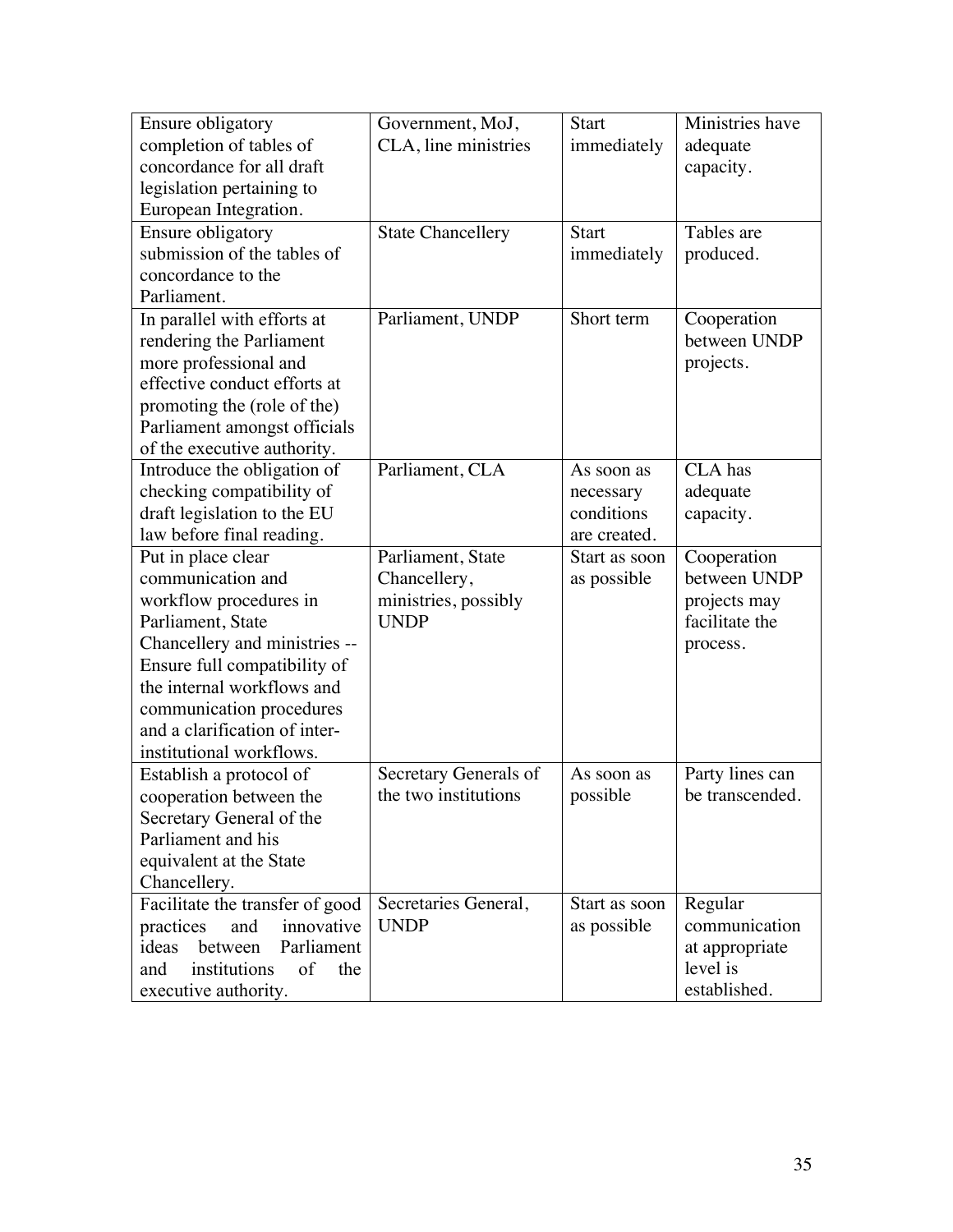### **List\*of\*Abbreviations**

- AA Association Agreement
- AEI Alliance for European Integration
- CFPEI Committee on Foreign Policy and European Integration
- CIB Comprehensive Institution-Building
- COSAC Conference of Community and European Affairs Committees of Parliaments of EU
- DCFTA Deep and Comprehensive Free Trade Areas
- EBRD European Bank for Reconstruction and Development
- EC European Communities
- EIB European Investment Bank
- ENP European Neighborhood Policy
- EU European Union
- IFIs International Financial Institutions
- MFAEI Ministry of Foreign Affairs and European Integration
- MoJ Ministry of Justice
- MPs Members of Parliament
- NIF Neighborhood Investment Facility
- NIP National Indicative Programme
- PCA Partnership and Cooperation Agreement
- RoP Rules of Procedure
- SME Small and Medium Size Enterprise
- UEPLAC Ukraine's Management Information System on Legal Approximation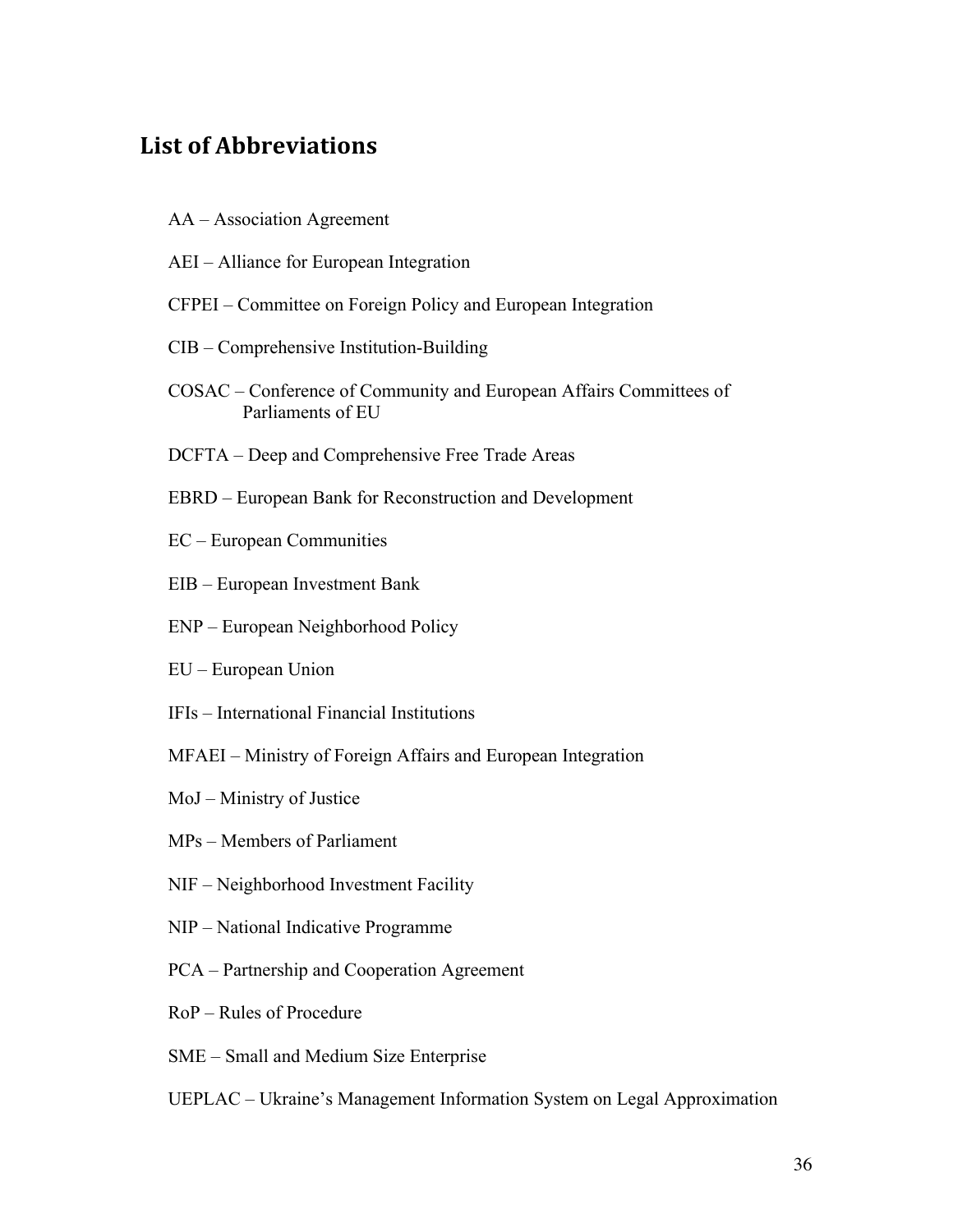# **Annex\*1 Draft\*Decision\*on\*setting\*up\*the\*Parliament\*of\* Moldova's Committee on European Integration**

#### Draft **Decision** nr. X from xx/xx/2011 **on setting up the Parliament of Moldova's Committee on European Integration**

Based on the provisions of Art. 64 Para (1) and Art 72 Para (3) letter c) of the Constitution, and on Art 16 and Art 17 of the Rules of Procedure of the Parliament adopted by means of the Law nr. 797 from April 2, 1996 with its subsequent amendments, the Parliament approves the present Decision.

#### **Art 1**

Hereby the Committee on European Integration of the Parliament of the Republic of Moldova is established.

#### **Art 2**

The Committee provided for at Art 1 is composed of 21 members: at the present 10 members of the Committee on Foreign Policy and European Integration three members of the Legislative-Legal Committee and one member of each of the other standing committees will be added. The membership of the Committee of European Integration is established taking into consideration the proportional representation of parliamentary fractions according to Art 17 Para (2) of the Rules of Procedure of the Parliament. The members of the Committee are presented at the annex, which is an integral part of the present Decision.

**Art 3** 

The Committee on European Integration will function based on its own regulation, which will be developed based on Art 4 of the present Decision and submitted to the Standing Bureau for approval. Provisions of Articles 16, 17, 19, 20, 21, 22, 23, 24, 25, 27, 30 and 31 of the Rules of Procedure of the Parliament duly apply to the Committee on European Integration.

#### **Art 4**

The Committee on European Integration has the following responsibilities:

- Reviews (along with other standing committees, which may be designated as competent committees) all EU-related draft legal/regulatory acts and proposals and prepared reports. - Closely cooperates with other standing committees, which based on their area of expertise are the specialized committees for particular pieces of draft legislation related to European integration, in order to achieve a timely harmonization of Moldova's legislation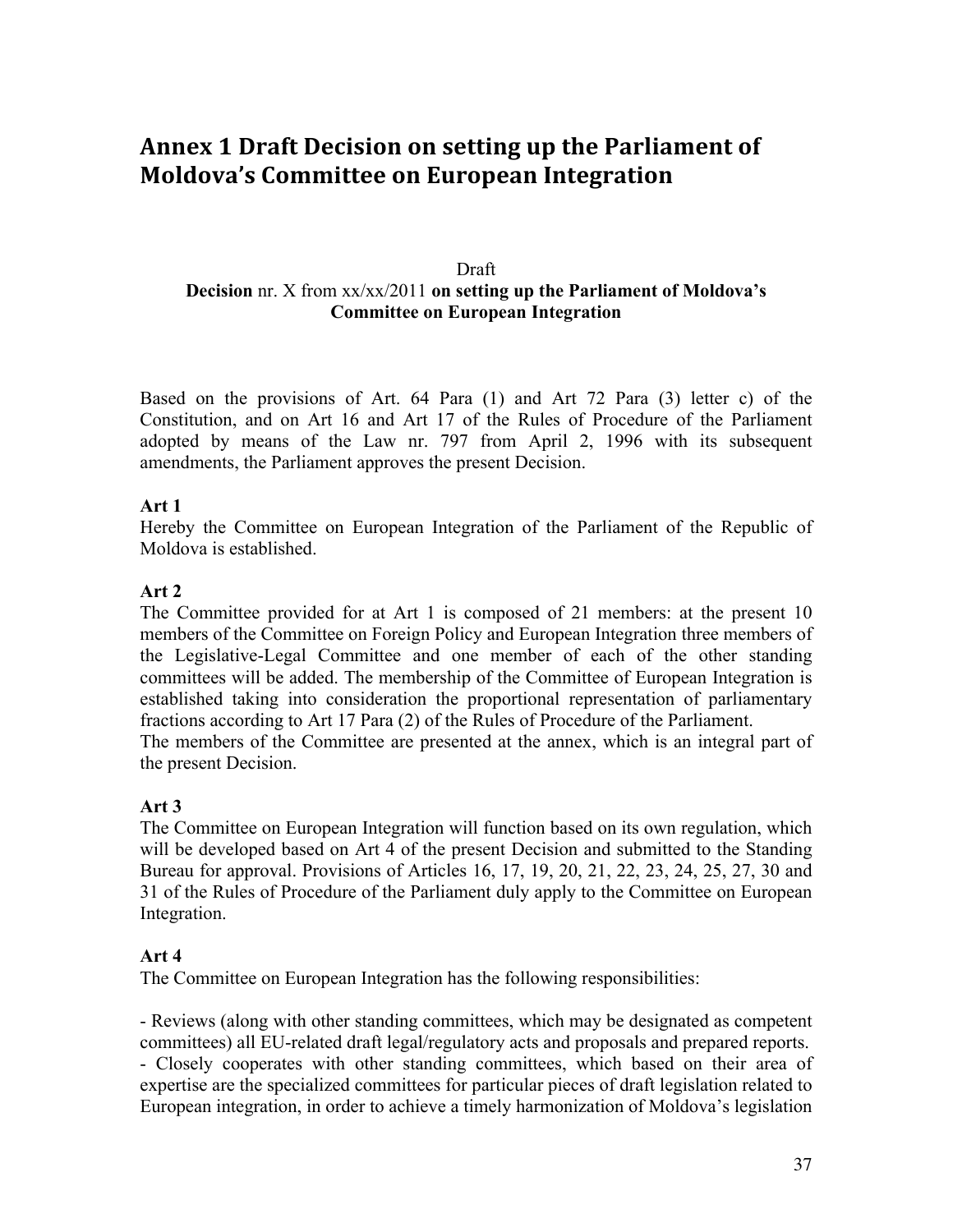with the EU law, strengthening of the market economy in Moldova and reproaching EU structures and mechanisms.

- Takes the initiative of providing advisory opinions on legislative proposals in this field, with the agreement of at least one third of its members.

- Provides policy guidance to the Government in European integration-related matters.

- Urges the government to develop, regularly update and implement a comprehensive EU Integration Strategy and corresponding action plans.

- Prior to important rounds of negotiations on the Association Agreement and other contractual instruments between Moldova and the EU reviews Republic of Moldova's positions.

- Takes the lead in the effort of preparing European integration-related legislative plans.

- Ensures that the Government timely prepares work plans on legal approximation and observes the assumed commitments and action plans related to European integration.

- Ensures, both by getting directly involved and by facilitating other standing committees' involvement, appropriate parliamentary control over the implementation of EU-related laws and regulations.

- Supports conduction of impact assessments regarding new EU-related legislation.

- Ensures that the Government establishes adequate mechanisms for utilization of available financial instruments and EU technical assistance and that the financial and technical assistance is properly utilized.

- Promotes European integration purposes and objectives into the society, aiming to help achieve consensus and a high degree of inclusiveness in European integration processes.

- Ensures coordination and harmonization of internal political stances regarding European integration matters within Parliament.

- Coordinates Parliament's efforts to maintain close relations with EU Member States' Parliaments and with structures of the European Parliament.

- Ensures that the undisputable national interest is respected in Parliament's relations with the European Parliament and Parliaments of EU Member States.

- By way of adequate parliamentary control over the executive ensures that the national interest is respected in Government's relations with EU institutions and Member States.

- Ensures that the Government intensifies contacts with candidate countries, in order to learn from their experience, acknowledge and follow their good practices and be able to progress significantly toward the EU-integration goal.

- Ensures coordination and harmonization of internal stances in view of presenting abroad of a Republic of Moldova's position that is harmonized with EU's position on international matters.

- Maintains close contact with the Joint Parliamentary Committee EU-Republic of Moldova and ensures that agendas, draft resolutions and core messages to the European Parliament are discussed by the Moldovan Co-Chair of the Joint Parliamentary Committee with the Committee on European Integration prior to annual sessions, high level visits and other significant meetings of the Joint Parliamentary Committee and that the Committee on European Integration is properly briefed following annual sessions and other important events involving members of the Joint Parliamentary Committee.

#### **Art 5**

The Committee has the right to be regularly and thoroughly informed by members of the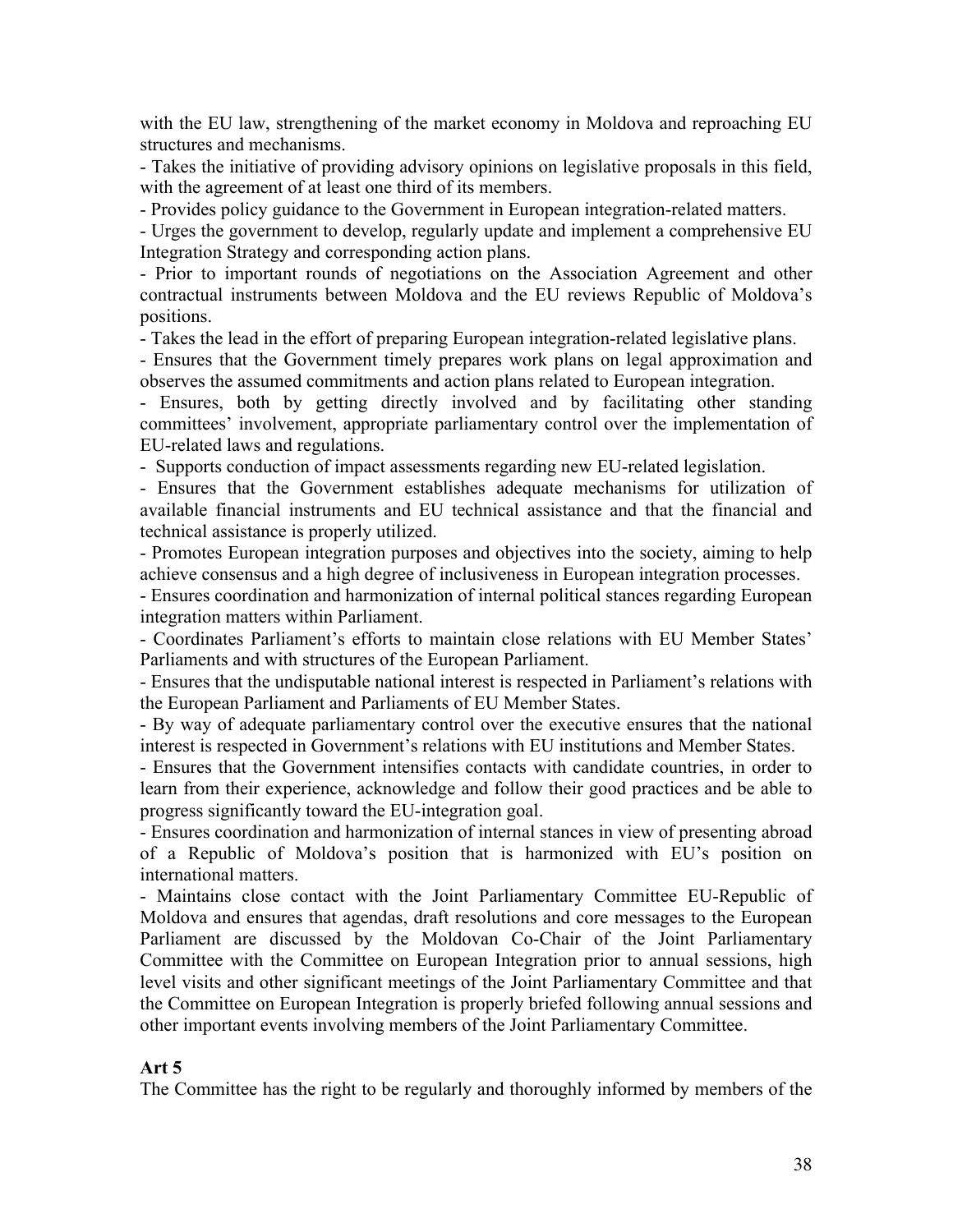Government on the progress of negotiations with the EU and on the implementation of assumed obligations, as well as to be given the opportunity to provide comments and opinions thereon.

The Committee further has the right to be duly informed by the Delegation of the Moldovan Parliament to the Joint Parliamentary Committee EU-Moldova as stipulated at Art 4.

### **Art 6**

The meetings of the Committee on European Integration take place whenever it is necessary and at least once every second week. Members of Parliament designated as members of this Committee keep their membership on other parliamentary committees.

#### **Art 7**

On an annual basis the Committee presents to the Parliament an activity report.

\*\*\*\*

This Decision has been adopted by the Parliament in plenary sitting on  $xx/xx/2011$ 

#### PRESEDINTELE PARLAMENTULUI

ANEXA: THE MEMBERS of the Committee on European Integration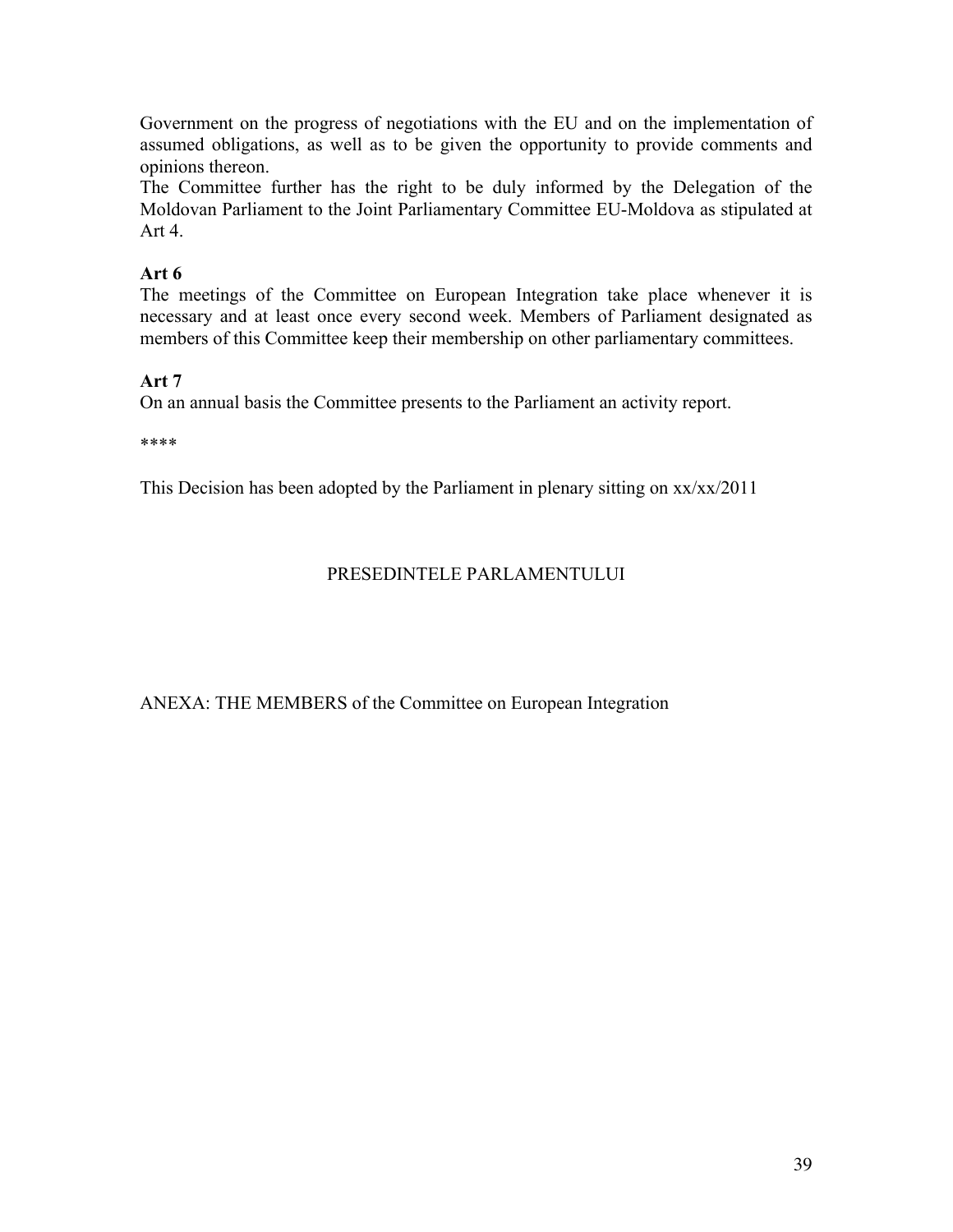# Annex 2 Excerpts from Republic of Lithuania Law on the **Government**

Official translation Excerpts

# THE REPUBLIC OF LITHUANIA LAW ON THE GOVERNMENT

19 May 1994 No I-464 Vilnius

Revised version adopted on 28 April 1998 No VIII-717 (As amended by 12 May 2005 No X-198)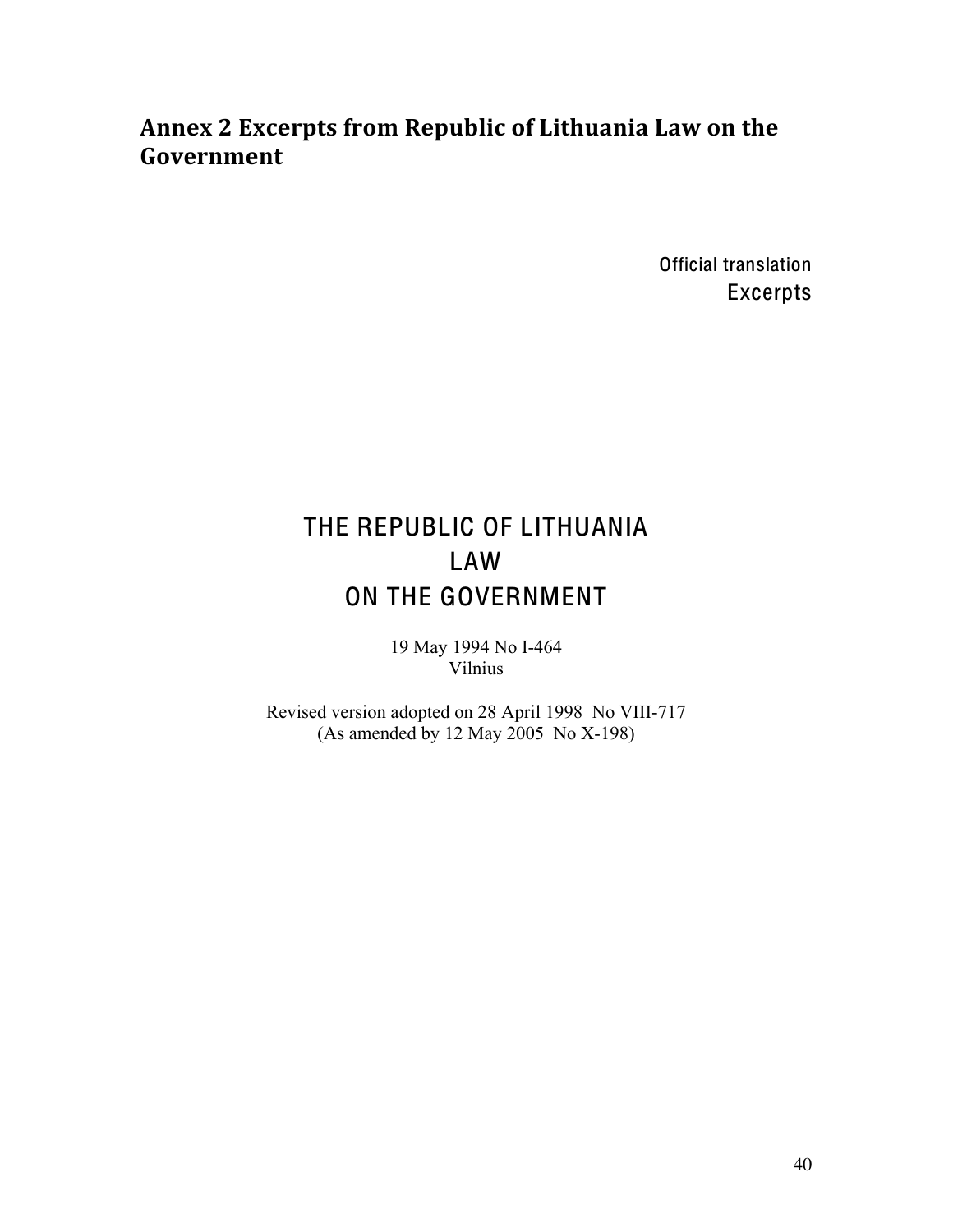#### Article 411. Government Decisions and Resolutions

1. Government decisions and resolutions shall be passed at Government meeting by a majority vote of the Government members attending that meeting.

2. Government resolutions and decisions shall be signed by the Prime Minister in the manner prescribed by the rules of procedure of the Government.

3. When debating positions of the Republic of Lithuania on the proposals to adopt legislative acts of the European Union, the Government may adopt decisions, and on the proposals on other documents of the European Union - resolutions.

### CHAPTER ELEVEN DEBATE AND RESOLUTION OF EUROPEAN UNION MATTERS

### Article 47. Preparation, Co-ordination and Presenting of a Position on a Proposal to Adopt a Legislative act of the European Union or on any other Document of the European Union

1. An institution authorised by the Government in the manner prescribed by it shall prepare a position of the Republic of Lithuania on a proposal to adopt a legislative act of the European Union, and, when necessary, shall prepare a position on any other document of the European Union.

2. When preparing, co-ordinating and presenting a position of the Republic of Lithuania on a proposal to adopt a legislative act of the European Union, the Government shall, in the manner prescribed in Article 49 of this Law, consult the Seimas, create conditions for other interested state institutions, public bodies and non-governmental organisations to deliver their opinions.

3. When preparing a position of the Republic of Lithuania on a proposal to adopt a legislative act of the European Union concerning foreign policy, national security, as well as relating to the subjects discussed in the European Council, the Government or an institution authorised by it shall co-ordinate the position under preparation with the President of the Republic.

4. A position of the Republic of Lithuania on a proposal to adopt a legislative act of the European Union or on any other document of the European Union shall be prepared, debated and presented in accordance with the procedure provided for in laws and other legislative acts.

Article 48. Obligation of the Government to Inform the Seimas and the President of the Republic about Proposals to Adopt Legislative Acts of the European Union and about other Documents of the European Union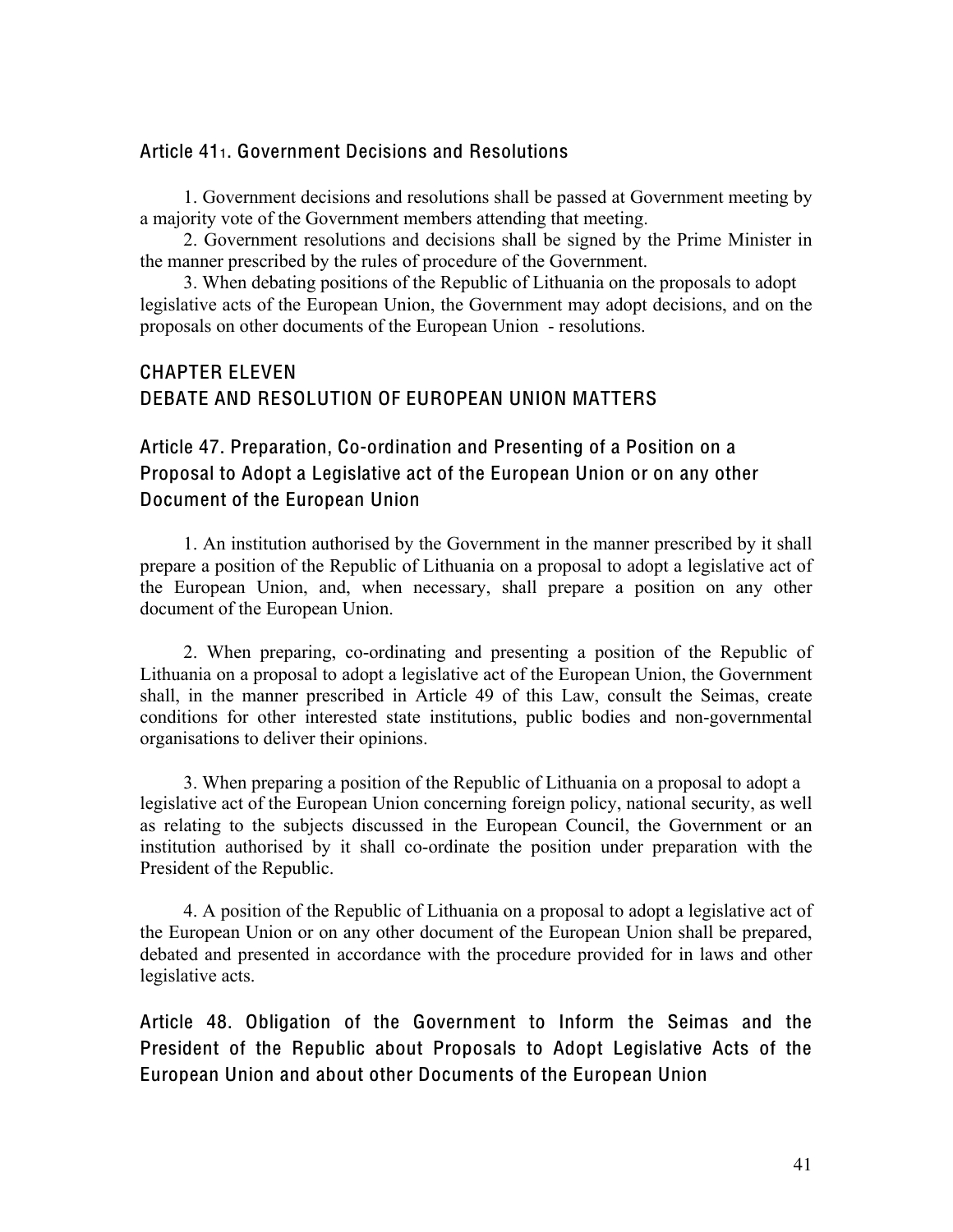1. The Government shall, in the manner prescribed by the Seimas Statute and laws, immediately inform the Seimas about the received proposals to adopt legislative acts of the European Union and about other documents of the European Union pertaining to the spheres which under the Constitution of the Republic of Lithuania fall within the competence of the Seimas or the President of the Republic.

2. Having decided to prepare a position on a proposal to adopt legislative acts of the European Union or on other documents of the European Union pertaining to the spheres which under the Constitution of the Republic of Lithuania fall within the competence of the Seimas or the President of the Republic, the Government shall immediately inform the Seimas or the President of the Republic by presenting the position of the Republic of Lithuania prepared by the Government.

### Article 49. Obligation of Government to Consult the Seimas when Preparing, Co-

#### ordinating and Presenting a Position of the Republic of Lithuania

1. The Government shall consult the Seimas about proposals to adopt legislative acts of the European Union or about other documents of the European Union pertaining to the spheres which under the Constitution of the Republic of Lithuania fall within the competence of the Seimas.

 2. The Seimas may, in the manner prescribed by the Seimas Statute, recommend the Government a position on a proposal to adopt a legislative act of the European Union or on any other document of the European Union.

 3. The Committee on European Affairs or the Committee on Foreign Affairs of the Seimas may, in the manner prescribed by the Seimas Statute, deliver an opinion of the Seimas regarding proposals to adopt legislative acts of the European Union or regarding other documents of the European Union.

 4. A position of the Republic of Lithuania on a proposal to adopt a legislative act of the European Union or on any other document of the European Union shall be presented by the Prime Minister or an appropriate minister at a plenary sitting of the Seimas, in the Committee on European Affairs or the Committee on Foreign Affairs of the Seimas. In exceptional cases the minister may charge a vice-minister to present a position on a proposal to adopt a legislative act of the European Union or on any other document of the European Union.

5. The Government shall evaluate the recommendations or opinions submitted by the Seimas or its Committees and shall, in the manner prescribed by legislative acts, inform the Seimas about the implementation thereof.

#### Article 50. Opinion of the Government on Subsidiarity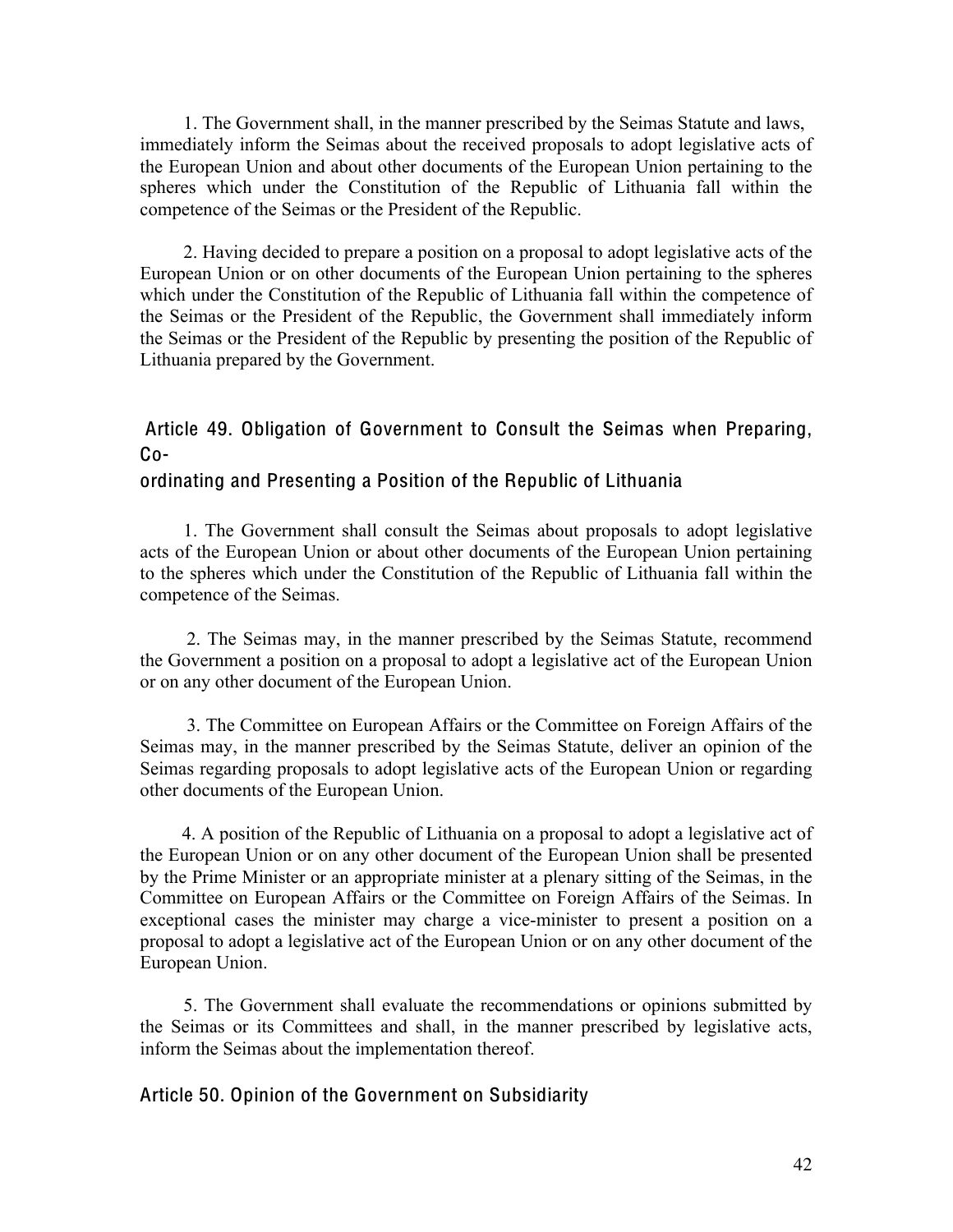When presenting a position of the Republic of Lithuania on a proposal to adopt a legislative act of the European Union or on any other document of the European Union, the Government shall deliver to the Seimas an opinion whether or not the legislative act conforms to the principle of subsidiarity.

#### Article 51. Transposition of European Union Law into National Law of the Republic of Lithuania and its Implementation

The Government shall within its competence be responsible for the transposition of European Union law into national law and its implementation. Legislative acts of the European Union shall be transposed into national law of the Republic of Lithuania in accordance with the procedure established by the Government.

### Article 52. Presentation of Candidatures of Officers for the Positions in Institutions of the European Union who are Nominated by the Republic of Lithuania

1. The Government shall nominate candidates for the positions of highest-ranking officers of the European Union. Their appointment shall be provided for in the treaties establishing the European Union.

2. With the consent of the President of the Republic, the Government, nominating candidates for member of the European Commission and member of the Court of Auditors, shall consult the Seimas in the manner prescribed by the Seimas Statute.

3. With the consent of the President of the Republic, the Government, nominating candidates for judges of the Court of Justice of the European Communities and the Court of First Instance of the European Communities, shall consult the Seimas in the manner prescribed by the Seimas Statute.

4. The Government, nominating candidates to the Committee of the Regions of the European Union, shall consult the Association of Local Authorities in Lithuania in the manner prescribed by legislative acts.

5. The Government, nominating candidates to the Economic and Social Committee of the European Union, shall consult the Tripartite Council of the Republic of Lithuania in the manner prescribed by legislative acts.

 I promulgate this Law passed by the Seimas of the Republic of Lithuania.

PRESIDENT OF THE REPUBLIC ALGIRDAS BRAZAUSKAS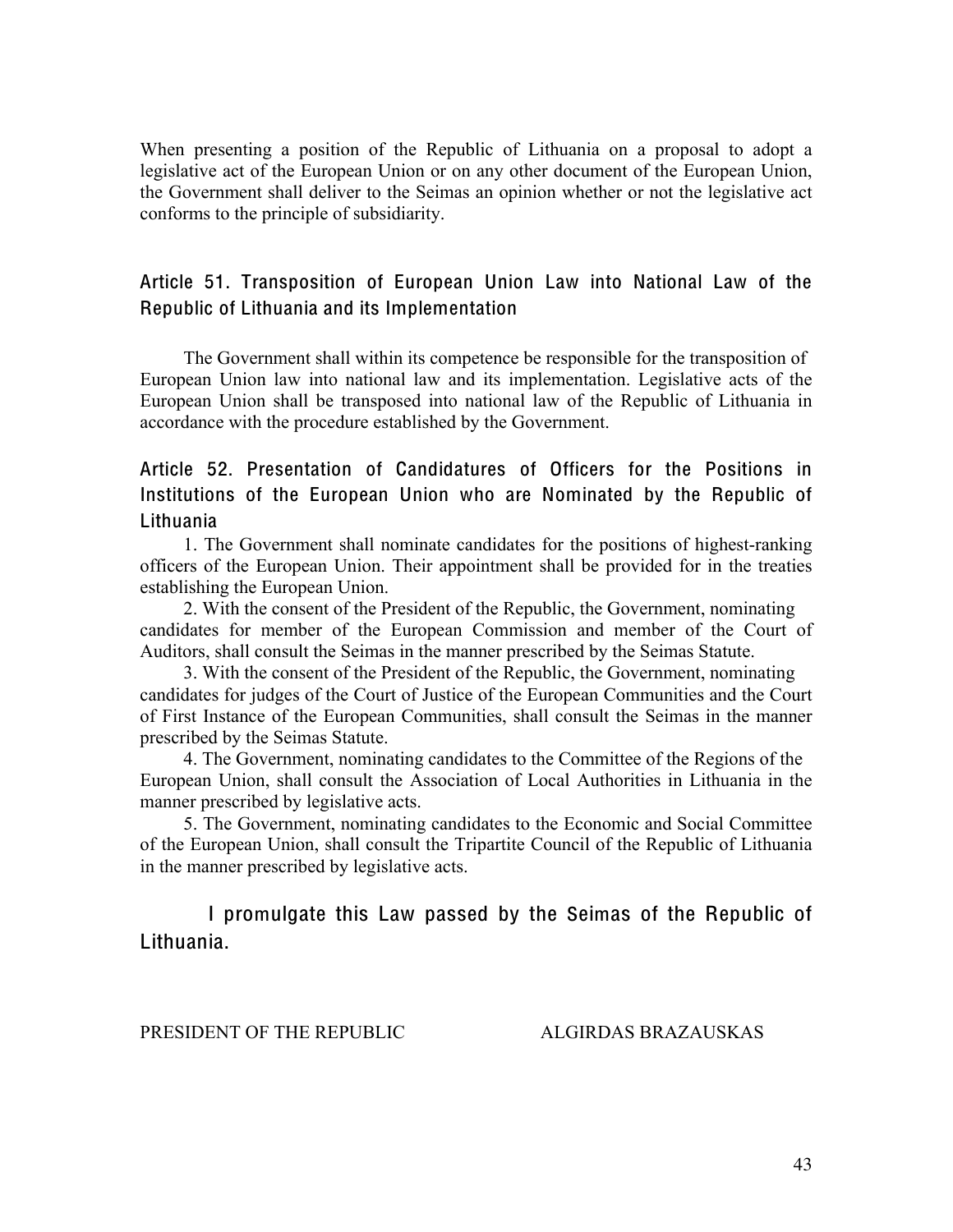### **Annex\*3 List\*of\*Interviewee**

Mr. Igor Corman, MP (Democratic Party of Moldova), Chairperson of the Committee on Foreign Policy and European Integration

Mr. Sergiu Stati, MP, (Party of Communists), Deputy Chairman of the Committee on Foreign Policy and European Integration

Mr. Valeriu Streleţ, MP, (Liberal-Democrat Party), member of the Committee on Foreign Policy and European Integration, Leader of the Parliamentary Fraction of the Liberal-Democrat Party

Mrs. Ana Guţu, MP (Liberal Party), member of the Committee on Foreign Policy and European Integration

Mr. Vlad Lupan, MP, (Liberal Party), member of the Committee on National Security, Defense and Public Order

Mrs. Mariana Zolotco, Counselor to the Acting President of the Republic, Advisor on European integration

Mr. Adrian Fetescu, Secretary General of the Parliament

Mr. Maxim Ganaciuc, Deputy Secretary General of the Parliament

Mr. Valeriu Gheorghiu, Head of European Integration Department, Ministry of Foreign Affairs and European Integration

Mr. Ion Creangă, Head of the Legal Department, Parliament

Mrs. Rodica Iovu, Head of Foreign Affairs Department, Parliament

Mr. Eugen Burdelnii, Head of Inter-parliamentary Relations Unit, Foreign Affairs Department, Parliament

Mrs. Oxana Gojan, Senior Advisor, Committee on Foreign Policy and European Integration

Mrs. Victoria Parfentiev, Senior Adviser, Committee on Foreign Policy and European Integration

Mrs. Stela Stîngaci, Senior Adviser, Committee on Foreign Policy and European Integration